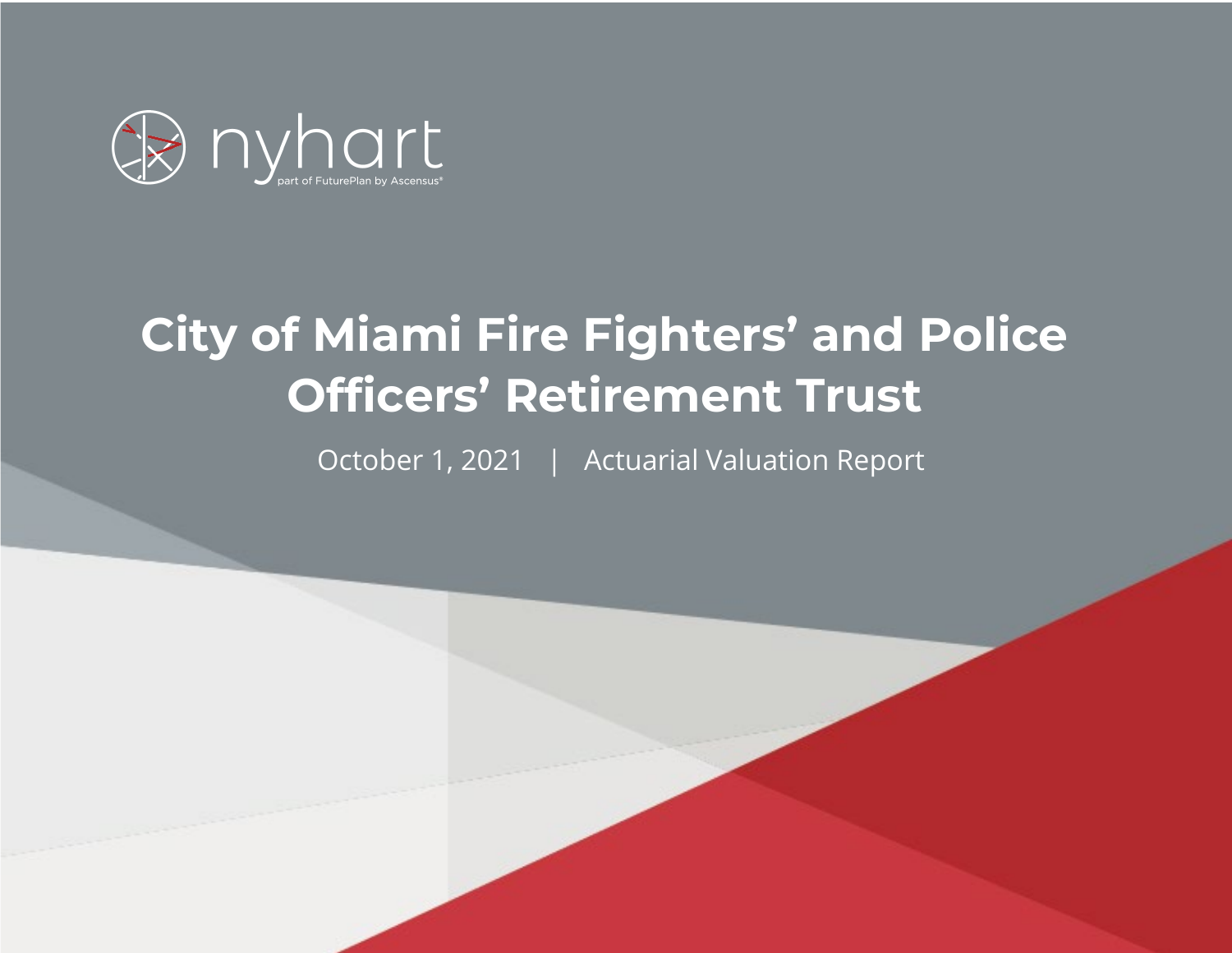| <b>Actuarial Certification</b>                                    | $\overline{2}$ |
|-------------------------------------------------------------------|----------------|
| <b>Executive Summary</b>                                          | 4              |
| <b>Summary Results</b>                                            | 4              |
| Changes Since Prior Valuation and Key Notes                       | 5              |
| Five Year Valuation History                                       | 6              |
| Plan Maturity Measures                                            | 7              |
| Identification of Key Risks                                       | 8              |
| <b>Assets and Liabilities</b>                                     | 9              |
| Present Value of Future Benefits                                  | 9              |
| Asset Information                                                 | 10             |
| Reconciliation of Gain/Loss                                       | 12             |
| <b>Contribution Requirements</b>                                  | 13             |
| Development of Recommended Contribution                           | 13             |
| <b>Demographic Information</b>                                    | 14             |
| <b>Participant Reconciliation</b>                                 | 16             |
| <b>Plan Provisions</b>                                            | 18             |
| <b>Actuarial Assumptions</b>                                      | 24             |
| <b>Other Measurements</b>                                         | 28             |
| Market Value Reconciliation                                       | 29             |
| Membership and Benefits Cost-of-Living Adjustment Account Summary | 30             |
| <b>Investment Results</b>                                         | 31             |
| Florida State Requirements                                        | 33             |
| <b>Contribution Stabilization Trust</b>                           | 45             |

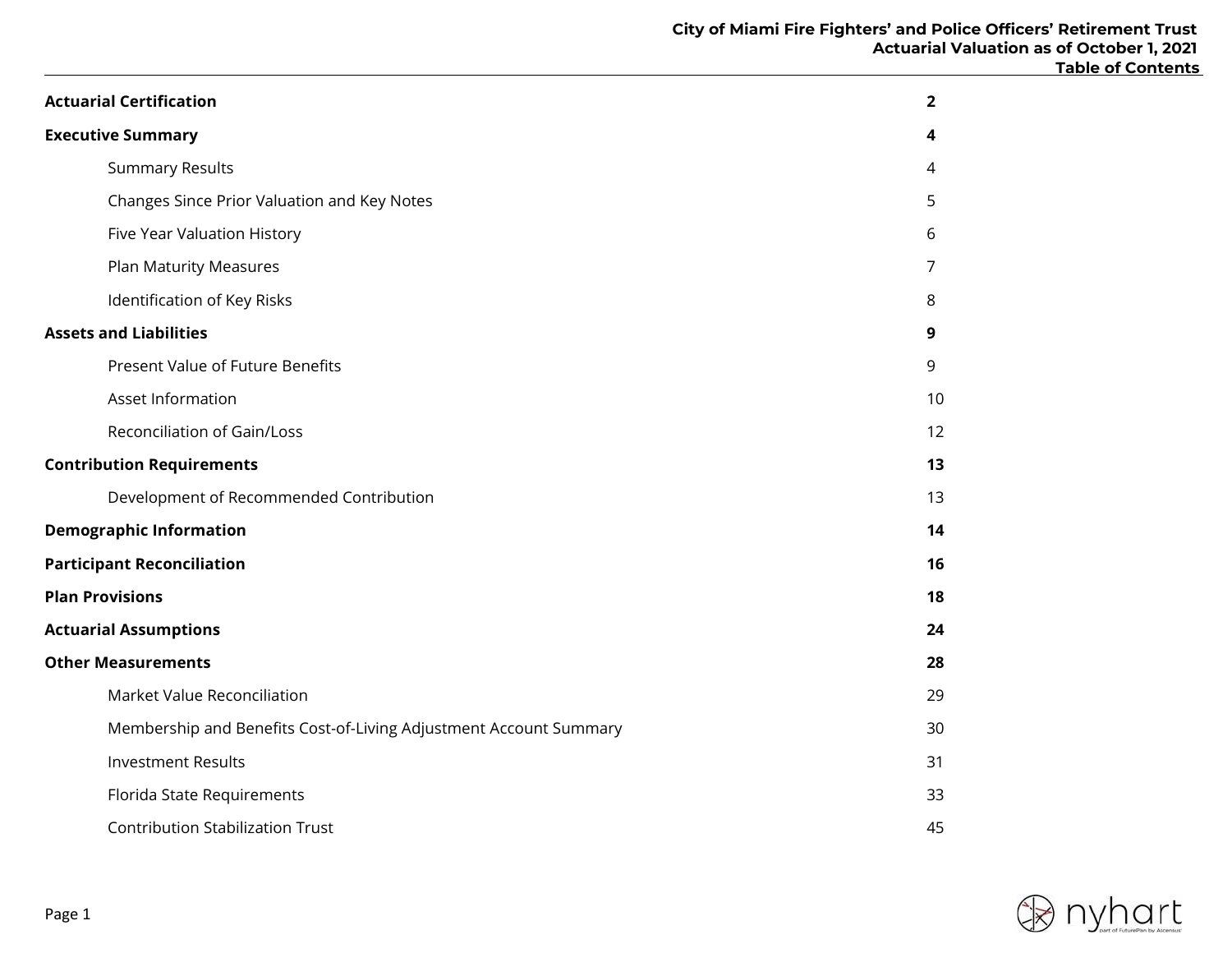At the request of the plan sponsor, this report summarizes the City of Miami Fire Fighters' and Police Officers' Retirement Trust as of October 1, 2021. The purpose of this report is to communicate the following results of the valuation:

- Determine Funded Status; and
- Determine Recommended Contribution for the fiscal year October 1, 2022 through September 30, 2023.

This report has been prepared in accordance with the applicable Federal and State laws. Consequently, it may not be appropriate for other purposes. Please contact Nyhart prior to disclosing this report to any other party or relying on its content for any purpose other than that explained above. Failure to do so may result in misrepresentation or misinterpretation of this report.

The results in this report were prepared using information provided to us by other parties. The census information has been provided to us by the plan administrator. Asset information has been provided to us by the plan administrator. We have reviewed the provided data for reasonableness when compared to prior information provided, but have not audited the data. Where relevant data may be missing, we have made assumptions we believe to be reasonable. We are not aware of any significant issues with and have relied on the data provided. Any errors in the data provided may result in a different result than those provided in this report. A summary of the data used in the valuation is included in this report.

The actuarial assumptions and methods were chosen by the Board. In our opinion, all actuarial assumptions and methods are individually reasonable and in combination represent our best estimate of anticipated experience of the plan. Future actuarial measurements may differ significantly from the current measurements presented in this report due to such factors as the following:

- plan experience differing from that anticipated by the economic or demographic assumptions;
- changes in economic or demographic assumptions;
- increases or decreases expected as part of the natural operation of the methodology used for these measurements (such as the end of an amortization period);

#### and

• changes in plan provisions or applicable law.

We did not perform an analysis of the potential range of future measurements due to the limited scope of our engagement. This report has been prepared in accordance with generally accepted actuarial principles and practice.

This actuarial valuation and/or cost determination was prepared and completed by me or under my direct supervision, and I acknowledge responsibility for the results. To the best of my knowledge, the results are complete and accurate, and in my opinion, the techniques and assumptions used are reasonable and meet the requirements and intent of Part VII, Chapter 112, Florida Statutes. There is no benefit or expense to be provided by the plan and/or paid from the plan's assets for which liabilities or current costs have not been established or otherwise taken into account in the valuation. All known events or trends which may require a material increase in plan costs or required contribution rates have been taken into account in the valuation.

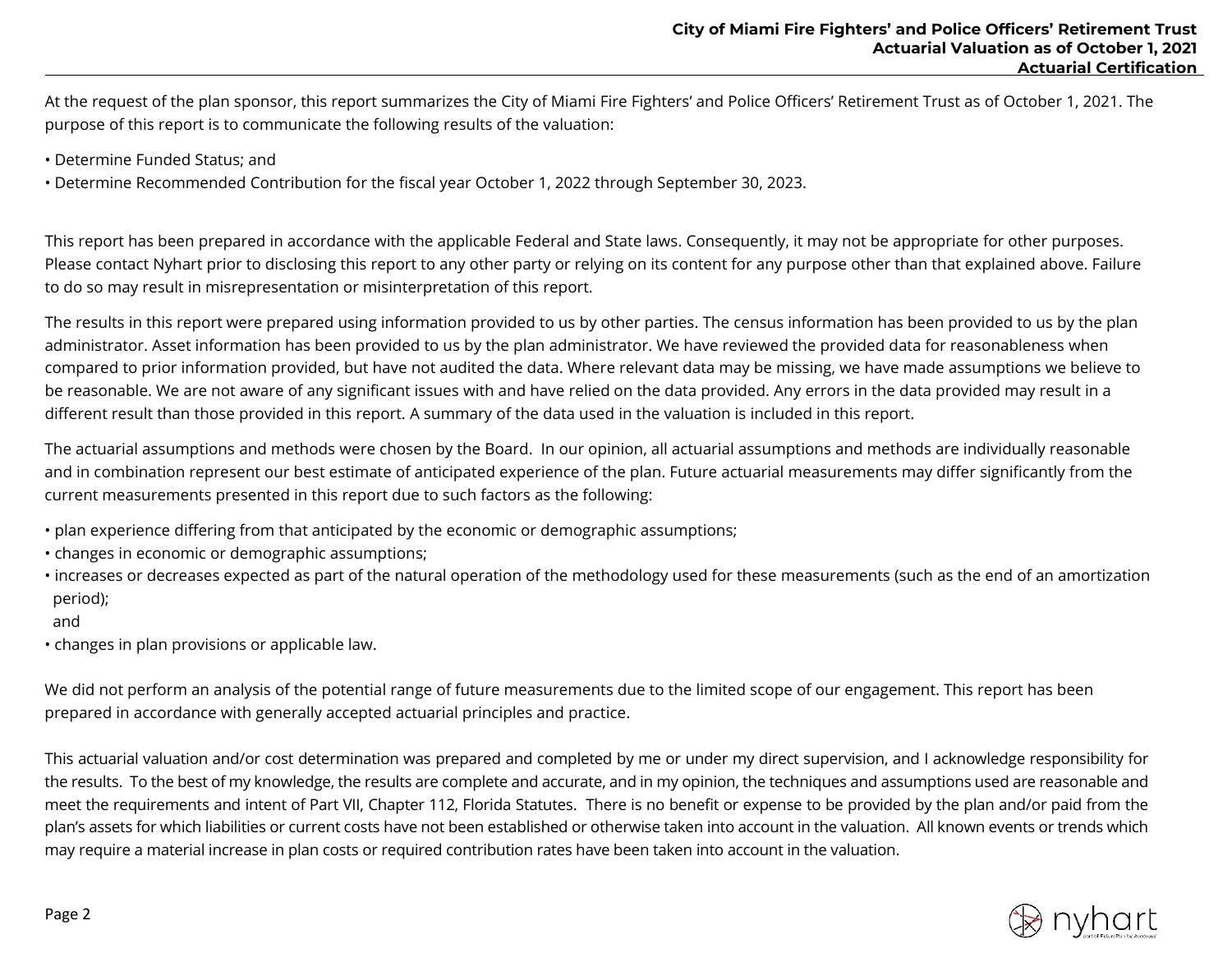With respect to reporting standards for defined benefit retirement plans or systems contained in Section 112.664(1), F.S., the actuarial disclosures required under this section were prepared and completed by me or under my direct supervision, and I acknowledge responsibility for the results. To the best of my knowledge, the results are complete and accurate, and in my opinion, meet the requirements of Section 112.664 (1), Florida Statutes, and Rule 60T-1.0035, Florida Administrative Code.

In preparing these results, Nyhart used ProVal valuation software developed by Winklevoss Technologies, LLC. This software is widely used for the purpose of performing pension valuations. We coded the plan provisions, assumptions, methods, and participant data summarized in this report, and reviewed the liability and cost outputs for reasonableness. We are not aware of any weaknesses or limitations in the software, and have determined it is appropriate for performing this valuation.

Neither Nyhart nor any of its employees have any relationship with the plan or its sponsor which could impair or appear to impair the objectivity of this report. To the extent that this report or any attachment concerns tax matters, it is not intended to be used and cannot be used by a taxpayer for the purpose of avoiding penalties that may be imposed by law.

The undersigned are compliant with the continuing education requirements of the Qualification Standards for Actuaries Issuing Statements of Actuarial Opinion in the United States and are available for any questions.

Nyhart

Danielle Winegardner, FSA, EA, MAAA heath W. Merlak, FSA, EA, MAAA heath W. Merlak, FSA, EA, MAAA Enrolled Actuary No. 20-08260 Enrolled Actuary No. 20-05967

April 29, 2022 Date

 $\frac{1}{\sqrt{2\pi}}$ 

Copies of this Report are to be furnished to the Division of Retirement within 60 days of receipt from the actuary at the following addresses:

Mr. Steve Bardin Mr. Keith Brinkman Firefighters' Trust Funds<br>
Division of Retirement Post Office Box 3010 P.O. Box 9000 Tallahassee, FL 32315-3010 Tallahassee, FL 32315-9000

Benefits Administrator **Bureau Chief, Bureau of Local Retirement Systems** Municipal Police Officers' & Florida Department of Management Services Division of Retirement Department of Management Services

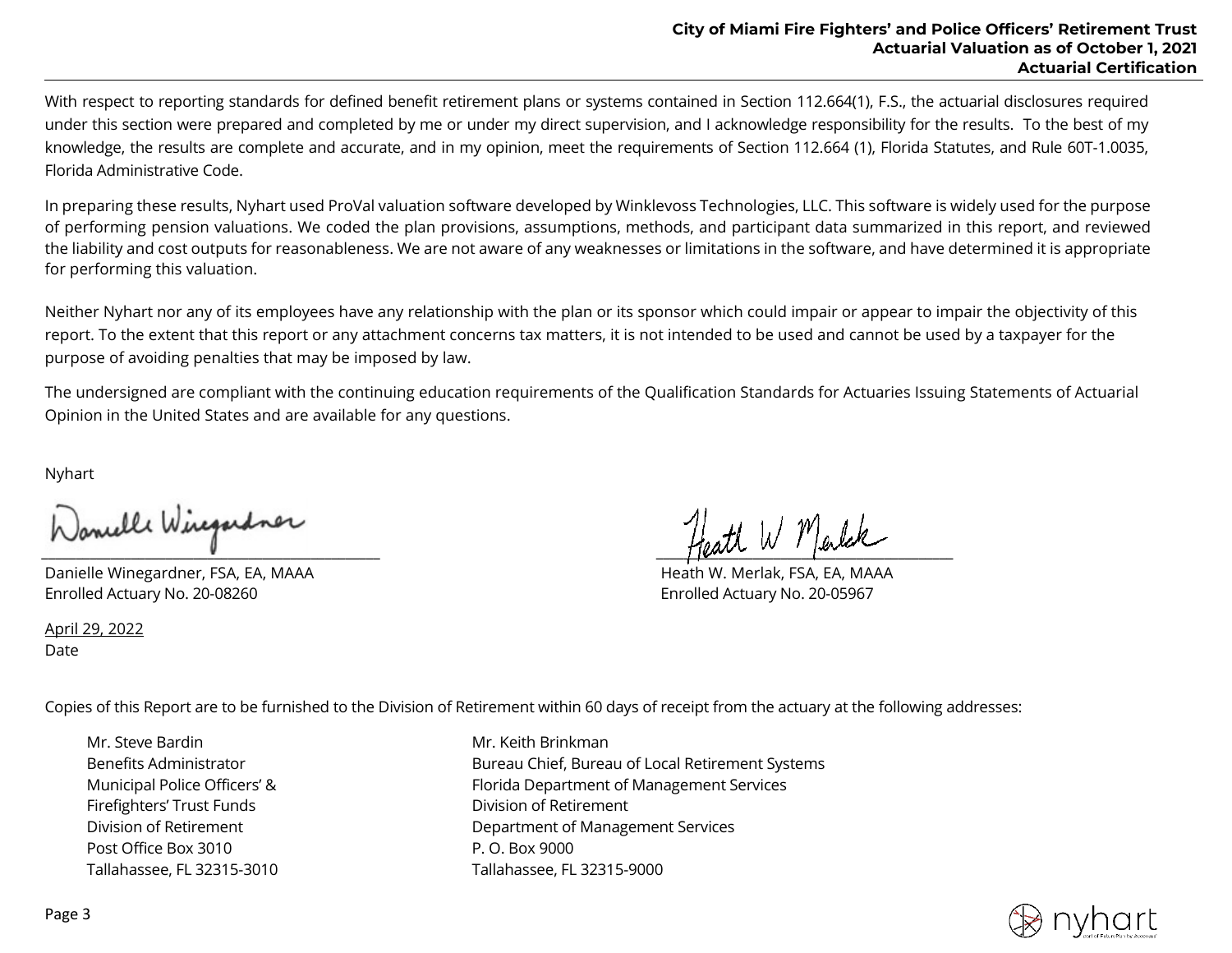## **Summary Results**

The actuarial valuation's primary purpose is to produce a scorecard measure displaying the funding progress of the plan toward the ultimate goal of paying benefits at retirement. The accrued liability is based on an entry age level percentage of pay.

|                                                          | <b>October 1, 2020</b> | <b>October 1, 2021</b> |
|----------------------------------------------------------|------------------------|------------------------|
| <b>Funded Status Measures</b>                            |                        |                        |
| <b>Accrued Liability</b>                                 | \$1,940,883,223        | \$2,100,049,297        |
| <b>Actuarial Value of Assets</b>                         | 1,176,911,870          | 1,213,074,854          |
| Unfunded Accrued Liability                               | \$763,971,353          | \$886,974,443          |
| Funded Percentage (AVA)                                  | 60.6%                  | 57.8%                  |
| Funded percentage (MVA)                                  | 59.3%                  | 62.2%                  |
| Cost Measures <sup>1</sup>                               |                        |                        |
| Recommended Contribution For Next Fiscal Year            | \$65,889,915           | \$99,369,914           |
| Recommended Contribution (as a percentage of<br>payroll) | 37.3%                  | 55.7%                  |
| <b>Asset Performance</b>                                 |                        |                        |
| Market Value of Assets (MVA)                             | \$1,150,108,084        | \$1,306,437,051        |
| Actuarial Value of Assets (AVA)                          | \$1,176,911,870        | \$1,213,074,854        |
| <b>Actuarial Value/Market Value</b>                      | 102.3%                 | 92.9%                  |
| <b>Participant Information</b>                           |                        |                        |
| <b>Active Participants</b>                               | 1,931                  | 1,915                  |
| <b>Terminated Vested Participants</b>                    | 27                     | 31                     |
| Terminated, Due Refund                                   | 116                    | 117                    |
| Retirees, Beneficiaries, and Disabled                    | 2,080                  | 2,036                  |
| <b>DROP Participants</b>                                 | 145                    | 187                    |
| <b>Total Participants</b>                                | 4,299                  | 4,286                  |
| Valuation Payroll                                        | \$176,712,600          | \$178,532,455          |
| <b>Total Payroll</b>                                     | \$190,924,730          | \$194,706,662          |





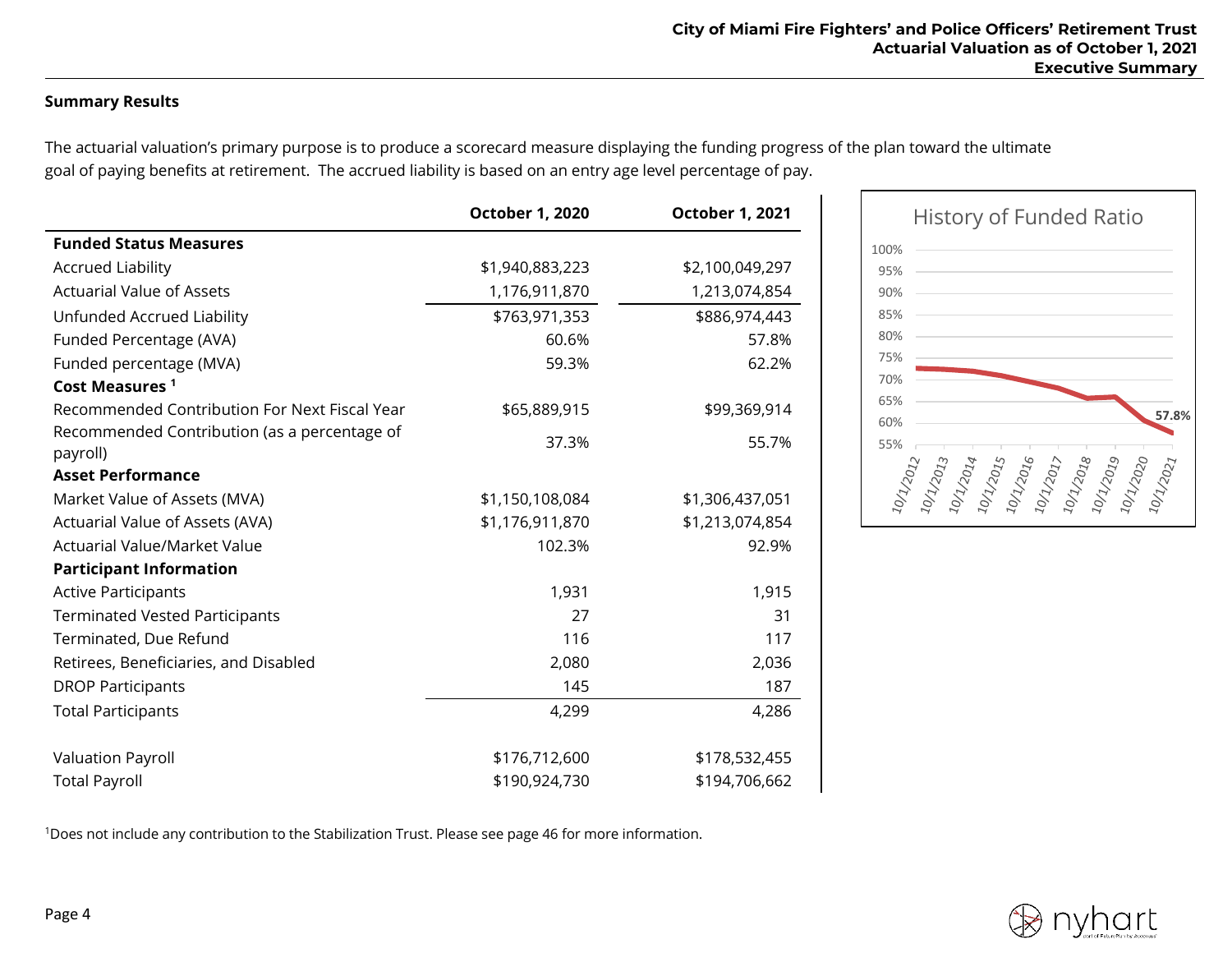#### **Changes Since Prior Valuation and Key Notes**

The administrative expense has increased from \$2,137,199 to \$2,244,059.

All members are now eligible for Forward Drop, thus the retirement rates previously exclusive for those eligible for Forward Drop only now apply to all members.

The plan provisions were changed to restore the FIPO pension benefits that were in effect prior to September 27, 2010, including the Forward DROP, for all bargaining unit members who were non-vested as of September 27, 2010, with a cap on benefits of \$120,000. The plan provision changes resulted in an increase in the Accrued liability and in the recommended contribution.

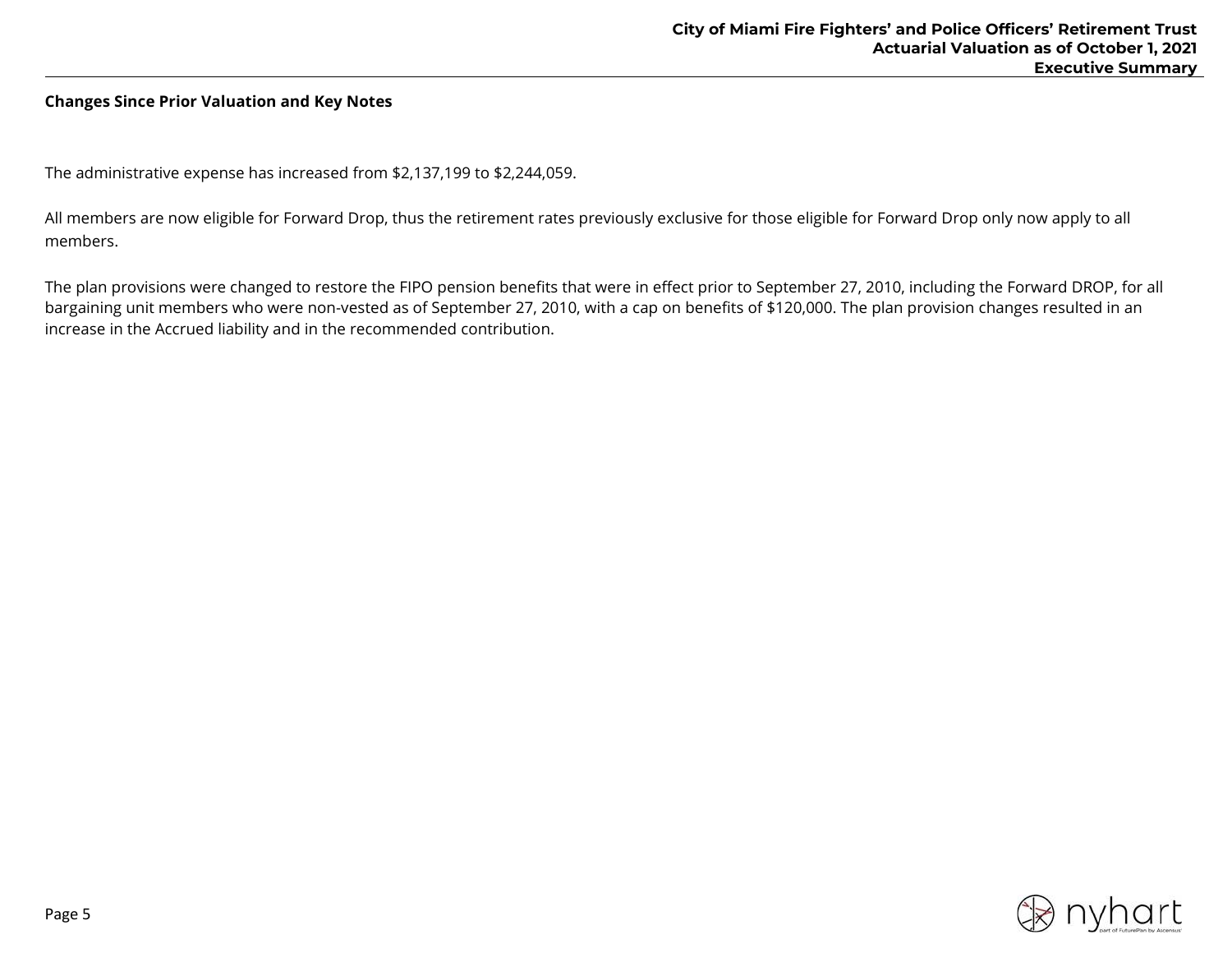#### **Five Year Valuation Summary**

|                                           | 10/1/2017       | 10/1/2018       | 10/1/2019       | 10/1/2020       | 10/1/2021       |
|-------------------------------------------|-----------------|-----------------|-----------------|-----------------|-----------------|
| <b>Funding</b>                            |                 |                 |                 |                 |                 |
| <b>Accrued Liability</b>                  | \$1,705,061,093 | \$1,796,349,619 | \$1,822,559,347 | \$1,940,883,223 | \$2,100,049,297 |
| <b>Actuarial Value of Assets</b>          | \$1,161,585,161 | \$1,172,416,575 | \$1,189,509,806 | \$1,176,911,870 | \$1,213,074,854 |
| Unfunded Actuarial Accrued Liability      | \$543,475,932   | \$623,933,044   | \$633,049,541   | \$763,971,353   | \$886,974,443   |
| <b>Funded Percentage</b>                  | 68.1%           | 65.3%           | 65.3%           | 60.6%           | 57.8%           |
| Actual Employer Contribution <sup>1</sup> | \$56,030,260    | \$60,633,239    | \$62,773,727    | <b>TBD</b>      | TBD             |
| <b>Recommended Contribution</b>           | \$56,030,260    | \$60,633,239    | \$62,773,727    | \$65,889,915    | \$99,369,914    |
| Recommended Contribution (% of Pay)       | 39.6%           | 36.4%           | 37.4%           | 37.3%           | 55.7%           |
| <b>Interest Rate</b>                      | 7.42%           | 7.34%           | 7.34%           | 7.00%           | 7.00%           |
| <b>Expense Load Assumption</b>            | \$2,128,469     | \$2,210,096     | \$2,181,634     | \$2,137,199     | \$2,244,059     |
| <b>Rate of Return</b>                     |                 |                 |                 |                 |                 |
| <b>Actuarial Value of Assets</b>          | 6.8%            | 6.7%            | 6.5%            | 6.3%            | 8.6%            |
| Market Value of Assets                    | 8.2%            | 6.9%            | 6.1%            | 5.7%            | 19.3%           |
| <b>Demographic Information</b>            |                 |                 |                 |                 |                 |
| <b>Active Participants</b>                | 1,943           | 1,998           | 2,003           | 1,931           | 1,915           |
| <b>Terminated Vested Participants</b>     | 16              | 15              | 22              | 27              | 31              |
| Terminated, Due Refund                    | 97              | 111             | 106             | 116             | 117             |
| Retirees, Beneficiaries, and Disabled     | 2,059           | 2,120           | 2,072           | 2,080           | 2,036           |
| <b>DROP Participants</b>                  | 129             | 83              | 122             | 145             | 187             |
| <b>Total Participants</b>                 | 4,244           | 4,327           | 4,325           | 4,299           | 4,286           |
| Covered Payroll                           | \$141,497,840   | \$166,670,939   | \$168,059,448   | \$176,212,600   | \$178,532,455   |
| Average Covered Pay                       | \$72,824        | \$83,419        | \$83,904        | \$91,514        | \$93,228        |

**<sup>1</sup>**Recommended contribution is for the following fiscal year (e.g., the October 1, 2021 recommended contribution will be made in the fiscal year beginning October 1, 2022 and will be documented in the October 1, 2023 valuation report).

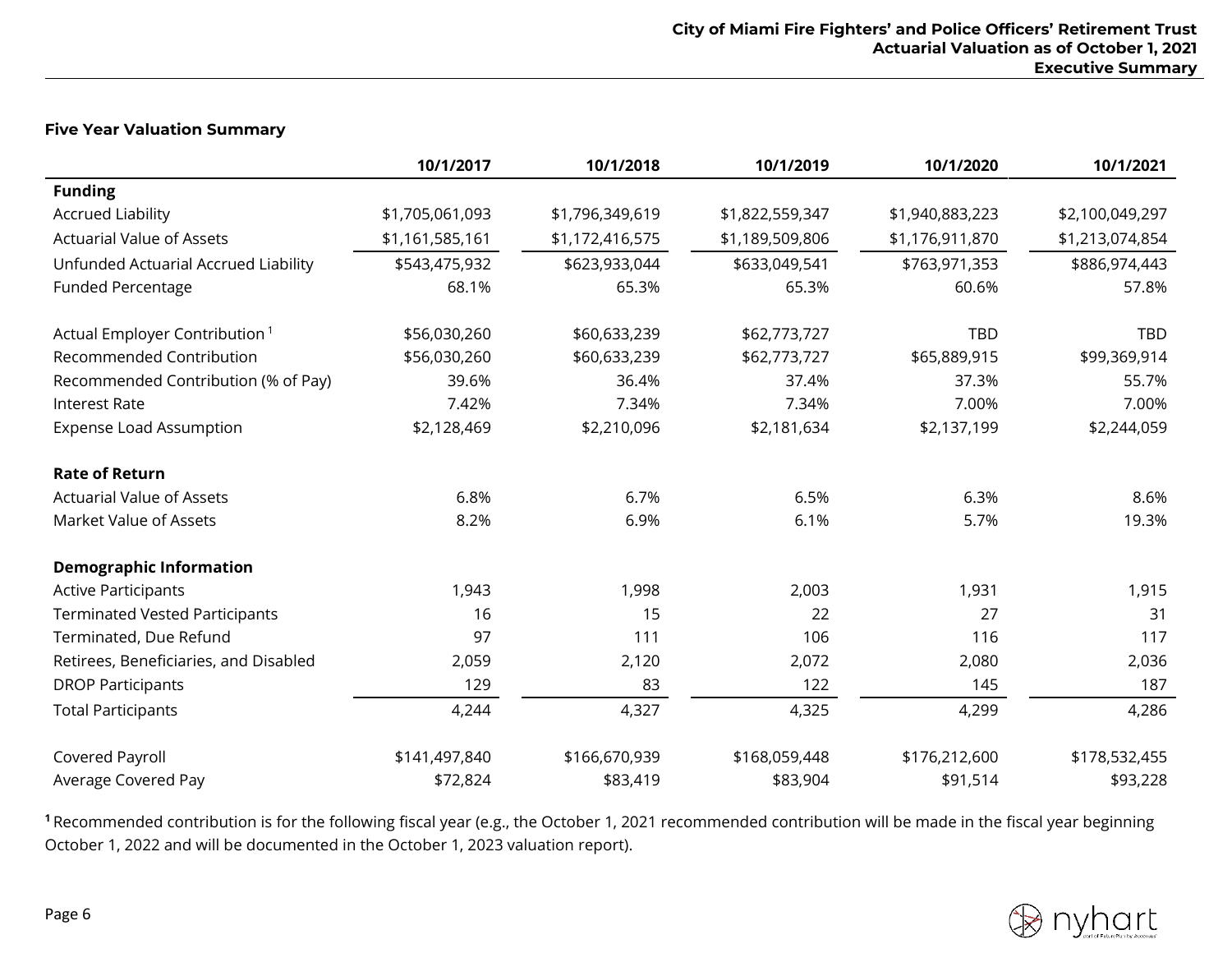#### **Plan Maturity Measures – October 1, 2021**

Each pension plan has a distinct life-cycle. New plans promise future benefits to active employees and then accumulate assets to pre-fund those benefits. As the plan matures, benefits are paid and the pre-funded assets begin to decumulate until ultimately, the plan pays out all benefits. A plan's maturity has a dramatic influence on how risks should be viewed. The following maturity measures illustrate where the City of Miami Fire Fighters' and Police Officers' Retirement Trust falls in its life-cycle.

#### **Duration of Liabilities: 10.1**

Duration is the most common measure of plan maturity. It is defined as the sensitivity of the liabilities to a change in the interest rate assumption. The metric also approximates the weighted average length of time, in years, until benefits are expected to be paid. A plan with high duration is, by definition, more sensitive to changes in interest rates. A plan with low duration is more susceptible to risk if asset performance deviates from expectations as there would be less time to make up for market losses in adverse market environments while more favorable environments could result in trapped surplus from gains. Conversely, high duration plans can often take on more risk when investing, and low duration plans are less sensitive to interest rate fluctuations.

#### **Demographic Distribution - Ratio of Actively Accruing Participants to All Participants: 44.7%**

A plan with a high ratio is more sensitive to fluctuations in salary (if a salary-based plan) and statutory changes. A plan with a low ratio is at higher risk from demographic experience. Such a plan should pay close attention to valuation assumptions as there will be less opportunity to realize future offsetting gains or losses when current experience deviates from assumptions. Plans with a low ratio also have limited opportunities to make alterations to plan design to affect future funded status.

#### **Asset Leverage - Ratio of Payroll for Plan Participants to Market Value of Assets: 13.7%**

Younger plans typically have a large payroll base from which to draw in order to fund the plan while mature plans often have a large pool of assets dedicated to providing benefits to a population primarily consisting of members no longer on payroll. Plans with low asset leverage will find it more difficult to address underfunding, as the contributions needed to make up the deficit will represent a higher percentage of payroll than for a plan with high asset leverage.

# **Benefit Payment Percentage - Ratio of Annual Benefit Payments to Market Value of Assets: 10.9%**

As a plan enters its decumulation phase, a larger percentage of the pre-funded assets are paid out each year to retirees. A high percentage is not cause for alarm as long as the plan is nearly fully funded. However, such a plan is more sensitive to negative asset performance, especially if cash contributions are not an option to make up for losses.

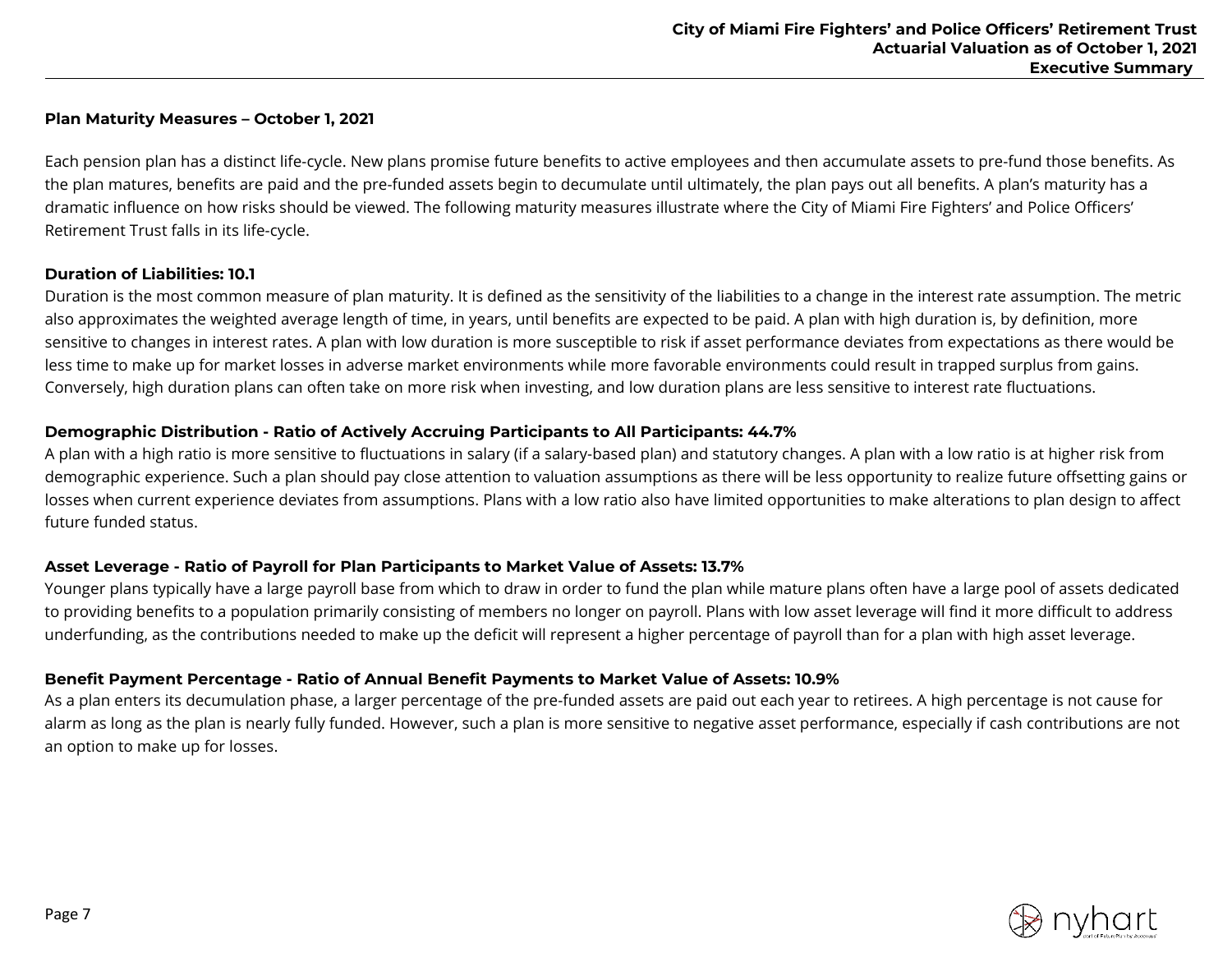#### **Identification of Risks**

The results presented in this report are shown as single point values. However, these values are derived using assumptions about future markets and demographic behavior. If actual experience deviates from our assumptions, the actual results for the plan will consequently deviate from those presented in this report. Therefore, it is critical to understand the risks facing this pension plan. The following table shows the risks we believe are most relevant to the City of Miami Fire Fighters' and Police Officers' Retirement Trust. The risks are generally ordered with those we believe to have the most significance at the top. Also shown are possible methods by which a more detailed assessment of the risk can be performed.

| <b>Type of Risk</b>   | <b>Method to Assess Risk</b>            |
|-----------------------|-----------------------------------------|
| Investment Return     | Scenario Testing; Asset Liability Study |
| Demographic           | <b>Scenario Testing</b>                 |
| Participant Longevity | <b>Stress Testing; Scenario Testing</b> |
| Early Retirement      | <b>Stress Testing; Scenario Testing</b> |

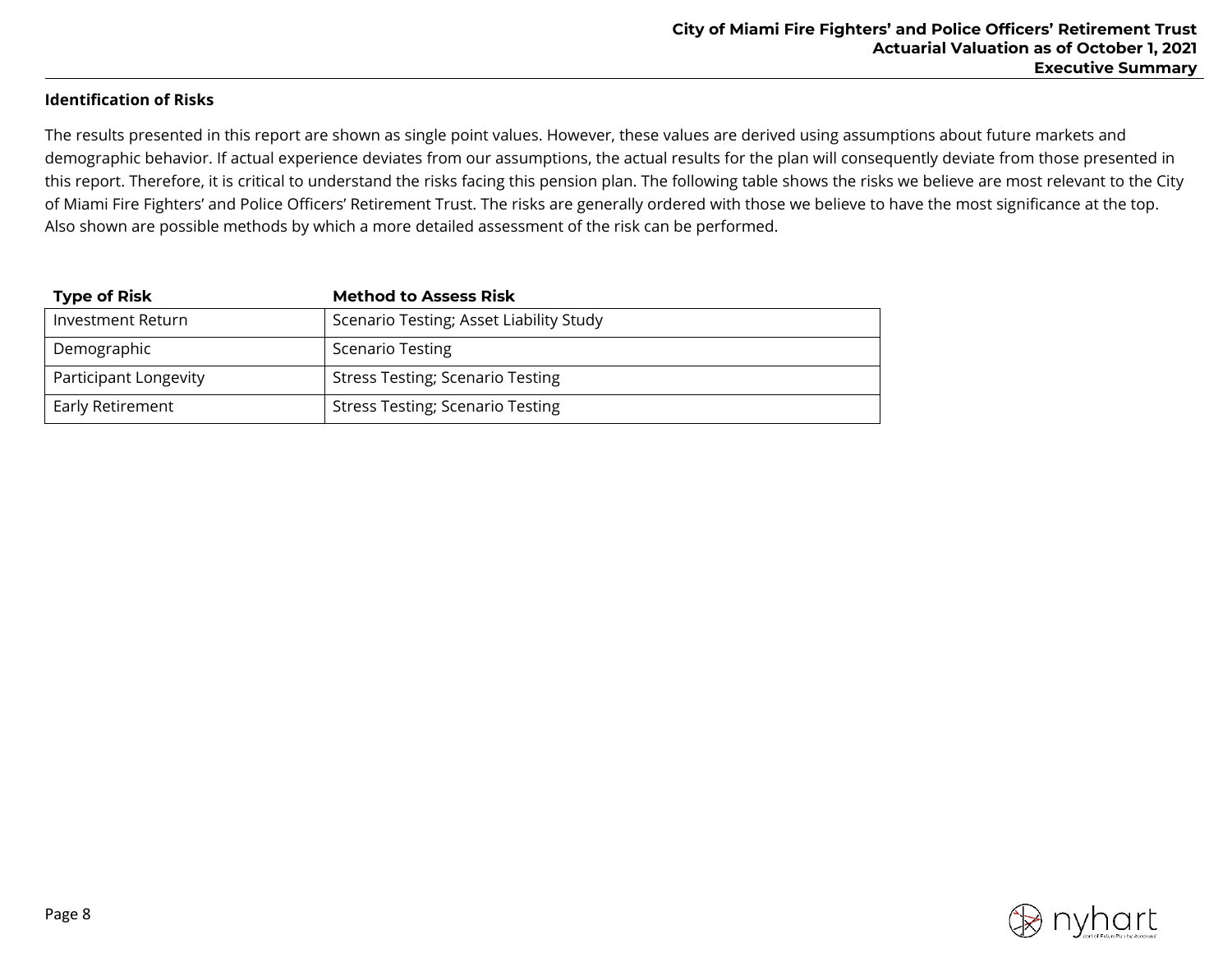# **Present Value of Future Benefits**

The Present Value of Future Benefits represents the current future benefits payable to the participant.

|                                         | <b>October 1, 2021</b> |  |  |  |  |
|-----------------------------------------|------------------------|--|--|--|--|
| <b>Present Value of Future Benefits</b> |                        |  |  |  |  |
| Active members                          |                        |  |  |  |  |
| Retirement                              | \$1,089,080,962        |  |  |  |  |
| Disability                              | 14,194,423             |  |  |  |  |
| Death                                   | 9,820,570              |  |  |  |  |
| Termination                             | 25,523,752             |  |  |  |  |
| Refund of contributions                 | 1,939,688              |  |  |  |  |
| <b>Total active</b>                     | \$1,140,559,395        |  |  |  |  |
| Inactive members                        |                        |  |  |  |  |
| <b>Retired members</b>                  | \$1,180,478,949        |  |  |  |  |
| <b>DROP</b> members                     | 248,731,841            |  |  |  |  |
| <b>Beneficiaries</b>                    | 33,479,783             |  |  |  |  |
| Disabled members                        | 26,253,123             |  |  |  |  |
| Terminated vested members               | 9,161,603              |  |  |  |  |
| <b>Total inactive</b>                   | \$1,498,105,299        |  |  |  |  |
| Total                                   | \$2,638,664,694        |  |  |  |  |
| Present value of future payrolls        | \$2,354,637,399        |  |  |  |  |



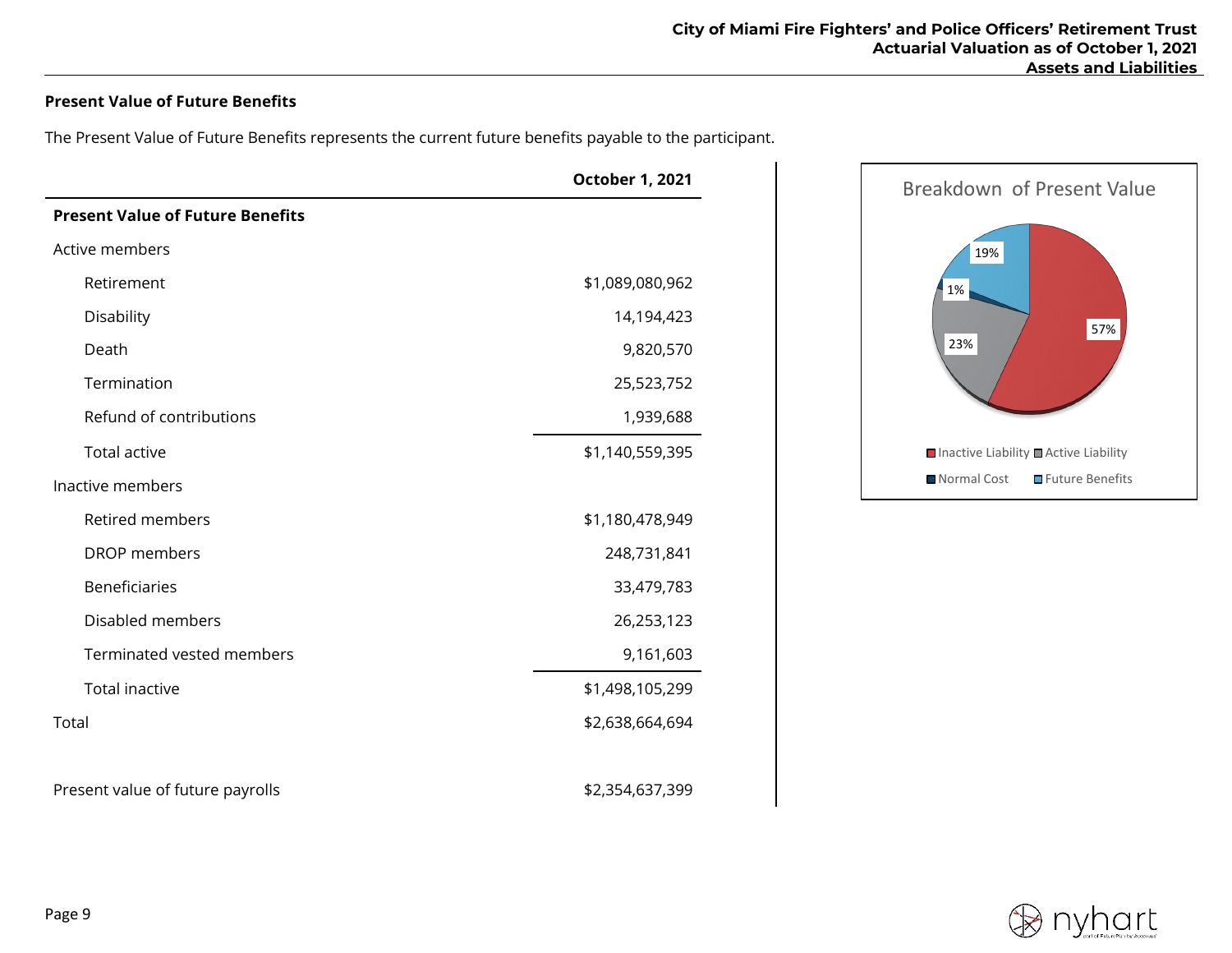# **Asset Information**

The amount of assets backing the pension promise is the most significant driver of volatility and future costs within a pension plan. The investment performance of the assets directly offsets the ultimate cost.

|                                                         | <b>October 1, 2021</b> |
|---------------------------------------------------------|------------------------|
| <b>Market Value Reconciliation</b>                      |                        |
| Market value of assets, beginning of prior year         | \$1,150,108,084        |
| Employer contributions (incl. discounted accrued items) | 62,773,727             |
| Member contributions                                    | 15,892,460             |
| Investment income, net expenses                         | 221,627,447            |
| Benefit payments and refunds                            | (141, 783, 033)        |
| Administrative expenses                                 | (2, 181, 634)          |
| Other expenses                                          | 0                      |
| Market value of asset, beginning of current year        | \$1,306,437,051        |
| Return on Market Value                                  | 19.27%                 |
| <b>Actuarial value of assets</b>                        |                        |
| Value at beginning of current year                      | \$1,213,074,854        |



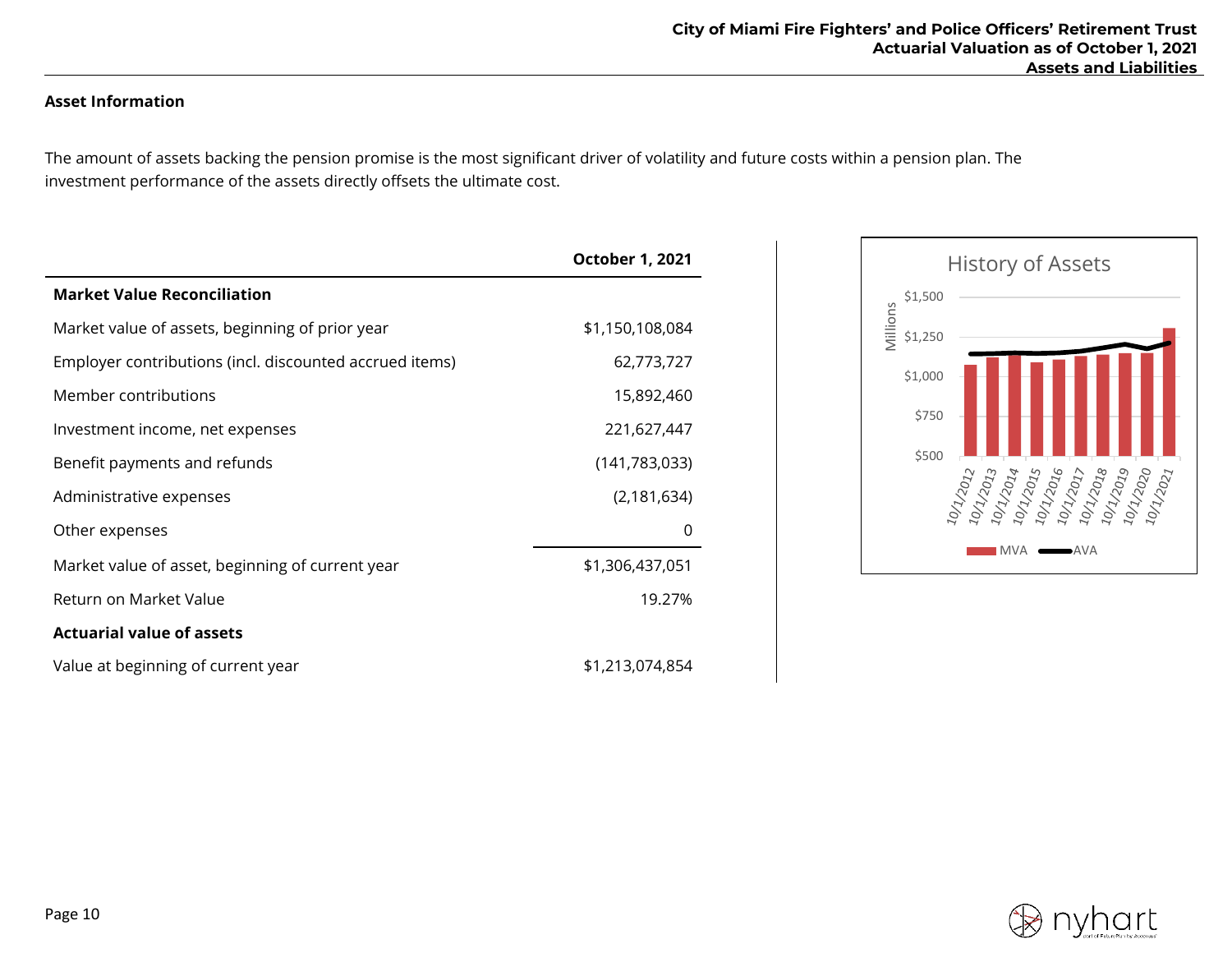## **Asset Information (continued)**

Plan Assets are used to develop funded percentages and contribution requirements

|     |                                                                                                                                                                                                                                                                                              | <b>October 1, 2021</b>                                                                          |
|-----|----------------------------------------------------------------------------------------------------------------------------------------------------------------------------------------------------------------------------------------------------------------------------------------------|-------------------------------------------------------------------------------------------------|
| 1.  | Expected market value of assets<br>(a) Market value of assets - beginning of prior year<br>(b) City Contributions<br>(c) Member Contributions<br>(d) Benefits Payments and Administrative Expenses<br>(e) Expected return<br>(f) Expected market value of assets - beginning of current year | \$1,150,108,084<br>62,773,727<br>15,892,460<br>(143, 964, 667)<br>80,495,013<br>\$1,165,304,617 |
| 2.  | Market value of assets - beginning of current year                                                                                                                                                                                                                                           | \$1,306,437,051                                                                                 |
| 3.  | Present value of COLA transfers<br>(a) Current year<br>(b) Next year<br>(c) Total                                                                                                                                                                                                            | \$0<br>0<br>\$0                                                                                 |
| 4.  | Market value net COLA transfer [(2)-(3)]                                                                                                                                                                                                                                                     | \$1,306,437,051                                                                                 |
| 5.  | Amount subject to phase in [(4)-(1f)]                                                                                                                                                                                                                                                        | \$141,132,434                                                                                   |
| 6.  | Phase in of asset gain/(loss)<br>(a) Current Year [80% x \$141,132,434 ]<br>(b) First Prior Year [60% x (\$19,371,884)]<br>(c) Second Prior Year [40% x (\$16,237,126)]<br>(d) Third Prior Year [20% x (\$7,128,850)]<br>(e) Total Phase-In                                                  | \$112,905,947<br>(11,623,130)<br>(6,494,850)<br>(1,425,770)<br>\$93,362,197                     |
| 7.  | Preliminary actuarial value of assets - beginning of current year [(2)-(6e)]                                                                                                                                                                                                                 | \$1,213,074,854                                                                                 |
| 8.  | 80% of Market value of assets                                                                                                                                                                                                                                                                | \$1,045,149,641                                                                                 |
| 9.  | 120% of Market value of assets                                                                                                                                                                                                                                                               | \$1,567,724,461                                                                                 |
| 10. | Adjusted actuarial value of assets                                                                                                                                                                                                                                                           | \$1,213,074,854                                                                                 |
| 11. | Contribution surplus account balance                                                                                                                                                                                                                                                         | \$0                                                                                             |
| 12. | Final actuarial value of assets - beginning of current year [(10)-(11)]                                                                                                                                                                                                                      | \$1,213,074,854                                                                                 |
| 13. | Return on actuarial value of assets                                                                                                                                                                                                                                                          | 8.59%                                                                                           |

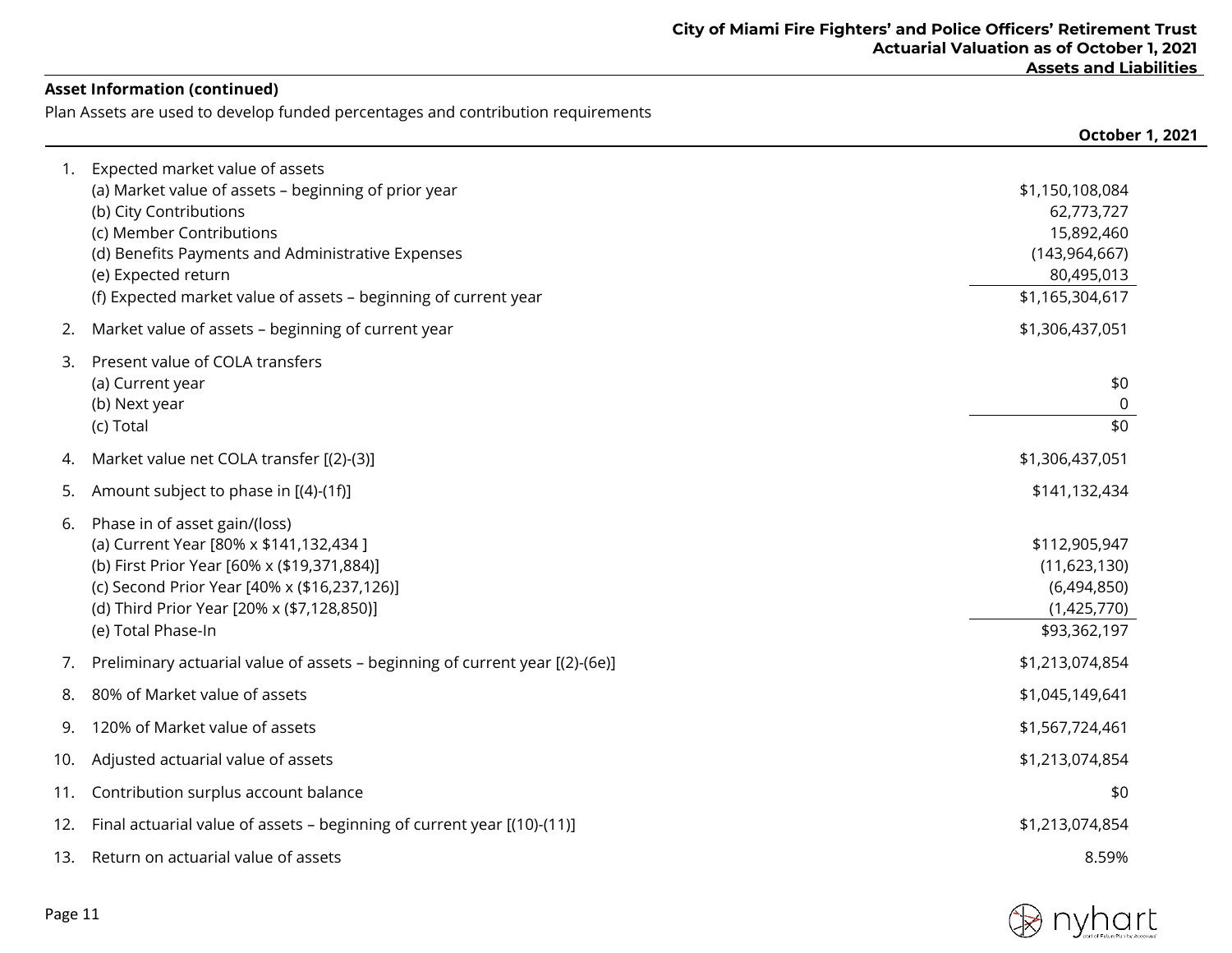# **Reconciliation of Gain/Loss**

|                                                               | October 1, 2021 |
|---------------------------------------------------------------|-----------------|
| Liability (gain)/loss                                         |                 |
| Present value of future benefits                              | \$2,397,594,038 |
| Present value of employee contributions                       | (240, 773, 812) |
| Expected employee contribution                                | 15,145,747      |
| Benefit payments                                              | (141, 783, 033) |
| Interest                                                      | 147,159,141     |
| <b>Expected liability</b>                                     | \$2,177,342,081 |
| Plan changes                                                  | 243,221,206     |
| Expected after changes                                        | \$2,420,563,287 |
| <b>Actual liability</b>                                       | \$2,435,888,397 |
| Liability (gain)/loss                                         | \$15,325,110    |
| <b>Asset (gain)/loss</b>                                      |                 |
| Actuarial value of assets, beginning of prior year            | \$1,176,911,870 |
| Contributions                                                 | 78,666,187      |
| Benefit payments and expenses                                 | (143, 964, 667) |
| Expected Investment return                                    | 82,371,278      |
| Change in actuarial value of assets methodology               | 0               |
| Expected actuarial value of assets, beginning of current year | \$1,193,984,668 |
| Actual actuarial value of assets, beginning of current year   | \$1,213,074,854 |
| Asset (gain)/loss                                             | (\$19,090,186)  |
| <b>Total (gain)/loss</b>                                      | ( \$3,765,076)  |

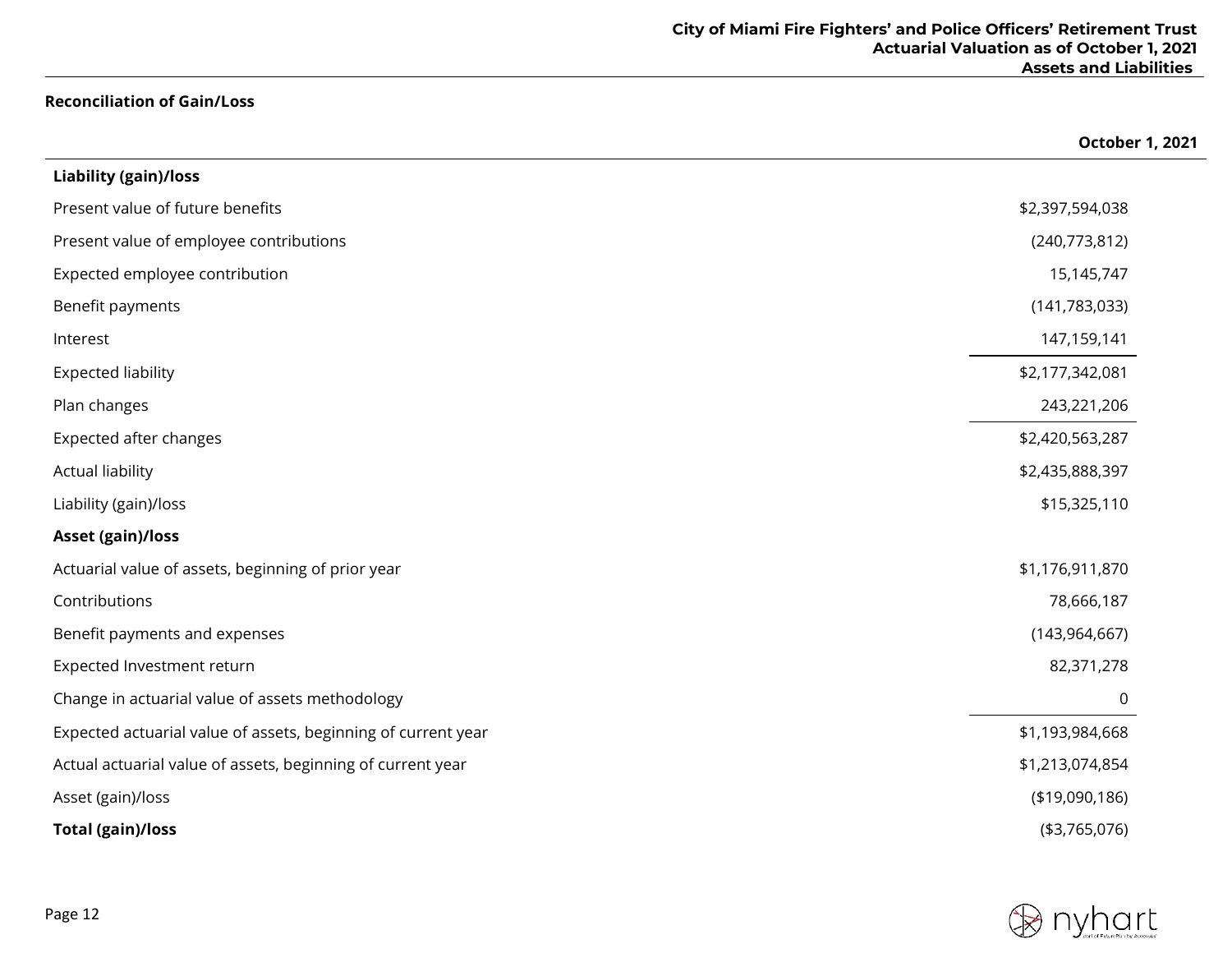# **Development of Recommended Contribution**

The actuarial determined contribution is the annual amount necessary to fund the plan according to funding policies and/or applicable laws.

|     |                                                                                                         | <b>October 1, 2021</b> |
|-----|---------------------------------------------------------------------------------------------------------|------------------------|
|     |                                                                                                         |                        |
| 1.  | Present value of future benefits                                                                        | \$2,638,664,694        |
| 2.  | Actuarial value of assets                                                                               | 1,213,074,854          |
| 3.  | Present value of future member contributions                                                            | 202,776,296            |
| 4.  | Present value of future normal Cost [(1)-(2)-(3)]                                                       | \$1,222,813,544        |
| 5.  | Present value of future payroll                                                                         | \$2,354,637,399        |
| 6.  | Normal cost accrual rate [(4)/(5)]                                                                      | 51.93%                 |
| 7.  | Administrative expenses                                                                                 | \$2,244,059            |
| 8.  | Valuation payroll                                                                                       | \$178,532,455          |
| 9.  | Applicable interest                                                                                     | 7.00%                  |
| 10. | Normal cost                                                                                             | \$94,959,780           |
| 11. | Interest to estimated payment date                                                                      | \$6,647,185            |
| 12. | Recommended contribution as of end of year at 7.00% [(10)+(11)]                                         | \$101,606,965          |
| 13. | As a percentage of valuation payroll                                                                    | 56.91%                 |
| 14. | As a percentage of total payroll                                                                        | 52.18%                 |
| 15. | Recommended contribution, prior discount rate of 7.34%                                                  | \$94,895,812           |
| 16. | Recommended contribution, reflecting direct rate smoothing<br>$[(12) \times (2/3) + (15) \times (1/3)]$ | \$99,369,914           |
| 17. | As a percentage of valuation payroll                                                                    | 55.66%                 |
| 18. | As a percentage of total payroll                                                                        | 51.04%                 |





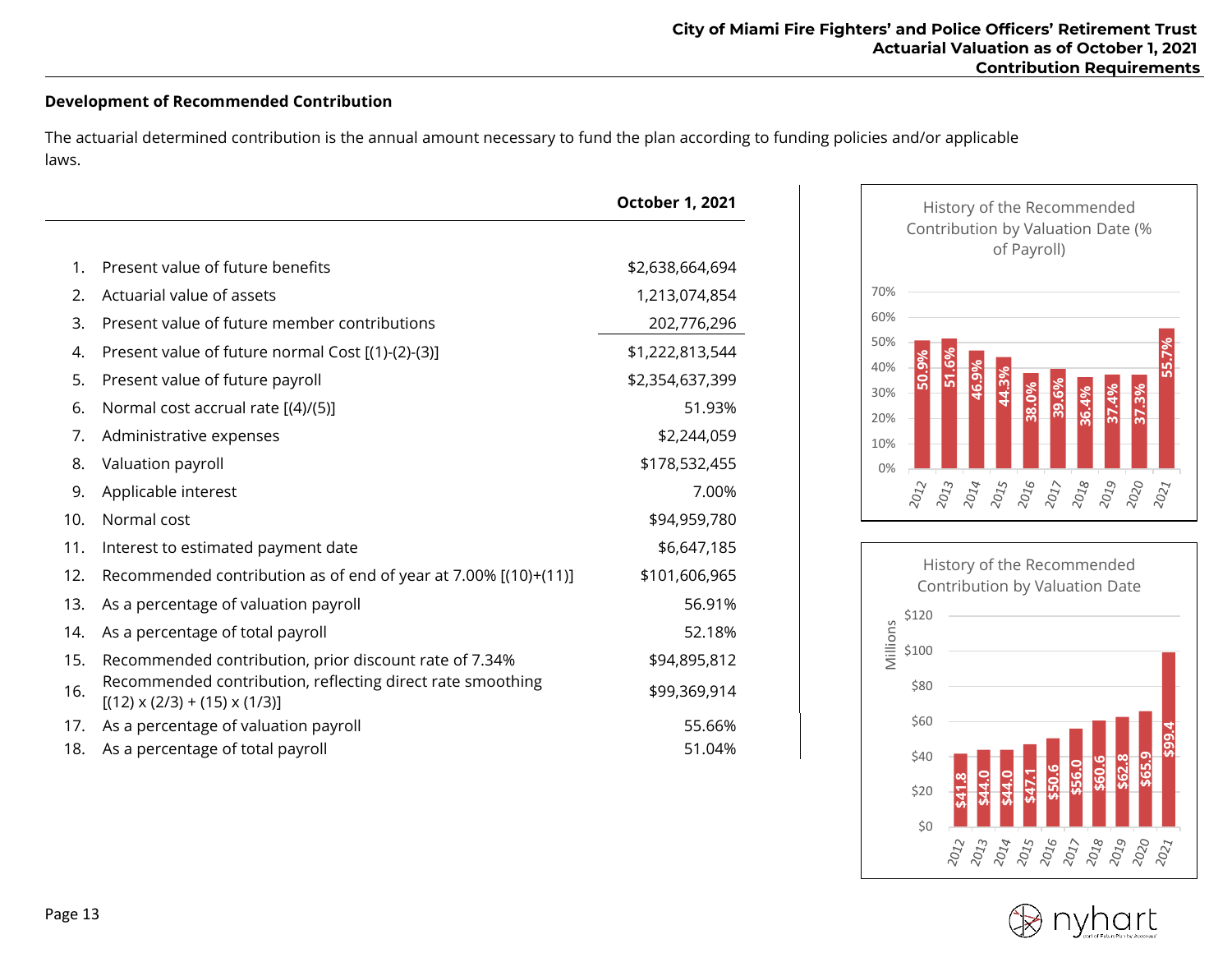# **Demographic Information**

The foundation of a reliable actuarial report is the member information provided by the plan sponsor. Monitoring trends in demographic information is crucial for long-term pension planning.

|                                                               | <b>October 1, 2020</b> | October 1, 2021 |
|---------------------------------------------------------------|------------------------|-----------------|
| <b>Member Counts</b>                                          |                        |                 |
| <b>Active Members</b>                                         | 1,931                  | 1,915           |
| <b>Retired Members</b>                                        | 1,706                  | 1,673           |
| <b>Beneficiaries</b>                                          | 258                    | 251             |
| <b>Disabled Members</b>                                       | 116                    | 112             |
| Terminated Vested Members, due a Monthly<br><b>Benefit</b>    | 27                     | 31              |
| Terminated Members, Due a Refund of Employee<br>Contributions | 116                    | 117             |
| <b>DROP Members</b>                                           | 145                    | 187             |
| Total                                                         | 4,299                  | 4,286           |
| <b>Active Participant Demographics</b>                        |                        |                 |
| Average Age                                                   | 37.2                   | 37.6            |
| Average Service                                               | 10.1                   | 10.6            |
| Average Compensation                                          | \$91,514               | \$93,228        |
| Valuation Payroll                                             | \$176,712,600          | \$178,532,455   |
| <b>Total Payroll</b>                                          | \$190,924,730          | \$194,706,662   |



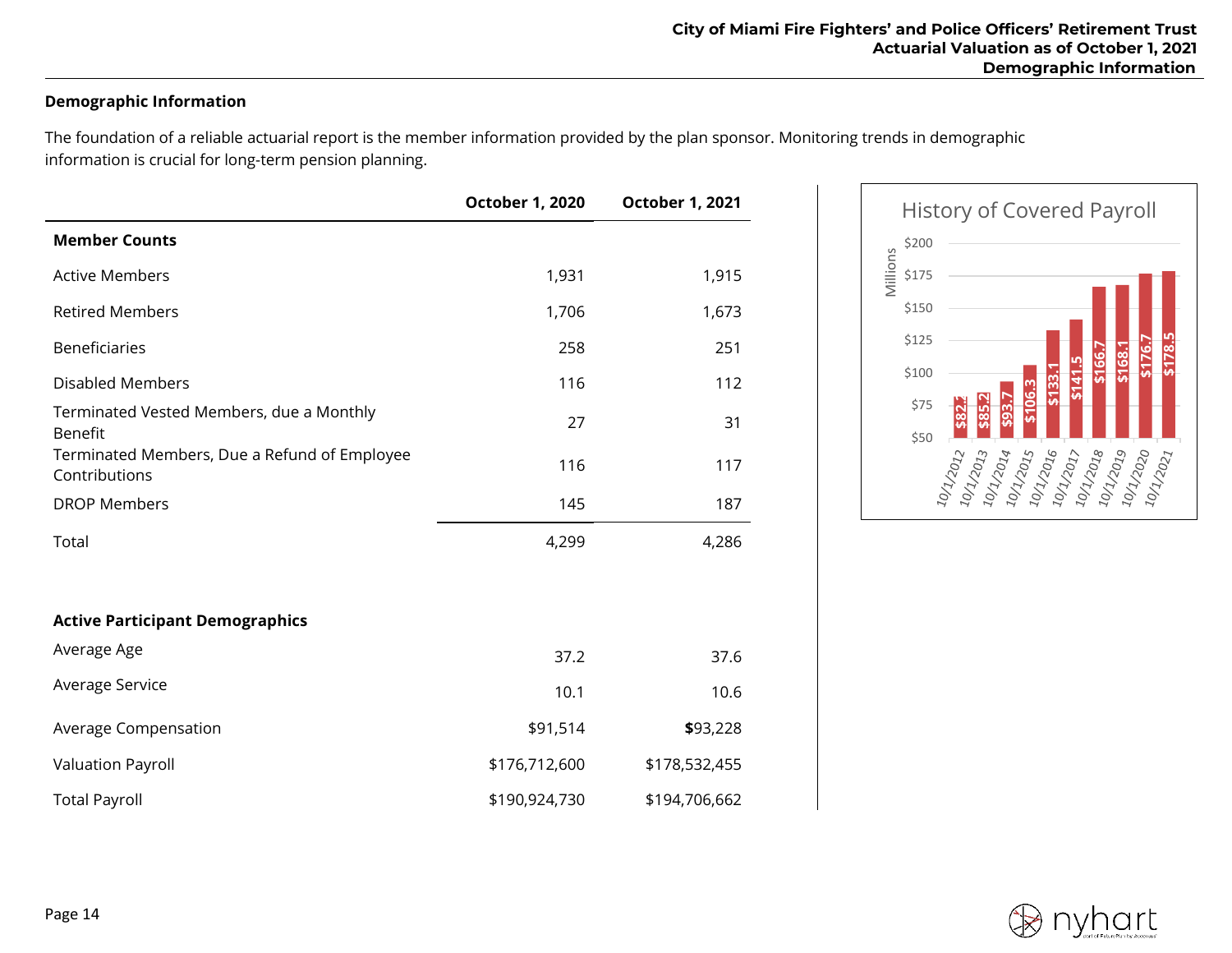# **Demographic Information (continued)**

|                                                                                                                     | <b>October 1, 2020</b> | <b>October 1, 2021</b> |
|---------------------------------------------------------------------------------------------------------------------|------------------------|------------------------|
| <b>Retired Member Statistics</b>                                                                                    |                        |                        |
| Average Age                                                                                                         | 66.4                   | 66.9                   |
| Average Monthly Benefit                                                                                             | \$5,669                | \$5,731                |
| <b>Beneficiary Statistics</b>                                                                                       |                        |                        |
| Average Age                                                                                                         | 77.5                   | 77.1                   |
| Average Monthly Benefit                                                                                             | \$1,275                | \$1,353                |
| <b>Disabled Member Statistics</b>                                                                                   |                        |                        |
| Average Age                                                                                                         | 72.3                   | 72.7                   |
| Average Monthly Benefit                                                                                             | \$2,083                | \$2,211                |
| <b>Terminated Member Statistics</b>                                                                                 |                        |                        |
| Average Age                                                                                                         | 38.9                   | 39.5                   |
| Average Monthly Benefit for Participants due<br>Monthly Benefit<br>Average Remaining Contributions for Participants | \$2,292                | \$2,578                |
| Due a Refund                                                                                                        | \$8,635                | \$7,999                |
| <b>DROP Member Statistics</b>                                                                                       |                        |                        |
| Average Age                                                                                                         | 51.4                   | 51.7                   |
| Average Monthly Benefit                                                                                             | \$8,729                | \$8,791                |
| Payroll                                                                                                             | \$14,212,130           | \$16,174,207           |

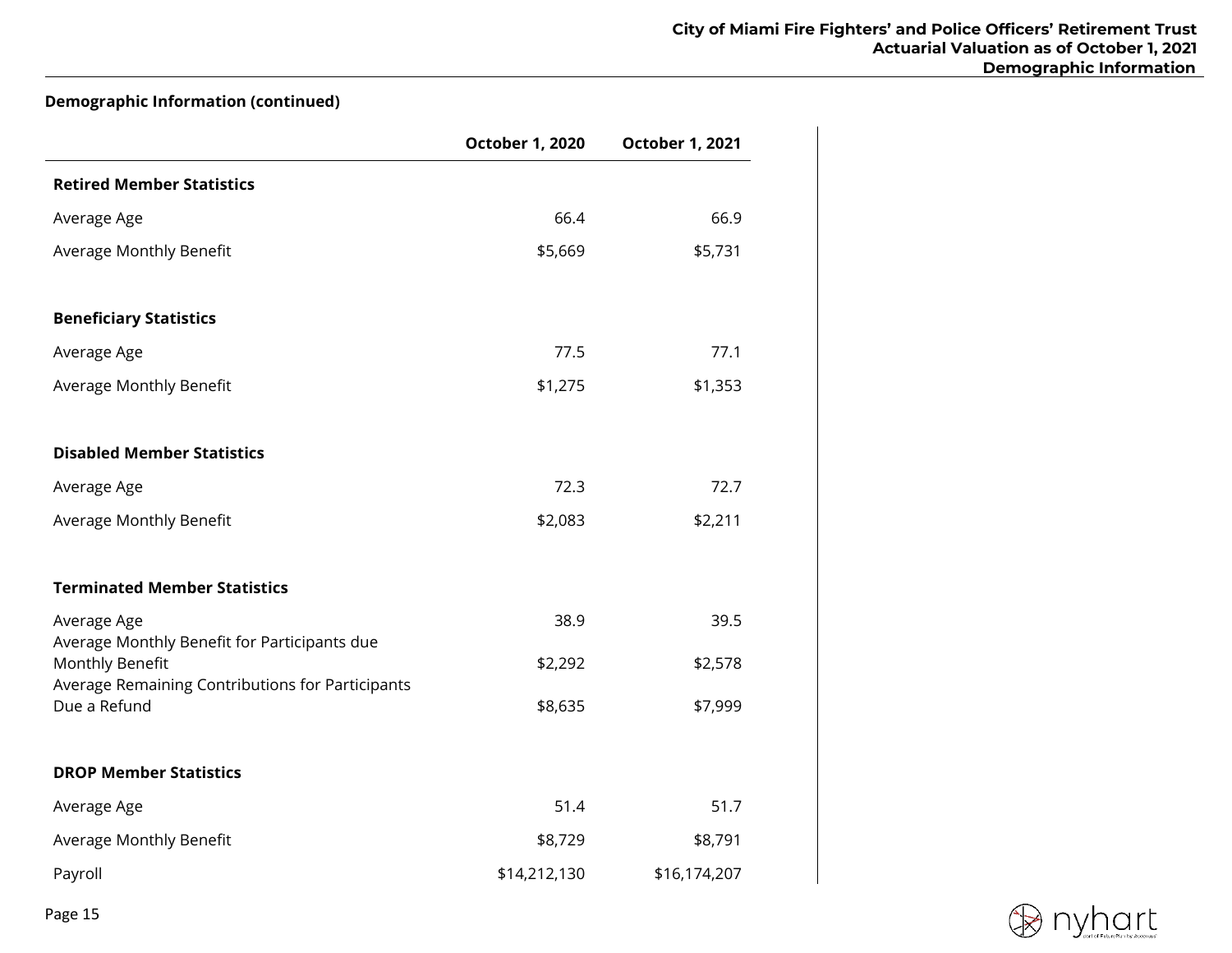# **Participant Reconciliation**

|                          | <b>Active</b> | <b>Terminated</b><br><b>Vested</b> | <b>Disabled</b> | <b>Retired</b> | <b>Beneficiaries</b> | <b>Totals</b> |
|--------------------------|---------------|------------------------------------|-----------------|----------------|----------------------|---------------|
| <b>Prior Year</b>        | 1,931         | 143                                | 116             | 1,851          | 258                  | 4,299         |
| <b>Active</b>            |               |                                    |                 |                |                      |               |
| To Terminated Vested     | (3)           | $\mathsf{3}$                       |                 |                |                      |               |
| To Retired               | (52)          |                                    |                 | 52             |                      |               |
| To Disabled              | (2)           |                                    | $\overline{2}$  |                |                      |               |
| To Refund                | (15)          |                                    |                 |                |                      | (15)          |
| To Due Refund            | (10)          | 10                                 |                 |                |                      |               |
| To Death                 | (2)           |                                    |                 |                |                      | (2)           |
| <b>Terminated Vested</b> |               |                                    |                 |                |                      |               |
| To Retired               |               |                                    |                 |                |                      |               |
| To Refund                |               | (4)                                |                 |                |                      | (4)           |
| To Active                | 4             | (4)                                |                 |                |                      |               |
| <b>Disabled</b>          |               |                                    |                 |                |                      |               |
| To Death                 |               |                                    | (6)             |                |                      | (6)           |
| <b>Retired</b>           |               |                                    |                 |                |                      |               |
| To Death                 |               |                                    |                 | (43)           |                      | (43)          |
| <b>Survivor</b>          |               |                                    |                 |                |                      |               |
| To Death                 |               |                                    |                 |                | (28)                 | (28)          |
| <b>Additions</b>         | 64            |                                    |                 |                | 21                   | 85            |
| Removed                  |               |                                    |                 |                |                      |               |
| <b>Current Year</b>      | 1,915         | 148                                | 112             | 1,860          | 251                  | 4,286         |

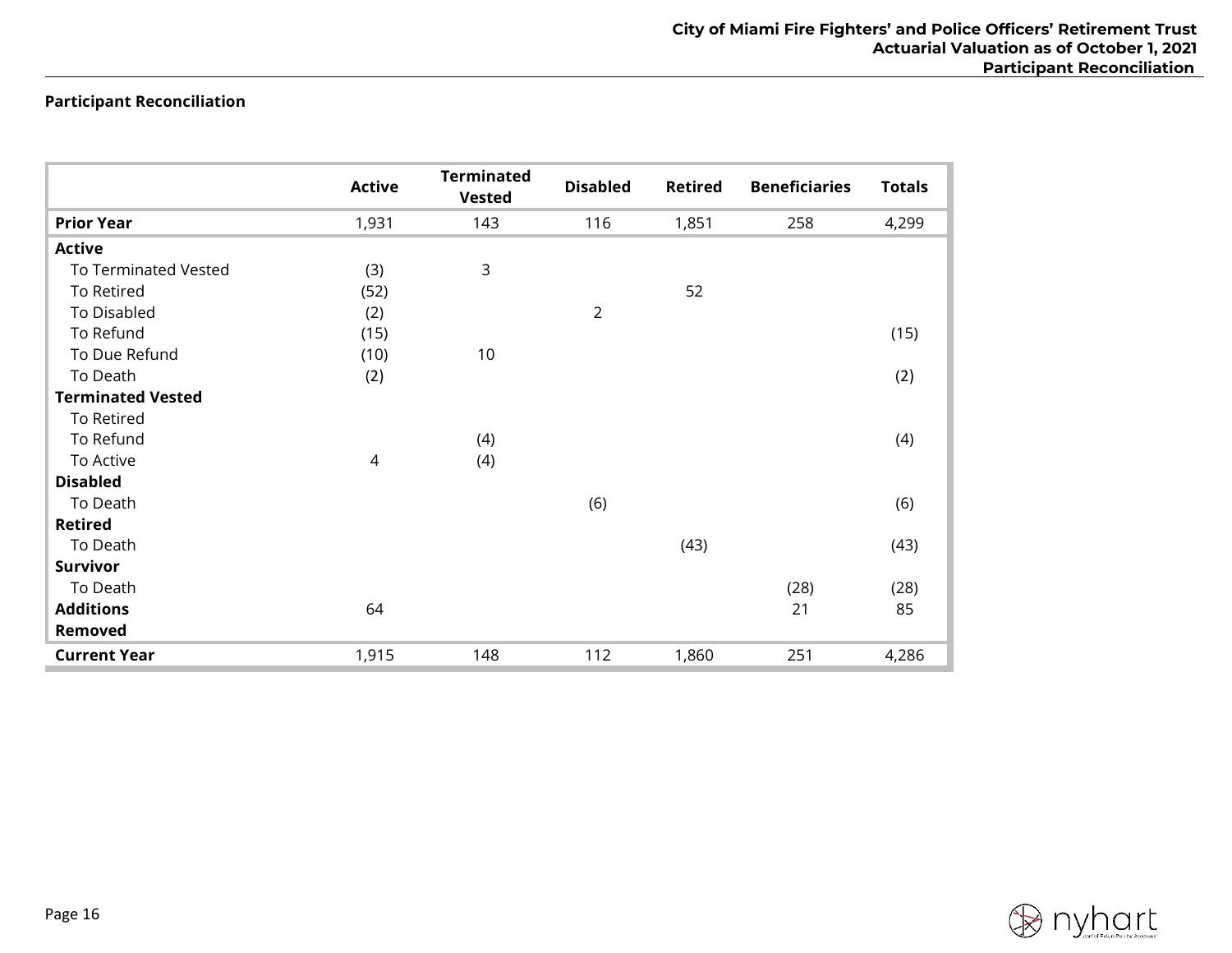# **Active Participant Schedule**

Active participant information grouped based on age and service.

|              | <b>Years of Service</b> |          |              |              |                |                |          |          |             |         |              |                |
|--------------|-------------------------|----------|--------------|--------------|----------------|----------------|----------|----------|-------------|---------|--------------|----------------|
| Age<br>Group | <b>Under</b>            | 1 to $4$ | 5 to 9       | 10 to 14     | 15 to 19       | 20 to 24       | 25 to 29 | 30 to 34 | 35 to 39    | 40 & Up | <b>Total</b> | Average<br>Pay |
| Under 25     | 14                      | 45       | $\mathbf{1}$ |              |                |                |          |          |             |         | 60           | \$59,998       |
| 25 to 29     | 19                      | 113      | 147          | $\mathbf{1}$ |                |                |          |          |             |         | 280          | \$73,248       |
| 30 to 34     | 12                      | 78       | 331          | 34           | $\overline{2}$ |                |          |          |             |         | 457          | \$83,397       |
| 35 to 39     | 5                       | 31       | 197          | 152          | 78             | $\mathbf{1}$   |          |          |             |         | 464          | \$95,797       |
| 40 to 44     | $\overline{2}$          | 15       | 47           | 79           | 103            | 46             |          |          |             |         | 292          | \$106,723      |
| 45 to 49     |                         | 4        | 17           | 35           | 63             | 67             | 11       | 1        |             |         | 198          | \$112,430      |
| 50 to 54     | $\mathbf{1}$            |          | 3            | 23           | 30             | 46             | 16       | 4        |             |         | 123          | \$114,846      |
| 55 to 59     |                         |          | 3            | 12           | 9              | $\overline{7}$ | 3        | 3        |             |         | 37           | \$105,787      |
| 60 to 64     |                         |          |              |              | $\overline{2}$ |                |          |          |             |         | 3            | \$94,383       |
| 65 to 69     |                         |          |              |              |                | $\mathbf{1}$   |          |          |             |         | 1            | \$113,368      |
| 70 & up      |                         |          |              |              |                |                |          |          |             |         | $\Omega$     | \$0            |
| Total        | 53                      | 287      | 746          | 336          | 287            | 168            | 30       | 8        | $\mathbf 0$ | 0       | 1,915        | \$93,228       |

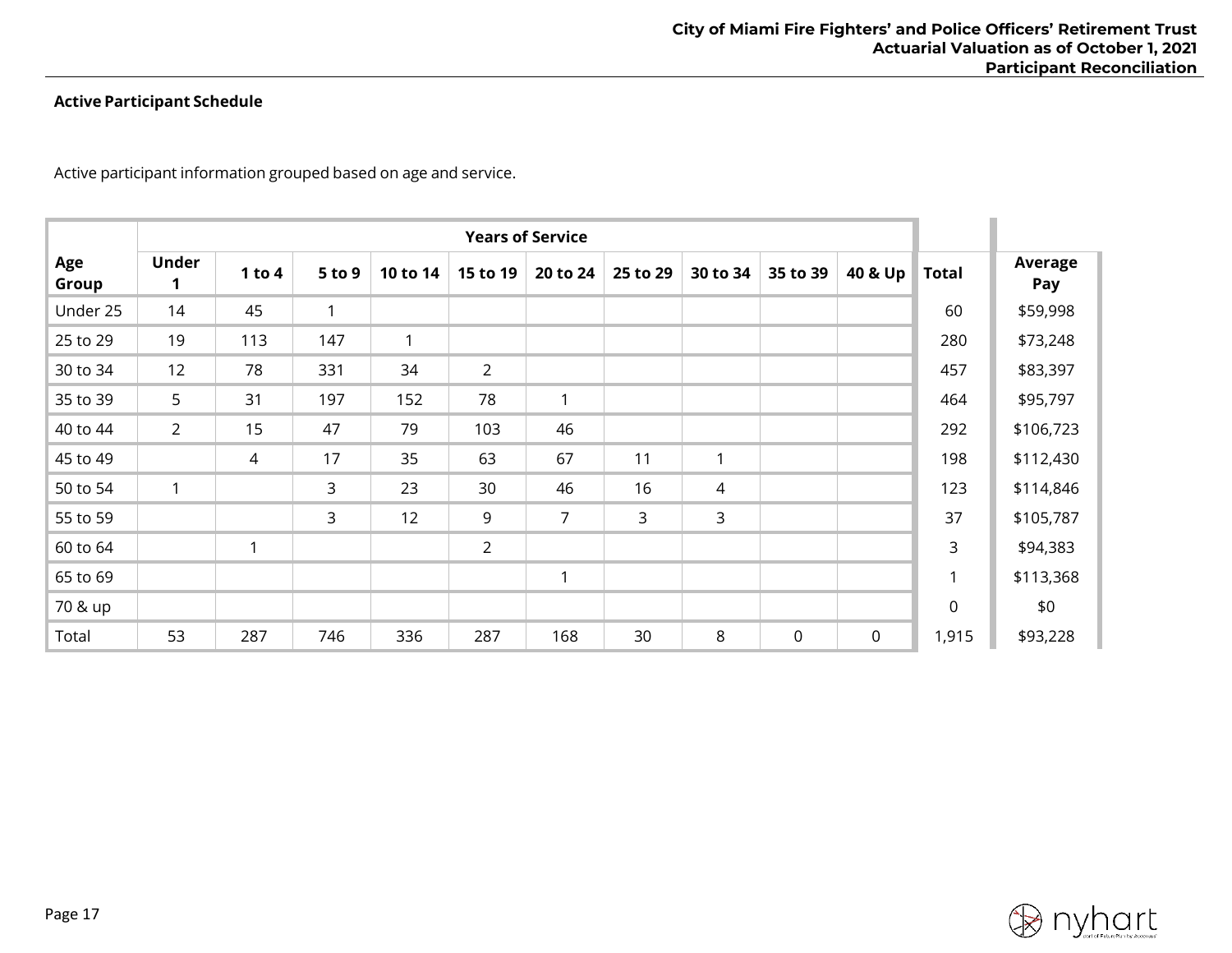#### **Plan Status**

January 1, 1994 amended January 1, 1995

## **Eligibility for Participation**

Police officers and fire fighters.

# **Accrual of Benefits**

The accrued benefit is determined as follows:

For Police Officers who were vested as of 9/27/2010:

3% of Average Final Compensation for the first 15 years of Creditable Service plus 3.5% of Average Final Compensation after 15 years. Maximum of 100% of Average Final Compensation.

For all other Police Officers:

3% of Average Final Compensation for the first 15 years of Creditable Service plus 3.5% of Average Final Compensation after 15 years. Maximum of 100% of Average Final Compensation and the final benefit may not exceed the larger of the 9/30/2010 accrued benefit and \$120,000.

For Firefighters who were vested as of 9/27/2010:

3% of Average Final Compensation for the first 15 years of Creditable Service plus 3.5% of Average Final Compensation after 15 years. Maximum of 100% of Average Final Compensation.

For all other Fire Fighters:

3% of Average Final Compensation for the first 15 years of Creditable Service plus 3.5% of Average Final Compensation after 15 years. Maximum of 100% of Average Final Compensation and the final benefit may not exceed the larger of the 9/30/2010 accrued benefit and \$120,000.

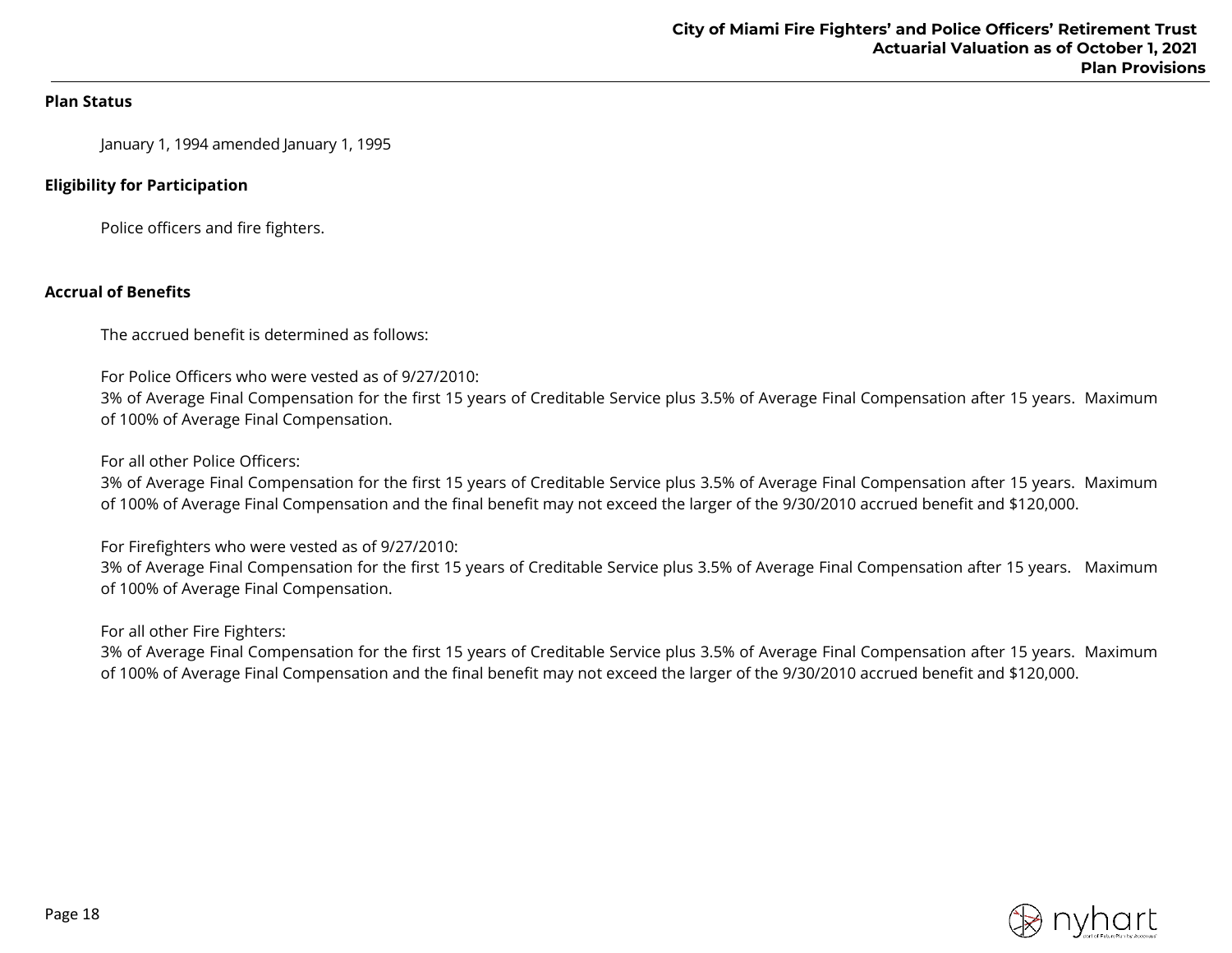# **Benefits**

## **Normal Retirement**

| Eligibility             | Age plus Creditable Service equal to 68 (Rule of 68) for firefighters, except firefighters active 9/30/2009 who were eligible for<br>Rule of 64 at 9/30/2009.                                                                                                           |
|-------------------------|-------------------------------------------------------------------------------------------------------------------------------------------------------------------------------------------------------------------------------------------------------------------------|
|                         | Age plus Creditable Service equal to 64 (Rule of 64) for police officers.                                                                                                                                                                                               |
|                         | Age 50 with 10 years of Creditable Service for all members.                                                                                                                                                                                                             |
| Benefit                 | Unreduced Accrued Benefit payable immediately.                                                                                                                                                                                                                          |
| <b>Early Retirement</b> |                                                                                                                                                                                                                                                                         |
| Eligibility             | Completion of 20 years of Creditable Service.                                                                                                                                                                                                                           |
| Benefit                 | Accrued Benefit adjusted with actuarial equivalence for early commencement.                                                                                                                                                                                             |
| <b>Late Retirement</b>  |                                                                                                                                                                                                                                                                         |
| Eligibility             | Participation continues after normal retirement date.                                                                                                                                                                                                                   |
| Benefit                 | <b>Accrued Benefit</b>                                                                                                                                                                                                                                                  |
|                         | <b>Ordinary Death before Retirement</b>                                                                                                                                                                                                                                 |
| Eligibility             | Participant with 3 years of Creditable Service who dies off duty.                                                                                                                                                                                                       |
| Benefit                 | Between 3 and 10 years of Creditable Service: Lump sum benefit equal to 50% of Compensation received in year preceding<br>death.                                                                                                                                        |
|                         | After 10 years of Creditable Service and before eligibility for Early Service or Rule of 64 Retirement: Accrued benefit, deferred to<br>earlier of police officer member's 49th and firefighter member's 50th birthday or Rule of 64 eligibility, payable for 10 years. |
|                         | Beneficiary does not have to survive deferred period or 10 years' certain period.                                                                                                                                                                                       |
|                         | If eligible for Service, Early Service, or Rule of 64 retirement, considered to have retired on the date of death. Surviving spouse<br>would receive 40% of the member's monthly retirement allowance.                                                                  |

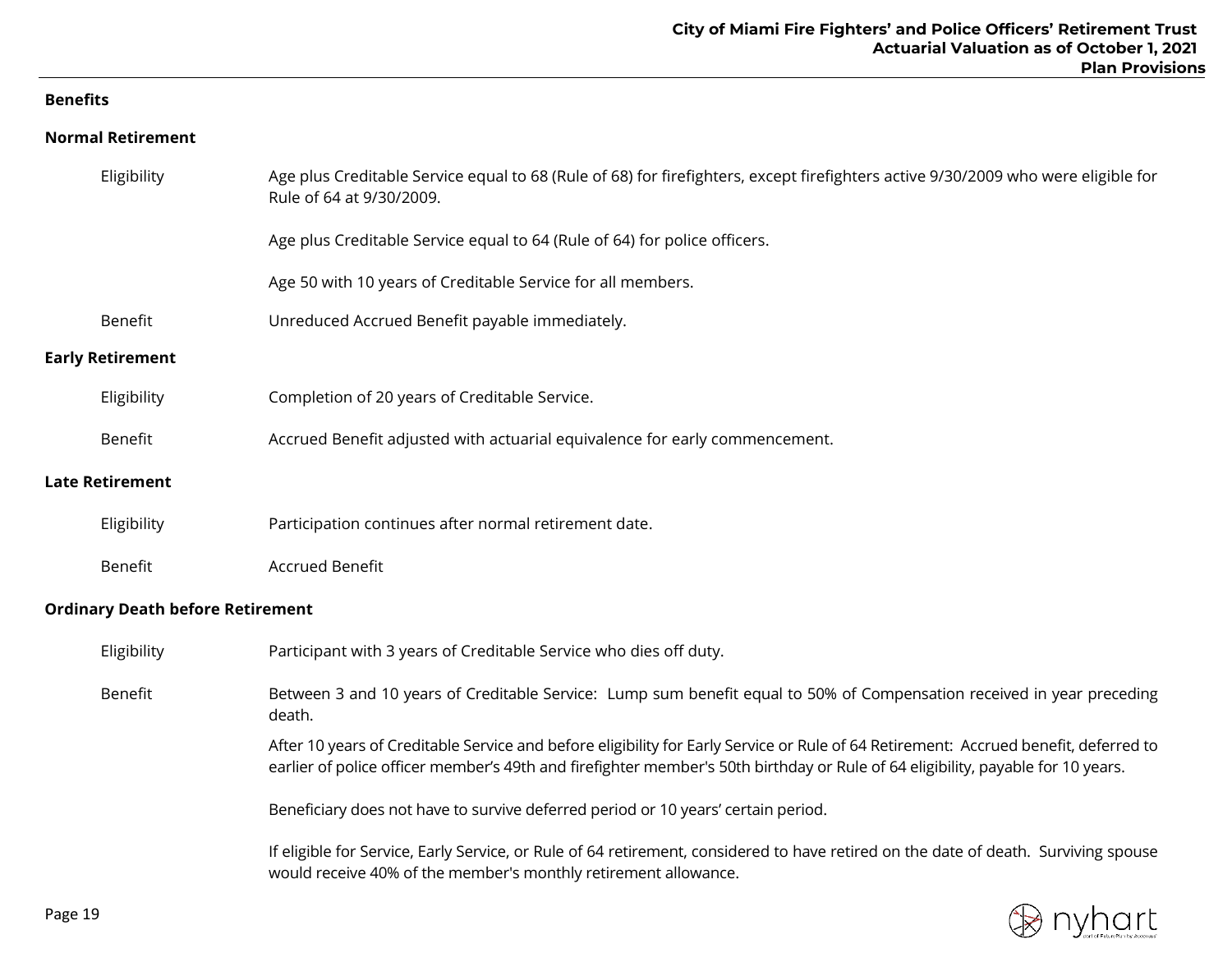# **Accidental Death before Retirement**

| Eligibility                          | Member who dies during performance of duties.                                                                                                                                                                                                                                                          |
|--------------------------------------|--------------------------------------------------------------------------------------------------------------------------------------------------------------------------------------------------------------------------------------------------------------------------------------------------------|
| Benefit                              | Pension of 50% of Average Final Compensation to spouse until death or remarriage. If there is no spouse, or if spouse dies or<br>remarries before youngest child is 18, payable to child until attainment of age 18. If no spouse or no children under 18, benefit<br>is payable to dependent parents. |
|                                      | After 10 years of Creditable Service - Beneficiary receives benefit otherwise payable to member at early or normal retirement<br>for a period of 10 years.                                                                                                                                             |
| <b>Termination Benefit</b>           |                                                                                                                                                                                                                                                                                                        |
| Eligibility                          | Fully vested after completion of 10 years of Creditable Service.                                                                                                                                                                                                                                       |
| Benefit                              | Accrued Benefit payable at the member's Early or Normal Retirement Date. If the member terminates prior to 10 years of<br>Creditable Service a refund of accumulated contributions with interest will be issued.                                                                                       |
| <b>Ordinary Disability Benefit</b>   |                                                                                                                                                                                                                                                                                                        |
| Eligibility                          | Completion of 10 years of Creditable Service.                                                                                                                                                                                                                                                          |
| Benefit                              | 90% of benefit rate times Average Final Compensation times Creditable Service, with a minimum benefit of 30% of Average Final<br>Compensation. The normal form is a 10 year certain and life normal form.                                                                                              |
| <b>Accidental Disability Benefit</b> |                                                                                                                                                                                                                                                                                                        |
| Eligibility                          | Immediately upon permanent disability                                                                                                                                                                                                                                                                  |
| Benefit                              | 66 2/3% of Average Final Compensation, or 66 2/3% of Final Compensation, whichever is greater. The normal form is a 40% joint<br>& survivor annuity, with a minimum of 10 years' certain and life.                                                                                                     |

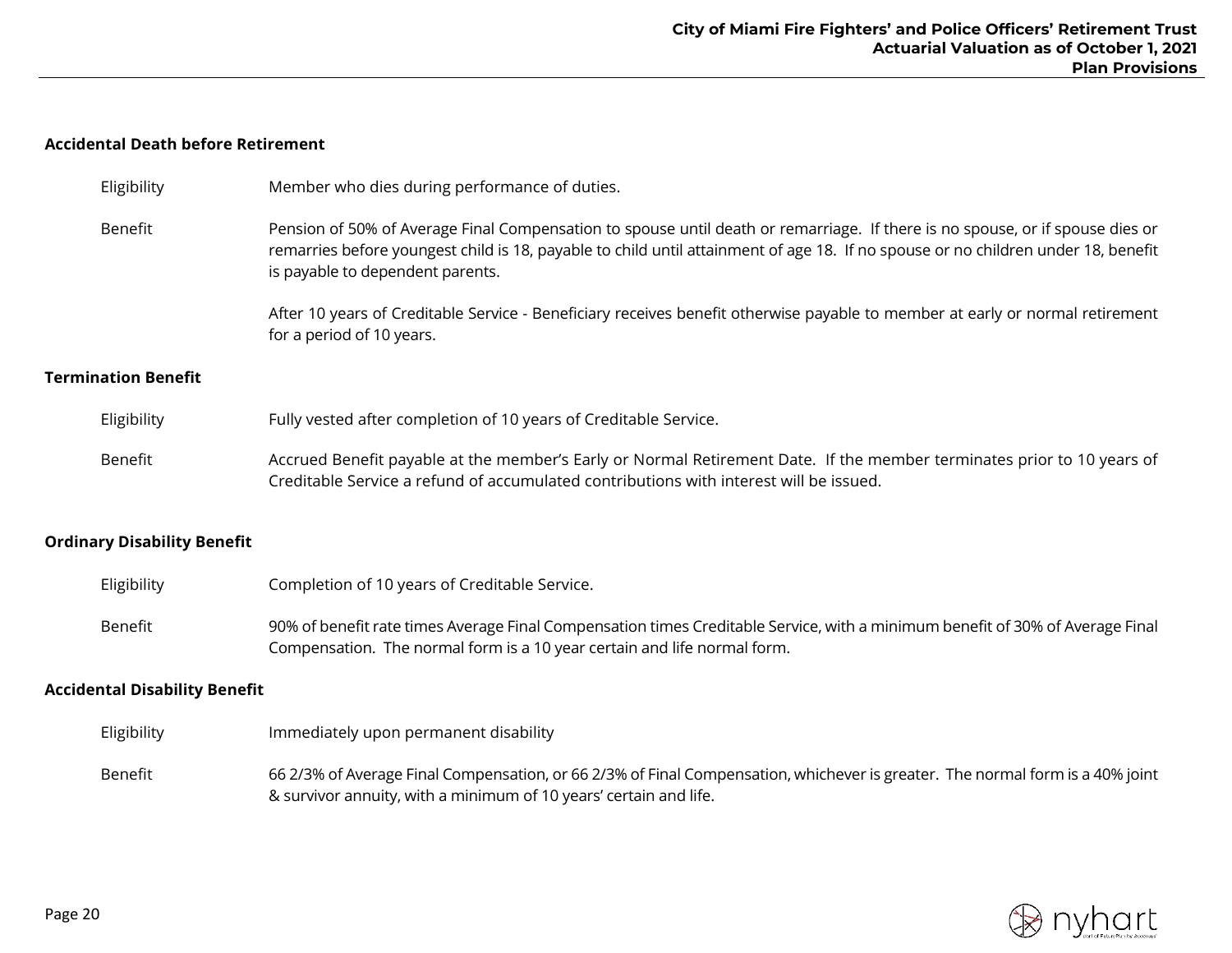#### **Compensation**

#### Earnable Compensation

An employee's base salary, including pick-up contributions, for all straight time hours worked, plus assignment pay and payments received for vacation and sick leave taken, jury duty, and death-in-family leave taken. Earnable compensation shall not include overtime pay; payments for accrued sick leave, accrued vacation leave, or accrued compensatory leave; holiday pay; premium pay for holidays worked; the value of any employment benefits or non-monetary entitlements; or any other form of remuneration.

#### Average Final Compensation

The annual earnable compensation of a member during either the last one year or the highest year of membership service, whichever is greater.

Provided, in no event shall the Average Final Compensation of any member who was employed as a police officer or fire fighter on 9/30/2010 and retires on or after 10/1/2010, be less than the highest year of membership service prior to 9/30/2010.

#### **Creditable Service**

For Vesting and Benefit Accrual

Service credited under Retirement System; military service (maximum of four years) during wartime for which Member makes contributions; maternity leave (maximum of 180 days for each leave) for which Member makes contributions; up to 5 years, without member contributions, if member was an employee before period of military service.

Accumulated leave balances may be transferred into system immediately prior to retirement to purchase up to 3 whole years of additional Creditable Service, on an actuarially equivalent basis.

457 balances of Firefighters may be transferred into System at retirement to purchase up to 3 whole years of additional Creditable Service for multiplier purposes.

#### **Member Contributions**

Police Officers: 7% (10% if hired on or after 10/1/2012) Fire Fighters: 10%

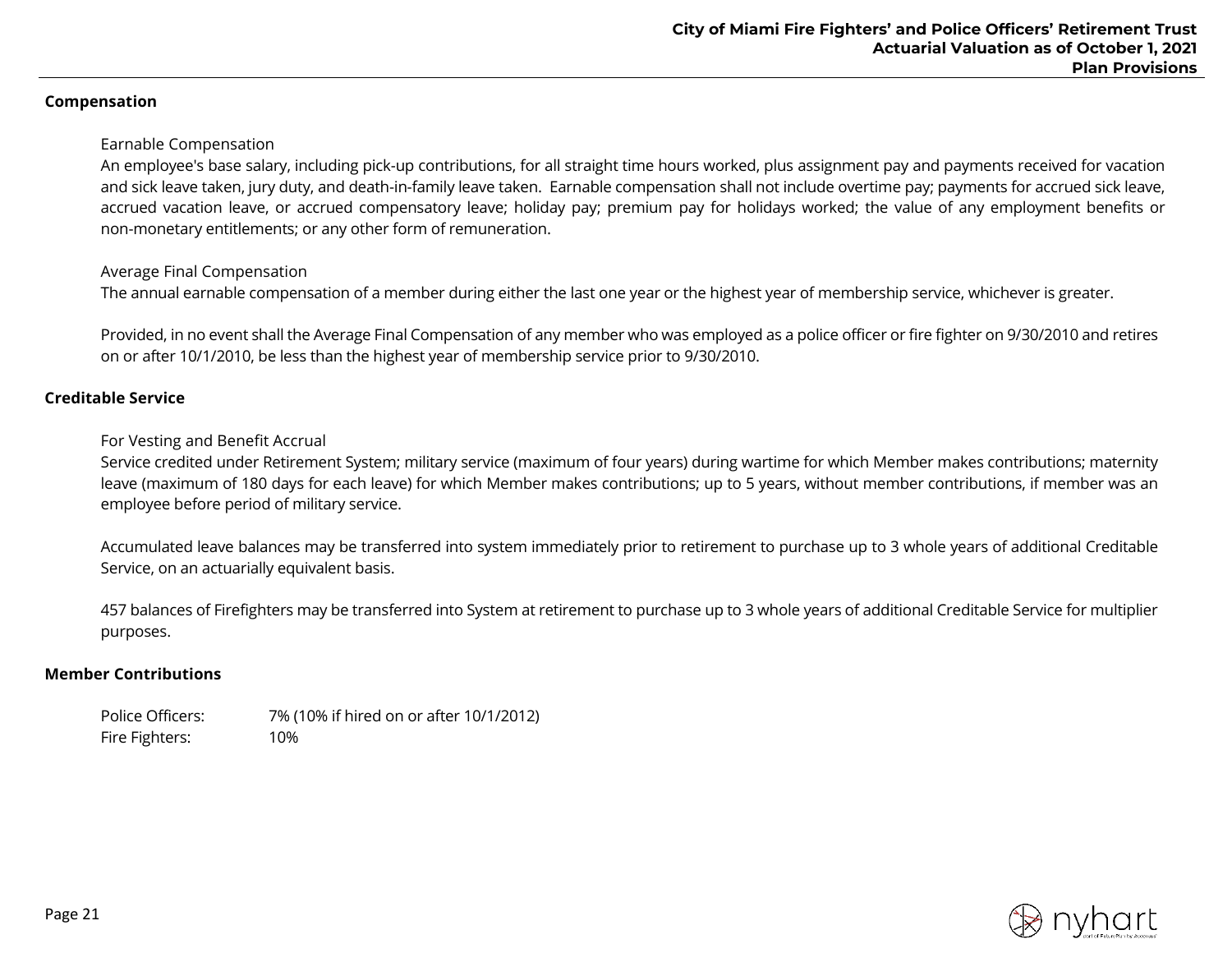#### **DROP**

Election must be made within 10 years after eligibility for normal retirement. All Members are eligible for forward DROP.

At Retirement Eligibility, Fire and Police participants may enter the City Deferred Retirement Option Program (DROP). The maximum participation in the Forward DROP for fire fighters is 54 months. The maximum participation in the Forward DROP for police officers is 84 months.

Effective 1/1/2013 members may elect the BackDROP option (maximum of 7 years). Members receive a monthly benefit based on an earlier retirement date and a lump sum of past payments compounded at 3%/year.

## **COLA**

| Eligibility | Participant or Beneficiary                              |
|-------------|---------------------------------------------------------|
| Benefit     | Amount varies annually with the adjustment on January 1 |

## **Payment Forms**

Normal Form Joint and 40% Contingent Survivor

Optional Forms

Option 1 – Cash refund annuity based on Present Value at retirement

Option 2 – Joint and 100% Contingent Annuity

Option 3 – Joint and 50% Contingent Annuity

Option 4 – Joint and Contingent Annuity approved by the Board

Option 5 – Determined by Board due to incapacity of member

Option 6 – Withdrawal of member contributions with interest and benefit that is ½ of normal level

#### **Plan Provision Not Included**

The COLA benefits and liabilities are not included in this report; these benefits are reported in a separate COLA report dated December 8, 2021. We are not aware of any other provisions not included in this report.

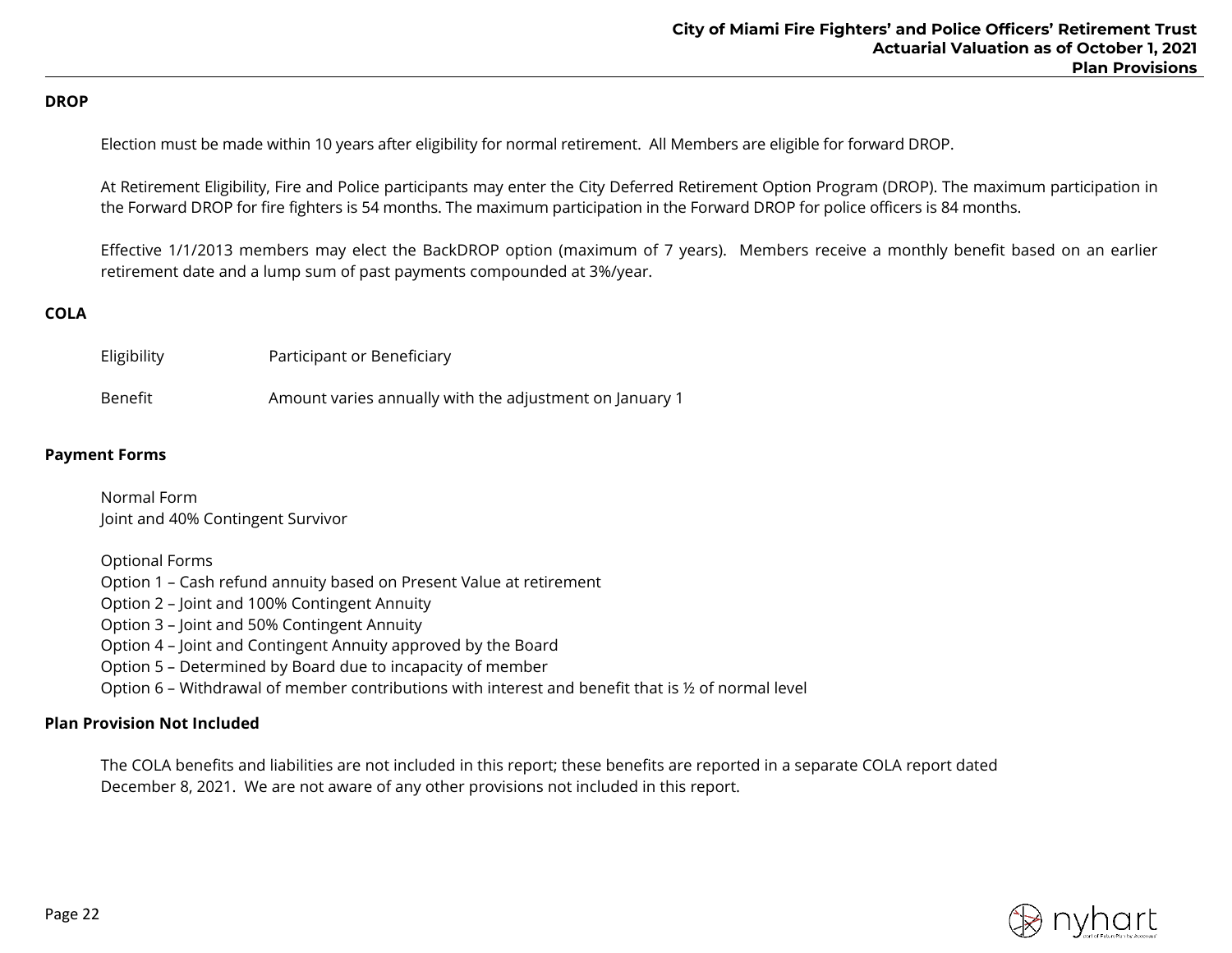# **Adjustments Made for Subsequent Events**

We are not aware of any event following the measurement date and prior to the date of this report that would materially impact the results.

#### **Changes Since Prior Report**

Restore the FIPO pension benefits that were in effect prior to September 27, 2010, including the Forward DROP, for all bargaining unit members who were non-vested as of September 27, 2010, with a cap on benefits of \$120,000.

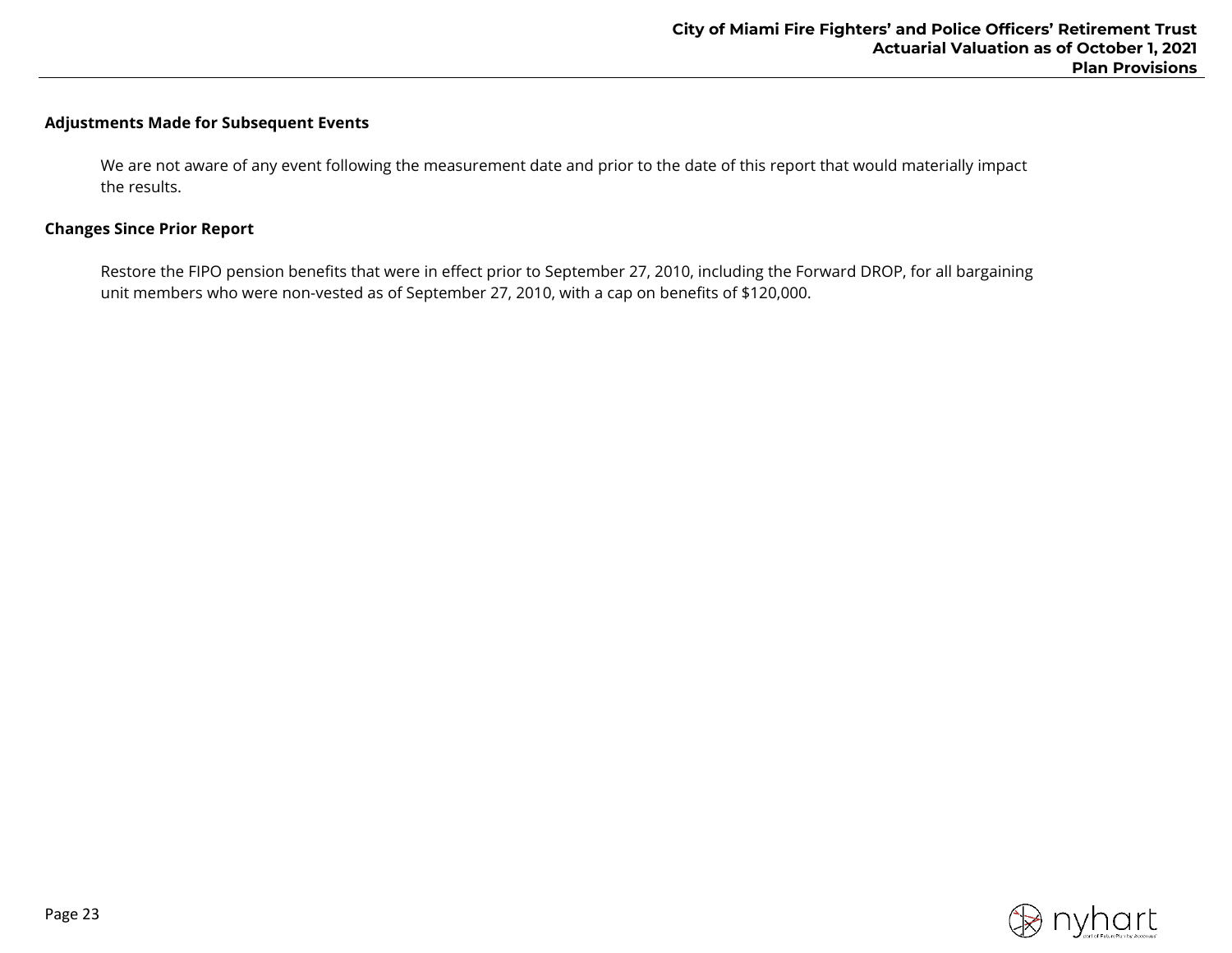| <b>Cost Method (CO)</b>            | Aggregate Cost Method.                                                                                                                                            |        |                                                                                         |  |
|------------------------------------|-------------------------------------------------------------------------------------------------------------------------------------------------------------------|--------|-----------------------------------------------------------------------------------------|--|
| <b>Asset Valuation Method (CO)</b> | 20% Phase-In Method: fair market value of assets on the valuation date adjusted for a 5-<br>year phase-in of gains and losses on the fair market value of assets. |        |                                                                                         |  |
|                                    | (net of pending COLA transfers).                                                                                                                                  |        | The result cannot be greater than 120% of market value or less than 80% of market value |  |
| <b>Interest Rates (CO)</b>         | 7.00% net of investment expenses                                                                                                                                  |        |                                                                                         |  |
|                                    | report dated January 2021.                                                                                                                                        |        | Support for the discount rate assumption has been provided in the experience study      |  |
| <b>Annual Pay Increases (FE)</b>   | below.                                                                                                                                                            |        | 3.25% inflation and 1.5% for promotions and other increases plus salary merit scale     |  |
|                                    | Service                                                                                                                                                           | Police | <b>Fire</b>                                                                             |  |
|                                    | $0-6$                                                                                                                                                             | 5.0%   | 5.0%                                                                                    |  |
|                                    |                                                                                                                                                                   | 2.5%   | 5.0%                                                                                    |  |
|                                    | $8 - 9$                                                                                                                                                           | 5.0%   | 5.0%                                                                                    |  |
|                                    | $10 - 14$                                                                                                                                                         | 1.0%   | 0.0%                                                                                    |  |
|                                    | 15-16                                                                                                                                                             | 1.25%  | 2.5%                                                                                    |  |
|                                    | $17 - 21$                                                                                                                                                         | 1.0%   | 1.0%                                                                                    |  |
|                                    | $22+$                                                                                                                                                             | 0.0%   | 0.0%                                                                                    |  |
|                                    | The annual pay increases are based on a study of actual experience for the plan<br>during 2017-2020. See the experience study report dated January 2021.          |        |                                                                                         |  |

**Expense and/or Contingency Loading (FE)** \$2,244,059.

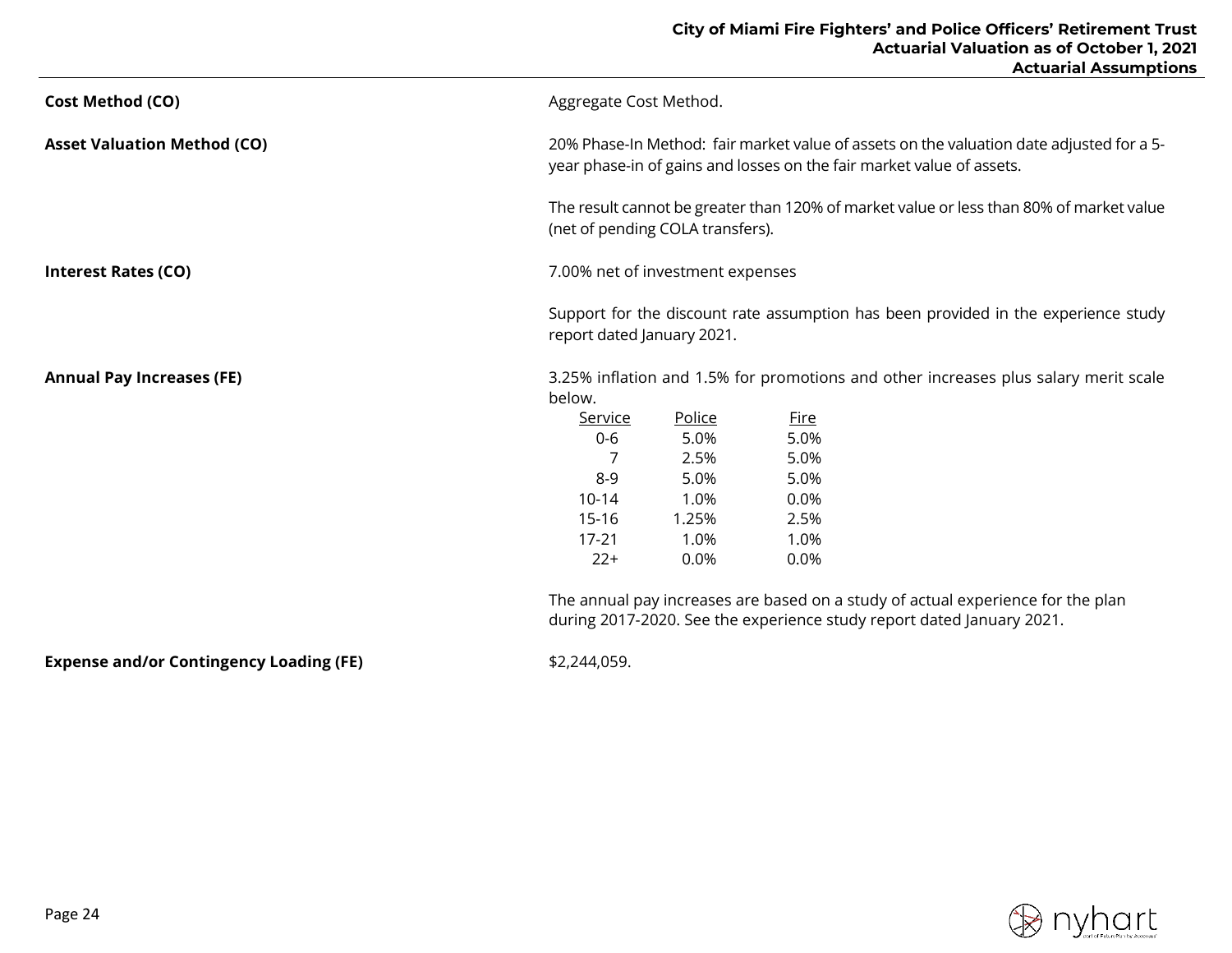| Mortality Rates (CO)         |                                                                                                                                                                                                                                                                                        |
|------------------------------|----------------------------------------------------------------------------------------------------------------------------------------------------------------------------------------------------------------------------------------------------------------------------------------|
| Pre-Retirement:              | Pub-2010 Generational using scale MP-2018; Females, Headcount Weighted Safety<br>Employee Female Table, set forward 1 year; Males, Headcount Weighted Safety Below<br>Median Employee Male Table, set forward 1 year.                                                                  |
| Post-Retirement:             | Pub-2010 Generational using scale MP-2018; Females, Headcount Weighted Safety<br>Healthy Retiree Female Table, set forward 1 year; Males, Headcount Weighted Safety<br>Below Median Healthy Retiree Male Table, set forward 1 year                                                     |
| Disabled:                    | Pub-2010; Females, 80% Headcount Weighted General Disabled Retiree Female Table /<br>20% Headcount Weighted Safety Disabled Retiree Female Table; Males, 80% Headcount<br>Weighted General Disabled Retiree Male Table / 20% Headcount Weighted Safety<br>Disabled Retiree Male Table. |
|                              | The mortality rate assumptions were set in accordance with the Florida Retirement<br>System Valuation report dated December 2020.                                                                                                                                                      |
| <b>Retirement Rates (FE)</b> | The following decrements apply based on service.                                                                                                                                                                                                                                       |
|                              | Years of Service<br>Police %<br>Fire %<br>0<br>$20$<br>0<br>20<br>15<br>10<br>$21 - 24$<br>20<br>7.5<br>25<br>50<br>20<br>$26 - 29$<br>40<br>20<br>30-34<br>100<br>40<br>100<br>35                                                                                                     |
|                              | $\blacksquare$                                                                                                                                                                                                                                                                         |

The assumed retirement rates are based on a study of actual experience for the plan during 2017-2020. See the experience study report dated January 2021.

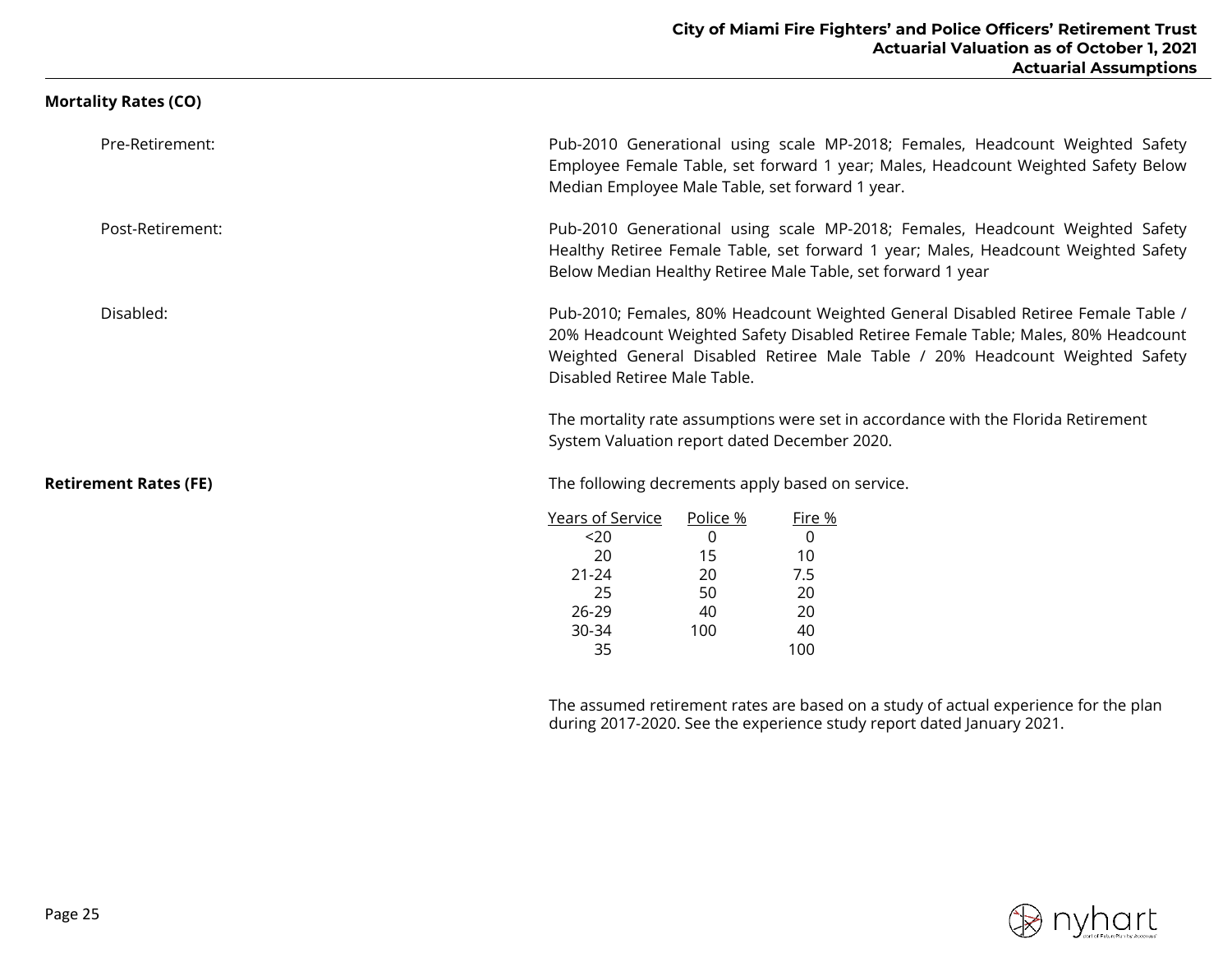| <b>Disability Rates (FE)</b>                 | 100% of the disabilities are expected to be accidental with the following probabilities.<br>No recovery is assumed.                                                                                                                                                                                                            |  |  |  |
|----------------------------------------------|--------------------------------------------------------------------------------------------------------------------------------------------------------------------------------------------------------------------------------------------------------------------------------------------------------------------------------|--|--|--|
|                                              | <u>Age</u><br>Rates<br>35<br>0.07125%<br>0.09750%<br>40<br>0.20000%<br>45<br>0.30250%<br>50                                                                                                                                                                                                                                    |  |  |  |
|                                              | The disability rates are based on a study of actual experience for the plan during 2017-<br>2020. See the experience study report dated January 2021.                                                                                                                                                                          |  |  |  |
| <b>Withdrawal Rates (FE)</b>                 | Based on Years of Creditable Service using the rates below                                                                                                                                                                                                                                                                     |  |  |  |
|                                              | Years of Service<br><u>Police %</u><br>Fire %<br>12.00<br>7.50<br>0<br>1<br>4.00<br>4.00<br>$2 - 6$<br>1.75<br>1.50<br>0.75<br>1.00<br>$7-19$<br>$20+$<br>0.00<br>0.00<br>The withdrawal rates are based on a study of actual experience for the plan during<br>2017-2020. See the experience study report dated January 2021. |  |  |  |
| <b>Marital Status and Ages</b>               | 100% of Members are assumed to be married. Female spouses assumed to be 3<br>years younger than male spouses.                                                                                                                                                                                                                  |  |  |  |
| <b>Compensated Absence Balance Transfers</b> | No liabilities or costs are included for the provision to transfer compensated absence<br>balances into FIPO to purchase additional creditable service, based on our<br>understanding that assets will be transferred immediately prior to retirement to<br>cover 100% of the liability for the additional service.            |  |  |  |
| <b>Withdrawal of Employee Contributions</b>  | It is assumed that employees do not withdraw their contribution balances upon<br>employment termination or retirement.                                                                                                                                                                                                         |  |  |  |
| <b>COLA</b>                                  | COLA benefits are assumed to increase as indicated in the COLA table; these are<br>documented in a separate COLA report. No increase to the table is assumed to<br>occur.                                                                                                                                                      |  |  |  |

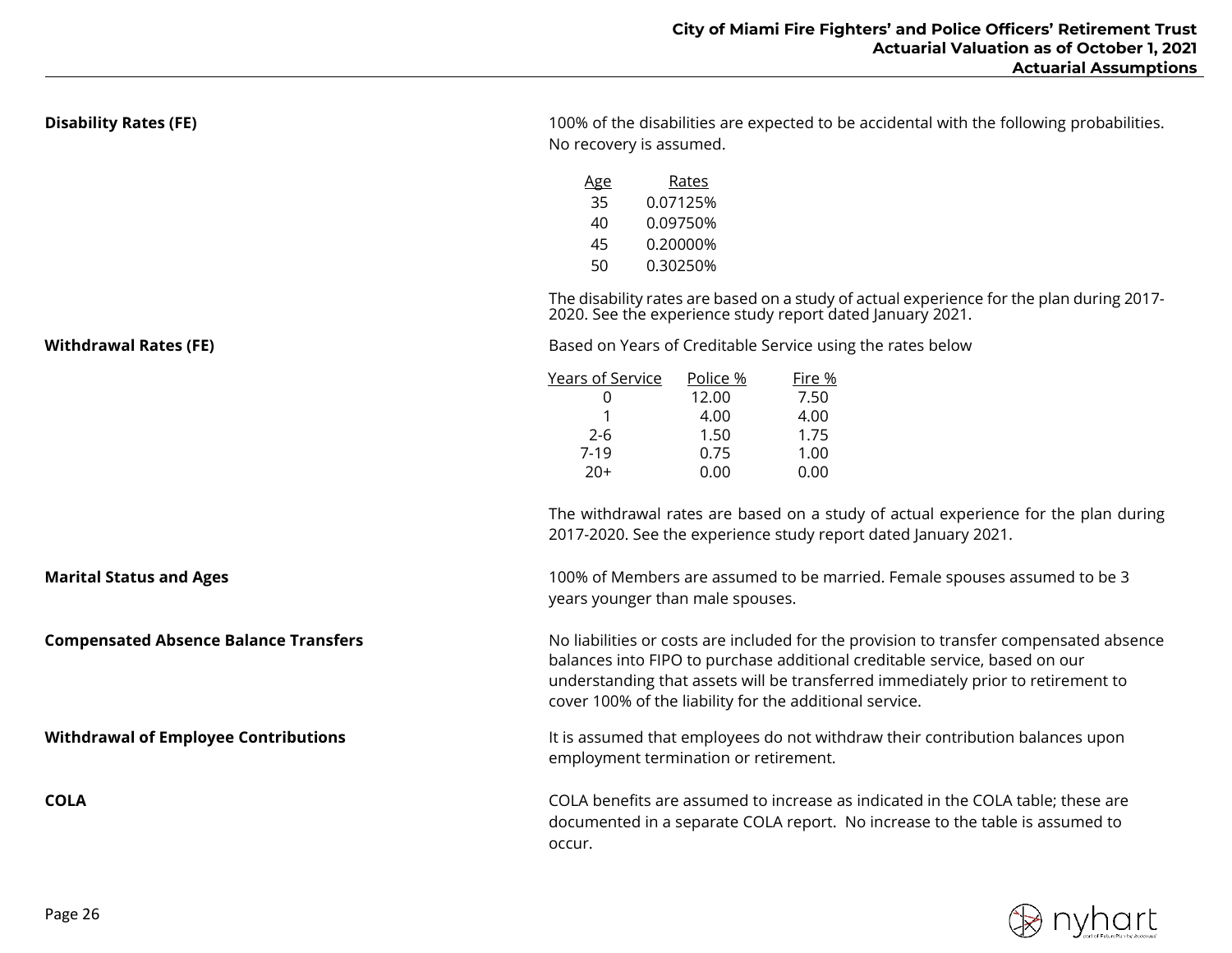| <b>Changes Since Prior Report</b> | The administrative expenses increased to \$2,181,634.                                                                                                               |  |  |
|-----------------------------------|---------------------------------------------------------------------------------------------------------------------------------------------------------------------|--|--|
|                                   | All members are now eligible for Forward Drop, thus the retirement rates previously<br>exclusive for those eligible for Forward Drop only now apply to all members. |  |  |

All members are now assumed to enter Forward DROP upon eligibility, instead of entering BackDROP.

**FE indicates an assumption representing an estimate of future experience.**

**MO indicates an assumption representing an observation of estimates inherit to market data.**

**CO indicates an assumption representing a combination of an estimate of future experience and observations of market data.**

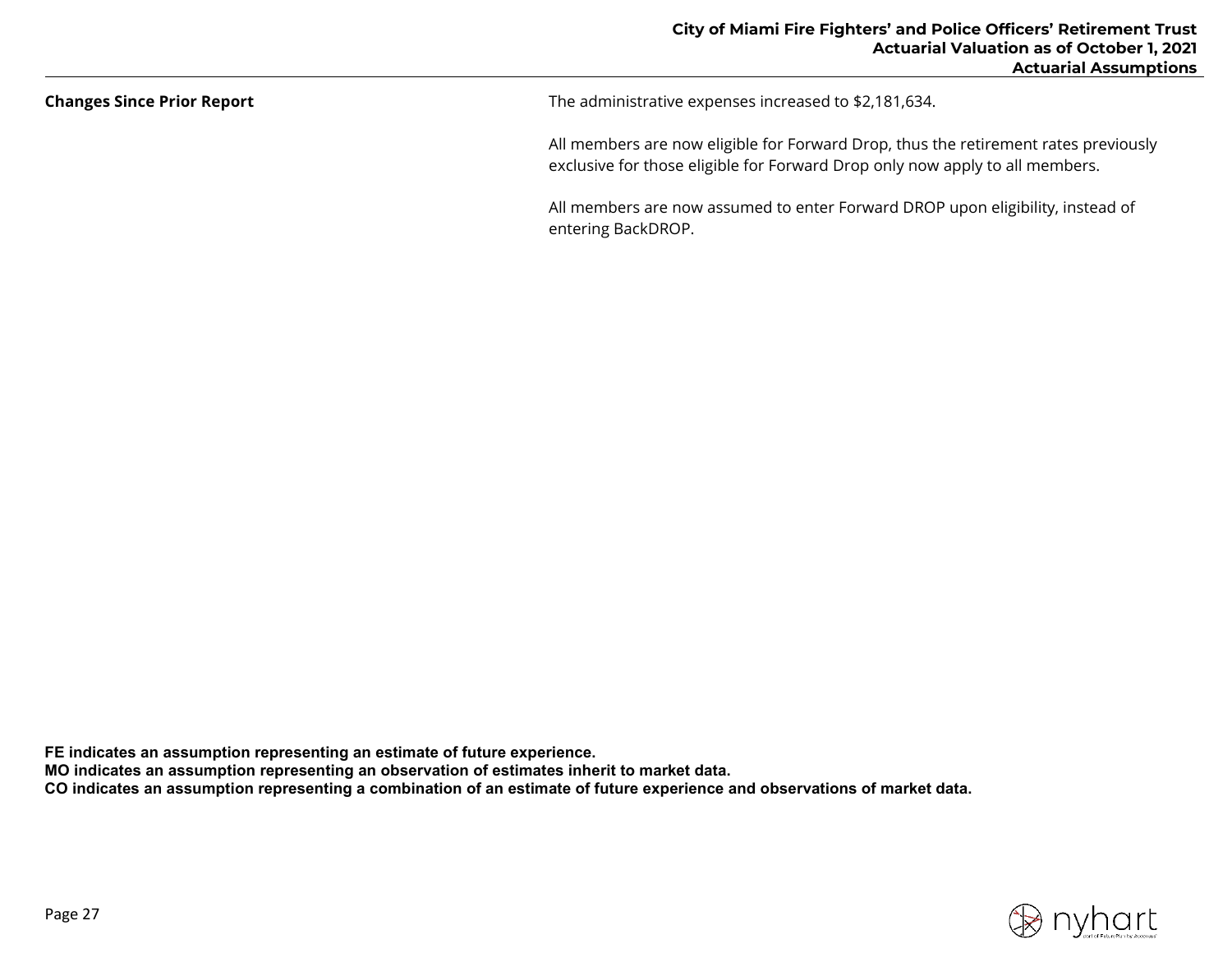The actuarial report also shows the necessary items required for plan reporting and the any state requirements.

- $\checkmark$  Market Value Reconciliation
- $\checkmark$  Membership and Benefits Cost-Of-Living Adjustment Account Summary
- $\checkmark$  Investment Results
- $\checkmark$  Florida State Requirements

Comparative Summary of Principal Valuation Results

Separation for Police & Fire

Comparison of payroll growth, salary increases and investment returns

Requirements under Florida Statute 112.664 and F.A.C. 60T-1.0035

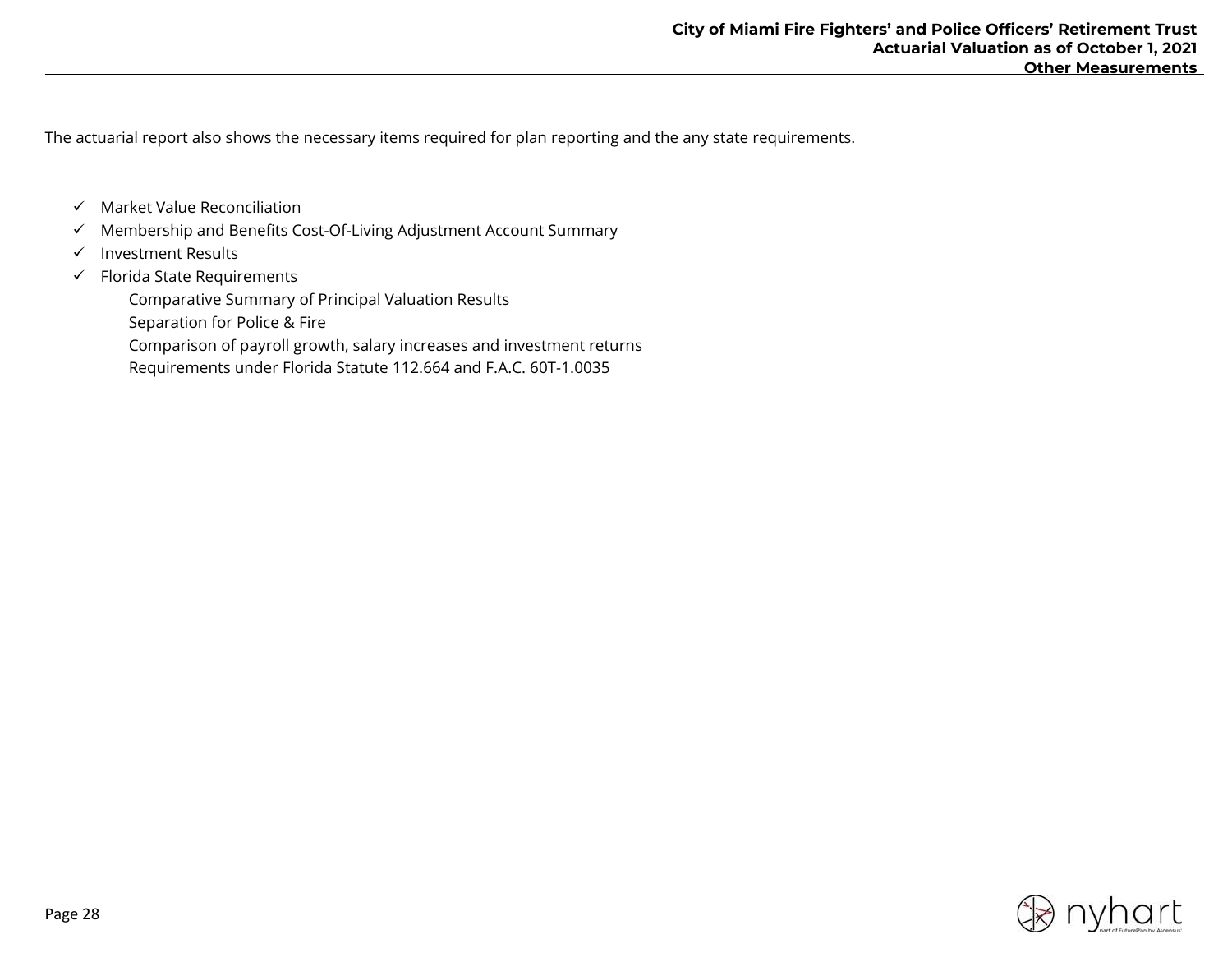#### **Market Value Reconciliation**

The amount of assets backing the pension promise is the most significant driver of volatility and future costs within a pension plan. The investment performance of the assets directly offsets the ultimate cost.

|     |                                                              |                         | October 1, 2021     |
|-----|--------------------------------------------------------------|-------------------------|---------------------|
|     |                                                              | Membership and          | <b>COLA Account</b> |
|     |                                                              | <b>Benefit Accounts</b> |                     |
| 1.  | Market value - beginning of prior year                       | \$1,150,108,084         | \$416,022,491       |
| 2.  | Book value - beginning of prior year                         | \$1,051,736,655         | \$380,439,116       |
| 3.  | Income                                                       |                         |                     |
|     | (a) City contributions                                       | \$62,773,727            | \$7,208,422         |
|     | (b) Member contributions                                     | 15,892,460              | O                   |
|     | (c) Other contributions                                      | 0                       | $\Omega$            |
|     | (d) Interest and dividends                                   | 10,167,779              | 3,622,961           |
|     | (e) Net realized gains (losses)                              | 80,473,035              | 28,693,518          |
|     | (f) Securities lending income                                | 113,380                 | 40,391              |
|     | (g) Rental and other income                                  | 144,855                 | 51,642              |
|     | (h) Income transfer                                          | 0                       | 0                   |
|     | (i) Total                                                    | \$169,565,236           | \$39,616,934        |
| 4.  | Disbursements                                                |                         |                     |
|     | (a) Benefit payments and refunds                             | \$141,783,033           | \$26,463,258        |
|     | (b) Custodial and investment expenses                        | 3,271,379               | 1,163,864           |
|     | (c) Administrative expense                                   | 2,181,634               | n                   |
|     | (d) Other expense                                            | 0                       | $\Omega$            |
|     | (e) Securities lending fees                                  | 28,321                  | 10,089              |
|     | (f) Building depreciation                                    | 14,955                  | 5,438               |
|     | (g) Total                                                    | \$147,279,322           | \$27,642,649        |
| 5.  | Book value - beginning of current year [(2)+(3i)-(4g)]       | \$1,074,022,569         | \$392,413,401       |
| 6.  | Net change in unrealized gains (losses)                      | \$134,043,053           | \$49,334,752        |
| 7.  | Unrealized gains (losses)                                    | \$232,414,482           | \$84,918,127        |
| 8.  | Market value - beginning of current year [(1)+(3i)-(4g)+(6)] | \$1,306,437,051         | \$477,331,528       |
| 9.  | Current year allocation to COLA II (discounted)              | N/A                     | \$0                 |
| 10. | Net market value - beginning of current year                 | \$1,306,437,051         | \$477,331,528       |

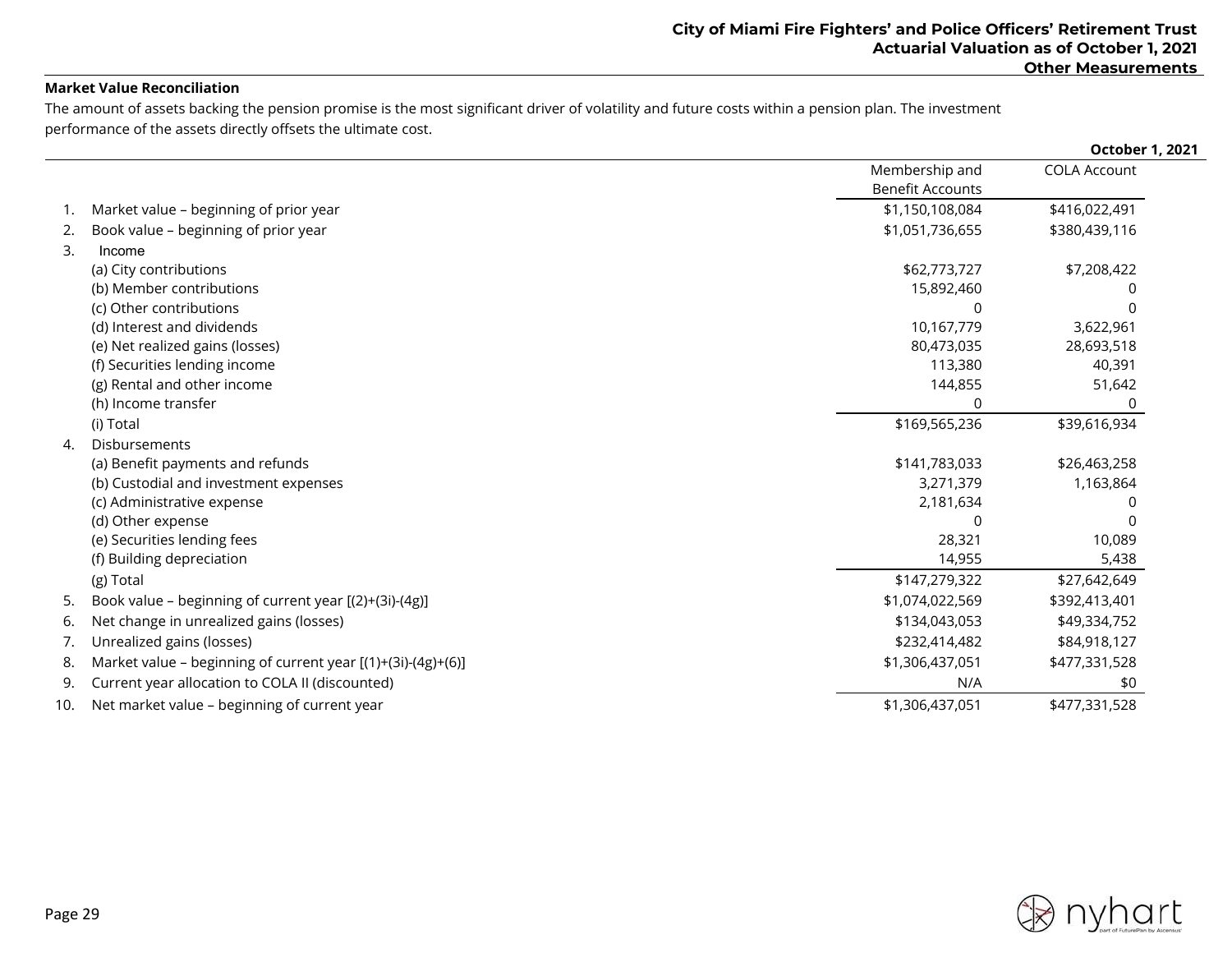# **Membership and Benefits Cost-Of-Living Adjustment Account Summary**

|    |                                                          |                         | September 30, 2021         |
|----|----------------------------------------------------------|-------------------------|----------------------------|
|    |                                                          | Market                  | <b>Book</b>                |
| 1. | Investments                                              |                         |                            |
|    | (a) Bill, bonds, notes                                   | \$386,027,452           | \$385,703,724              |
|    | (b) Domestic stocks                                      | 621,660,336             | 468,176,482                |
|    | (c) International stocks                                 | 377,889,890             | 324,317,856                |
|    | (d) Private equity                                       | 216,712,532             | 161,715,318                |
|    | (e) Money market fund and time deposit                   | 11,307,289              | 8,743,461                  |
|    | (f) Mutual fund                                          | 141,041,052             | 88,649,101                 |
|    | (g) Real estate                                          | 2,054,745               | 2,054,745                  |
|    | (h) Securities lending adjustment                        | $\Omega$                | 0                          |
|    | (i) Total investment                                     | \$1,756,693,296         | \$1,439,360,687            |
| 2. | Cash                                                     | \$32,488,824            | \$32,488,824               |
| 3. | Receivables                                              |                         |                            |
|    | (a) City contributions                                   | \$0                     | \$0                        |
|    | (b) Member contributions                                 | $\Omega$                | $\Omega$                   |
|    | (c) Accounts receivable                                  | 5,658                   | 5,658                      |
|    | (d) Accrued interest and dividend<br>(e) Securities sold | 3,806,134<br>15,688,895 | 3,806,134                  |
|    | (f) Total receivables                                    | \$19,500,687            | 15,688,895<br>\$19,500,687 |
|    |                                                          |                         |                            |
| 4. | Payables:<br>(a) Budget advance                          | \$0                     | \$0                        |
|    | (b) Accrual expense                                      | $\Omega$                | $\Omega$                   |
|    | (c) Transfer                                             | $\Omega$                | $\Omega$                   |
|    | (d) Tax withheld                                         | 8,870                   | 8,870                      |
|    | (e) Accounts payable                                     | 13,590,308              | 13,590,308                 |
|    | (f) Securities purchased                                 | 11,315,050              | 11,315,050                 |
|    | (g) Total payables                                       | \$24,914,228            | \$24,914,228               |
| 5. | Total [(1i)+(2)+(3f)-(4g)]                               | \$1,783,768,579         | \$1,466,435,970            |
| 6. | COLA account                                             | \$477,331,528           | \$392,413,401              |
| 7. | Current year COLA                                        | \$0                     | \$0                        |
| 8. | Membership & benefits account [(5)-(6)-(7)]              | \$1,306,437,051         | \$1,074,022,569            |

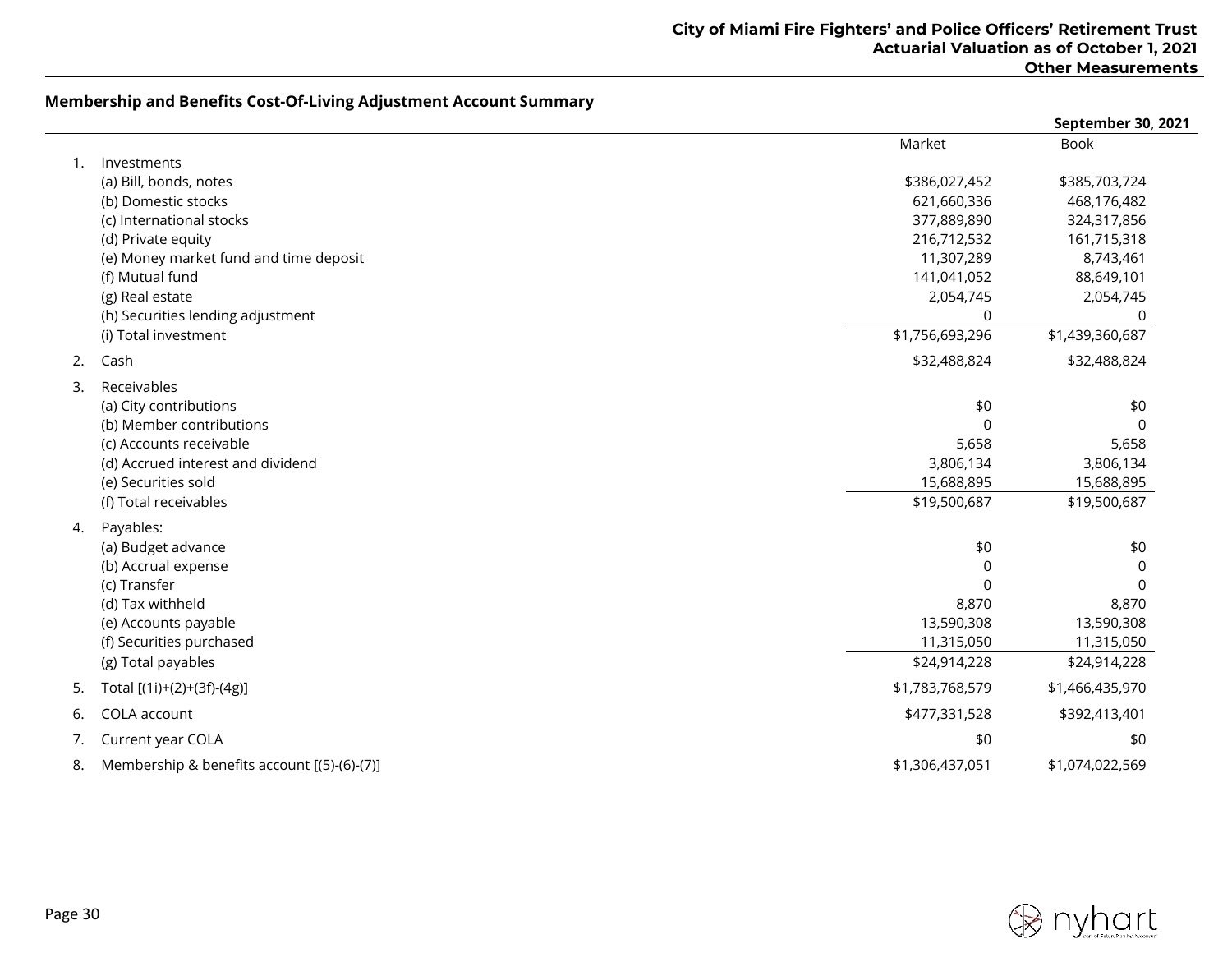# **Investment Results - Membership and Benefits Accounts**

**September 30, 2021**

|                                            | Dollar Return | Market Return | <b>Book Return</b> |
|--------------------------------------------|---------------|---------------|--------------------|
| <b>Membership and Benefits Accounts</b>    |               |               |                    |
| Interest                                   | \$5,791,934   | 0.4%          | 0.6%               |
| Dividends                                  | 4,375,845     | 0.4%          | 0.4%               |
| Rental and Other Income, less Depreciation | 129,900       | 0.0%          | 0.0%               |
| <b>Realized Gains</b>                      | 80,473,035    | 7.0%          | 7.9%               |
| Securities Lending (Net)                   | 85,059        | 0.0%          | 0.0%               |
| Increase in Unrealized Gains               | 134,043,053   | 11.7%         | 13.2%              |
| Custodial and Investment Expenses          | (3,271,379)   | $(0.2\%)$     | $(0.4\%)$          |
|                                            | \$221,627,447 | 19.3%         | 21.7%              |

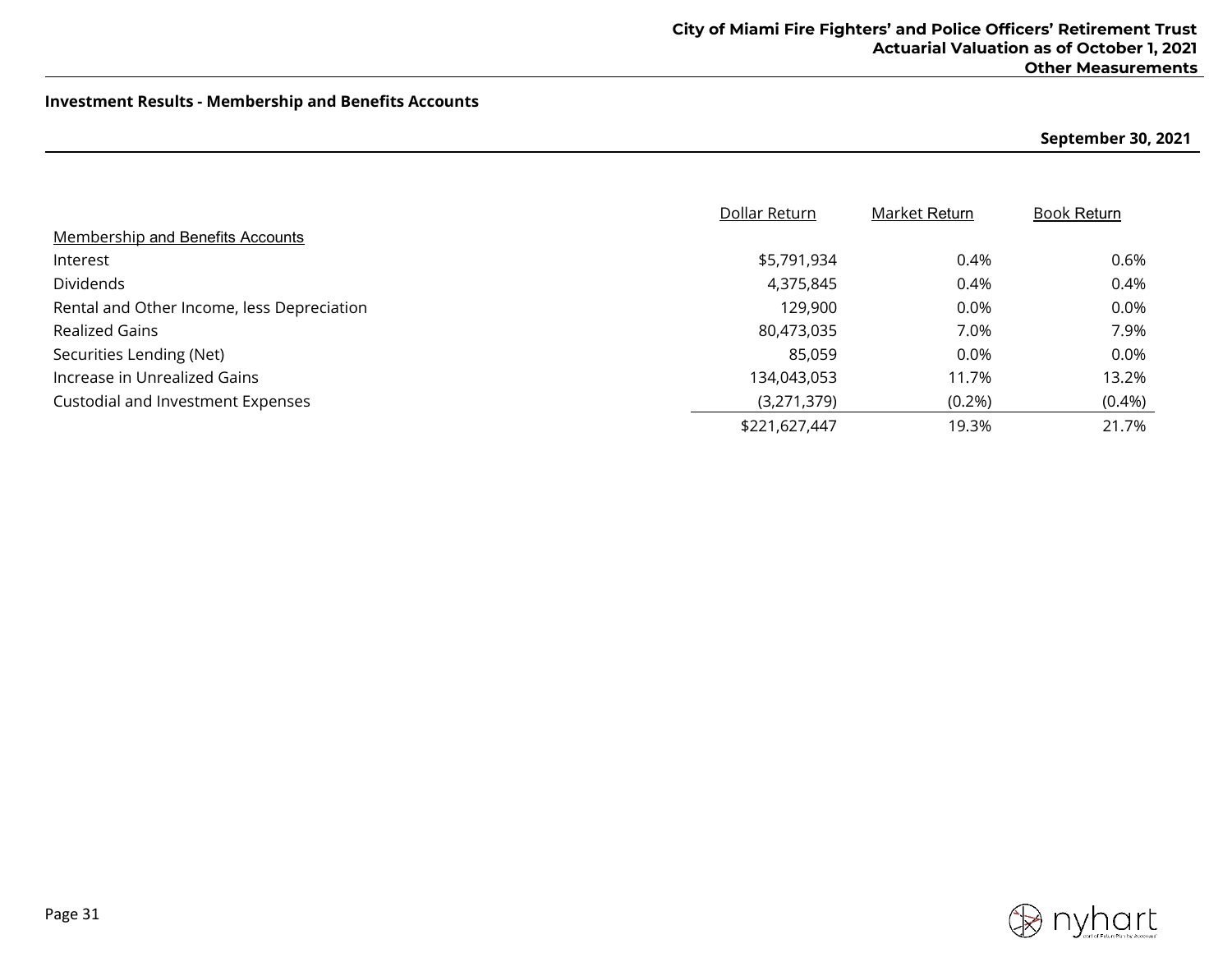## **Investment Results – COLA Account**

# **September 30, 2021**

#### COLA Accounts

|                                            | Dollar Return | Market Return | <b>Book Return</b> |
|--------------------------------------------|---------------|---------------|--------------------|
|                                            |               |               |                    |
| Interest                                   | \$2,058,026   | 0.5%          | 0.6%               |
| <b>Dividends</b>                           | 1,564,935     | 0.4%          | 0.4%               |
| Rental and Other Income, less Depreciation | 46,204        | 0.0%          | 0.0%               |
| <b>Realized Gains</b>                      | 28,693,518    | 7.1%          | 7.7%               |
| Securities Lending (Net)                   | 30,302        | 0.0%          | 0.0%               |
| Increase in Unrealized Gains               | 49,334,752    | 12.1%         | 13.3%              |
| Custodial and Investment Expenses          | (1, 163, 864) | $(0.3\%)$     | $(0.3\%)$          |
|                                            | \$80,563,873  | 19.8%         | 21.7%              |

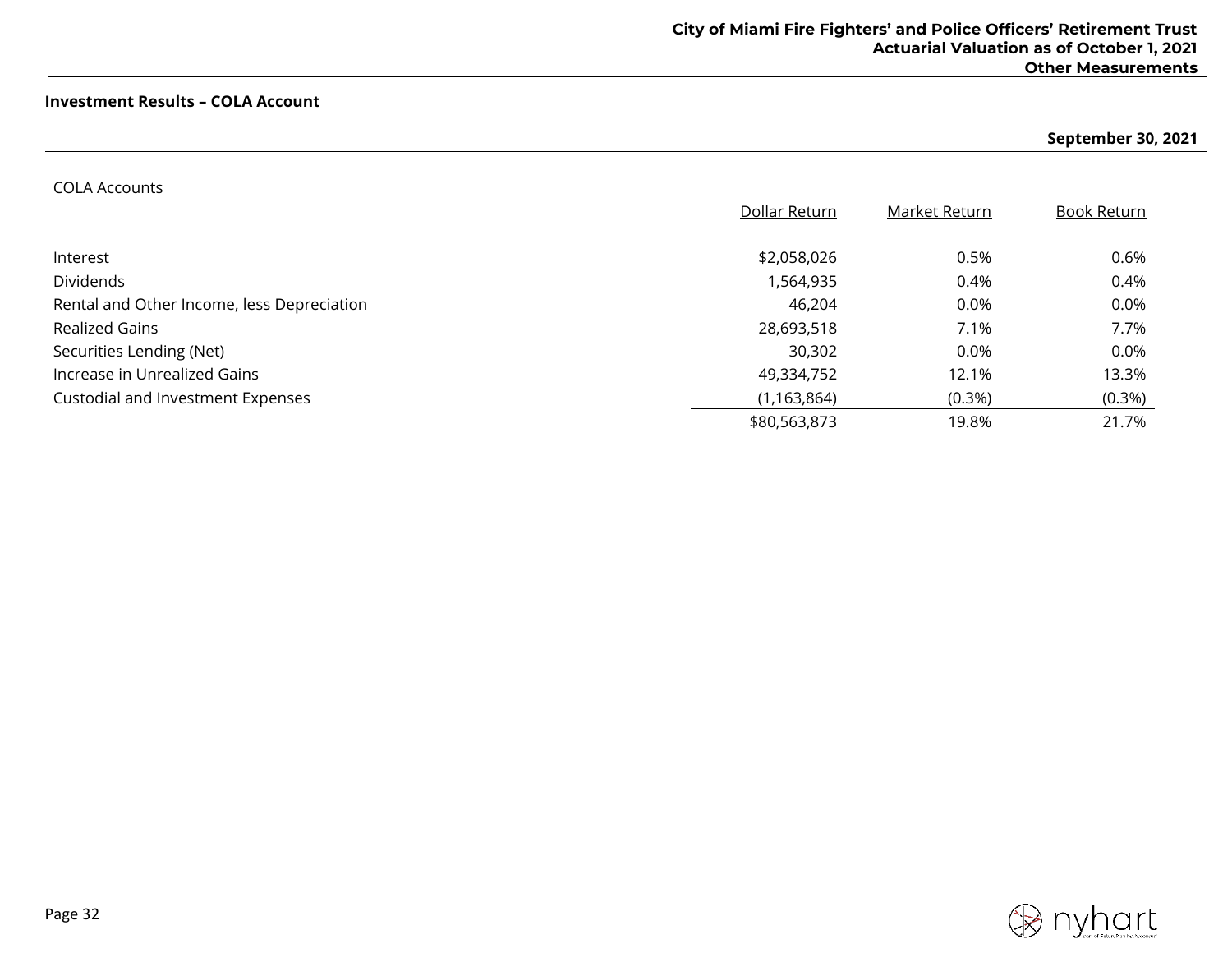# **Comparative Summary of Principal Valuation Results**

|        |                                     | 10/1/2021       | 10/1/2021        | 10/1/2020       |
|--------|-------------------------------------|-----------------|------------------|-----------------|
|        |                                     | 7.00%           | 7.00%            | 7.00%           |
|        |                                     | (assumption &   | (prior methods & |                 |
|        |                                     | plan changes)   | assumptions)     |                 |
|        | Participant Data                    |                 |                  |                 |
|        | Active members                      | 1,915           | 1,915            | 1,931           |
|        | Total annual payroll                | \$178,532,455   | \$178,532,455    | \$176,712,600   |
|        | Members in DROP                     | 187             | 187              | 145             |
|        | <b>DROP Payroll</b>                 | \$14,212,130    | \$14,212,130     | \$14,212,130    |
|        | Projected Total Payroll             | \$192,744,585   | \$192,744,585    | \$190,924,730   |
|        | Retired members and beneficiaries   | 1,924           | 1,924            | 1,964           |
|        | Total annualized benefit            | \$119,136,115   | \$119,136,116    | \$120,004,620   |
|        | Disabled members receiving benefits | 112             | 112              | 116             |
|        | Total annualized benefit            | \$2,971,538     | \$2,971,538      | \$2,899,768     |
|        | Terminated vested members           | 148             | 148              | 143             |
|        | Total annualized benefit            | \$764,485       | \$764,485        | \$639,662       |
| Assets |                                     |                 |                  |                 |
|        | Actuarial value of assets           | \$1,213,074,854 | \$1,213,074,854  | \$1,176,911,870 |
|        | Market value of assets              | \$1,306,437,051 | \$1,306,437,051  | \$1,150,108,084 |

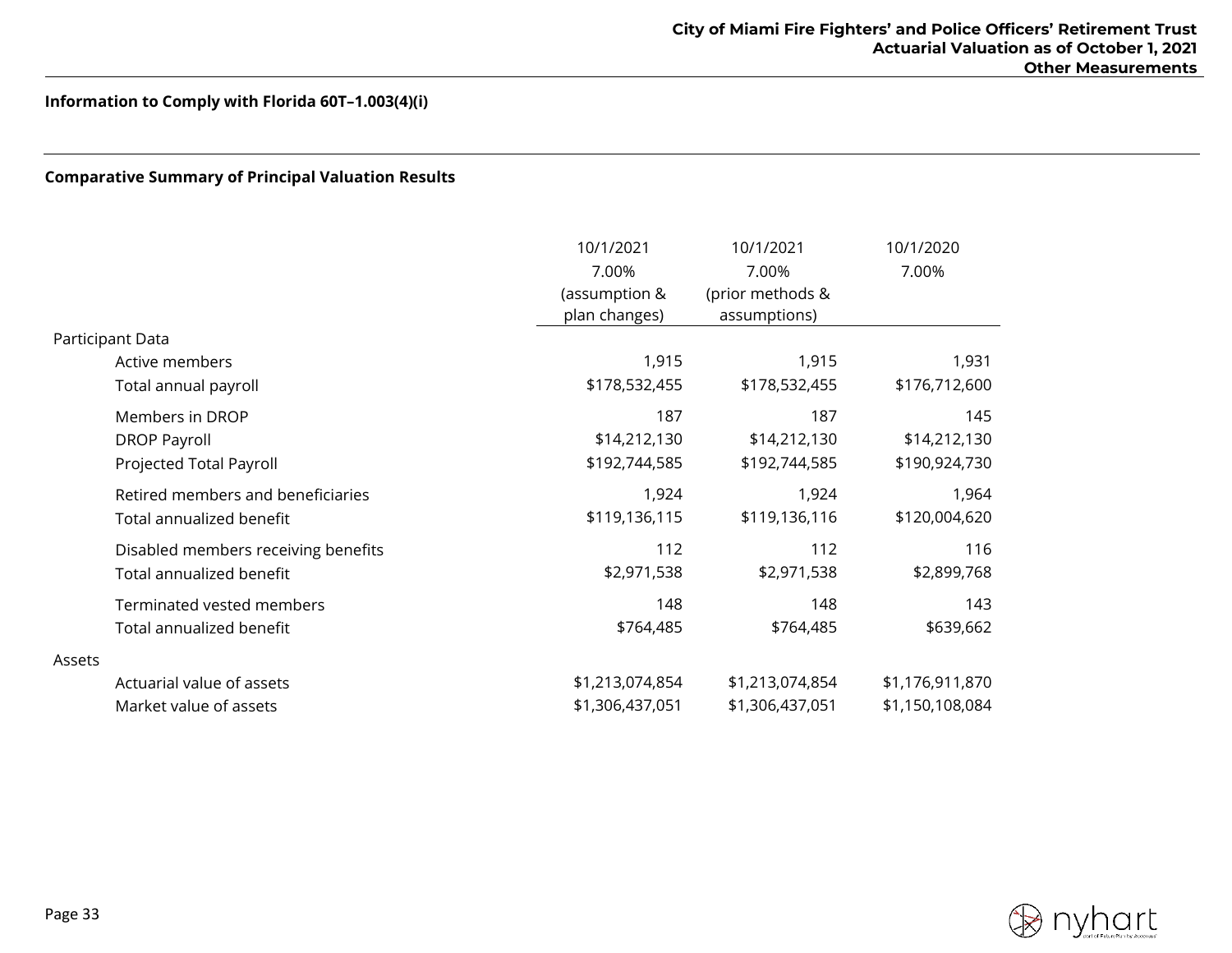| <b>Comparative Summary of Principal Valuation Results (continued)</b> |                                                      |                                                        |                          |
|-----------------------------------------------------------------------|------------------------------------------------------|--------------------------------------------------------|--------------------------|
|                                                                       | 10/1/2021<br>7.00%<br>(assumption &<br>plan changes) | 10/1/2021<br>7.00%<br>(prior methods &<br>assumptions) | 10/1/2020<br>7.00%       |
| Liabilities, present value of all future expected benefit<br>payments |                                                      |                                                        |                          |
| Active members<br><b>Retirement benefits</b>                          | \$1,089,080,962                                      | \$867,035,893                                          | \$865,931,760            |
| Vesting benefits<br>Disability benefits                               | 25,523,752<br>14,194,423                             | 28,600,807<br>23,496,142                               | 28,627,156<br>25,404,417 |
| Death benefits<br>Return of contribution                              | 9,820,570<br>1,939,688                               | 12,600,042<br>1,949,675                                | 12,530,384<br>2,686,085  |
| Total                                                                 | \$1,140,559,395                                      | \$933,682,559                                          | \$935,179,802            |
| Terminated vested members                                             | 9,161,603                                            | 9,161,603                                              | 7,427,179                |
| Retired members and beneficiaries                                     | 1,462,690,573                                        | 1,462,690,573                                          | 1,429,444,487            |
| Disabled members                                                      | 26,253,123                                           | 26,253,123                                             | 25,542,570               |
| Total                                                                 | \$2,638,664,694                                      | \$2,431,787,858                                        | \$2,397,594,038          |
| Liabilities due and unpaid                                            | \$0                                                  | \$0                                                    | \$0                      |
| Actuarial accrued liability                                           | N/A                                                  | N/A                                                    | N/A                      |
| Unfunded actuarial accrued liability                                  | N/A                                                  | N/A                                                    | N/A                      |

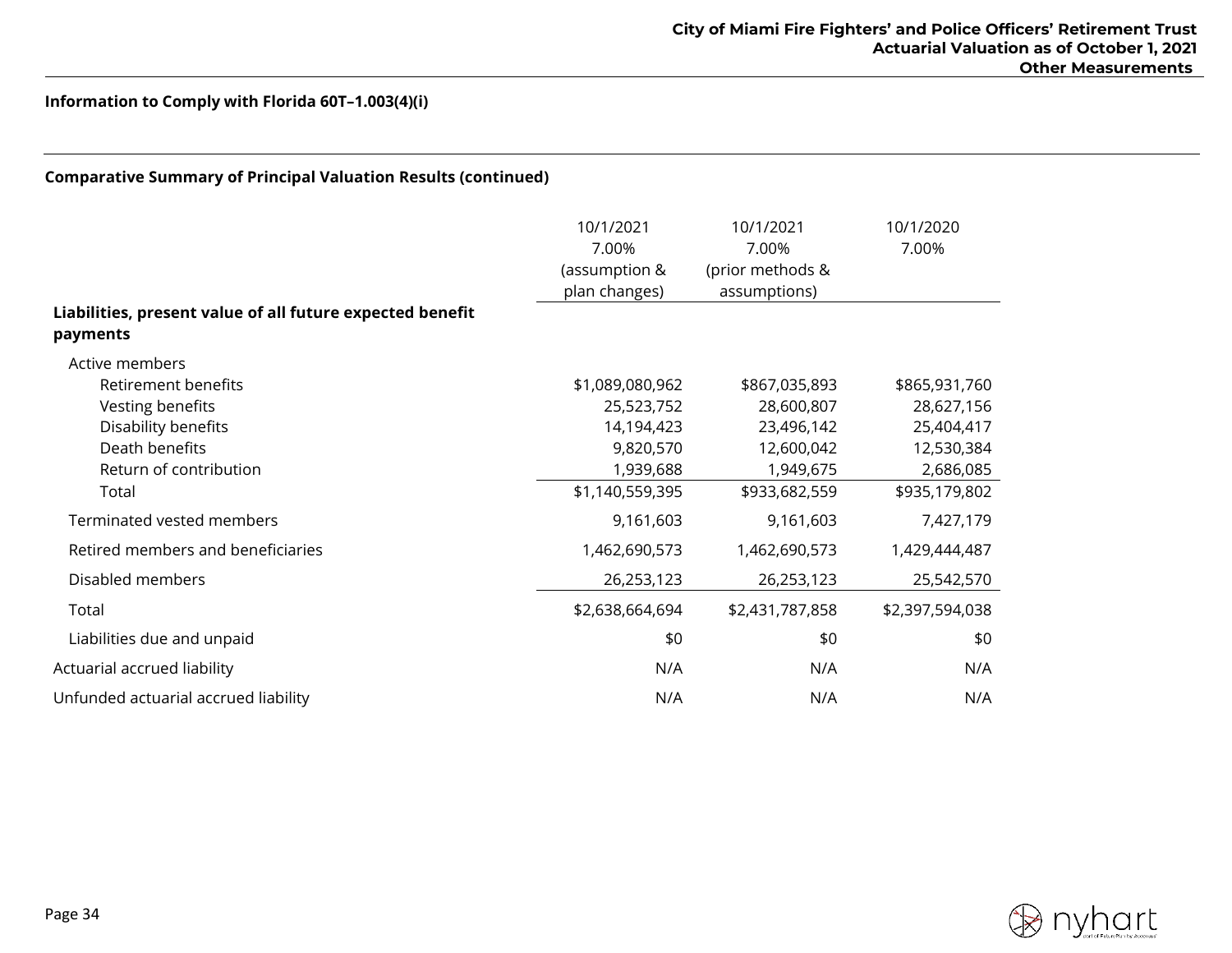| <b>Comparative Summary of Principal Valuation Results (continued)</b>                             |                                                      |                                                        |                    |
|---------------------------------------------------------------------------------------------------|------------------------------------------------------|--------------------------------------------------------|--------------------|
|                                                                                                   | 10/1/2021<br>7.00%<br>(assumption &<br>plan changes) | 10/1/2021<br>7.00%<br>(prior methods &<br>assumptions) | 10/1/2020<br>7.00% |
| Actuarial present value of accrued benefits                                                       |                                                      |                                                        |                    |
| Statement of actuarial present value of all accrued benefits<br>Vested accrued benefits           |                                                      |                                                        |                    |
| Inactive members and beneficiaries                                                                | \$1,498,105,299                                      | \$1,498,105,299                                        | \$1,462,414,236    |
| Active members                                                                                    | 399,312,968                                          | 345,274,695                                            | 343,130,715        |
| Total value of all vested accrued benefits                                                        | \$1,897,418,267                                      | \$1,843,379,994                                        | \$1,805,544,951    |
| Non-vested accrued benefits                                                                       | 80,877,018                                           | 60,850,884                                             | 58,079,278         |
| Total actuarial present value of all accrued benefits                                             | \$1,978,295,285                                      | \$1,904,230,878                                        | \$1,863,624,229    |
| Statement of changes in total actuarial present value of all<br>accrued benefits (ASC 960)        |                                                      |                                                        |                    |
| Actuarial present value of accrued benefits, beginning of year<br>Increase (decrease) during year | \$1,863,624,229                                      | \$1,863,624,229                                        | \$1,734,872,671    |
| Benefits accumulated                                                                              | \$56,814,463                                         | \$56,814,463                                           | \$67,337,104       |
| Plan amendment                                                                                    | 74,064,407                                           | 0                                                      | 0                  |
| Changes in actuarial assumptions                                                                  | 0                                                    | 0                                                      | 77,243,137         |
| Interest                                                                                          | 125,575,219                                          | 125,575,219                                            | 122,357,998        |
| Benefits paid                                                                                     | (141, 783, 033)                                      | (141, 783, 033)                                        | (138, 186, 681)    |
| Other changes                                                                                     | 0                                                    | 0                                                      | 0                  |
| Net increase (decrease)                                                                           | \$114,671,056                                        | \$40,606,649                                           | \$128,751,558      |
| Actuarial present value of accrued benefits, end of year                                          | \$1,978,295,285                                      | \$1,904,230,878                                        | \$1,863,624,229    |

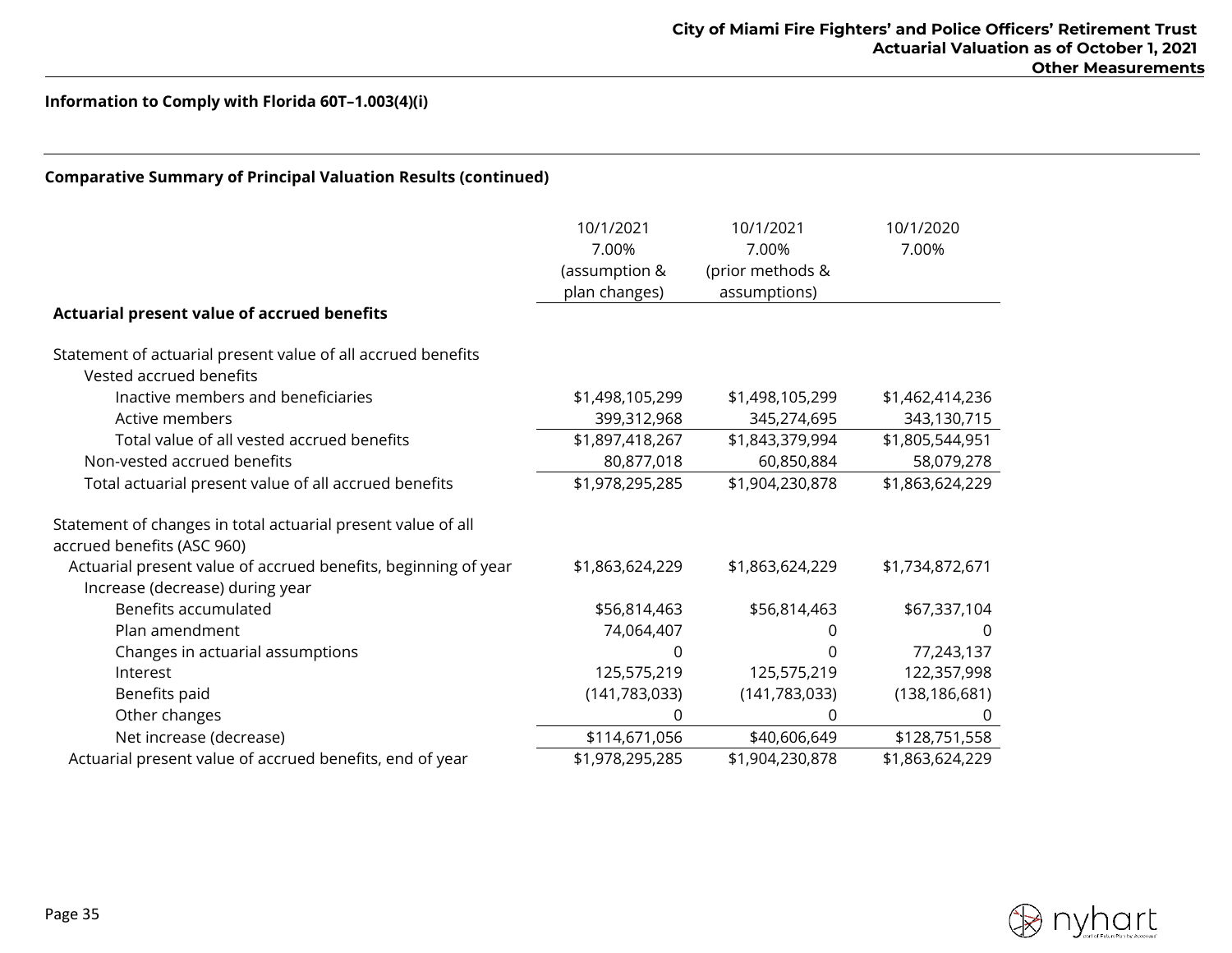# **Comparative Summary of Principal Valuation Results (continued)**

|                                           | 10/1/2021       | 10/1/2021        | 10/1/2020       |
|-------------------------------------------|-----------------|------------------|-----------------|
|                                           | 7.00%           | 7.00%            | 7.00%           |
|                                           | (assumption &   | (prior methods & |                 |
|                                           | plan changes)   | assumptions)     |                 |
| <b>Pension cost</b>                       |                 |                  |                 |
| Normal Cost                               | \$114,929,498   | \$84,441,164     | \$82,057,134    |
| Member contributions                      | \$15,559,584    | \$15,559,584     | \$16,167,219    |
| Expected plan sponsor contribution        | \$99,369,914    | \$68,881,580     | \$65,889,915    |
| As % of payroll                           | 55.66%          | 38.58%           | 37.29%          |
| As % of Total Payroll                     | 51.04%          | 35.38%           | 34.51%          |
| Member Contributions as % of payroll      | 8.72%           | 8.72%            | 9.15%           |
| <b>Past contributions</b>                 | 9/30/2021       |                  | 9/30/2020       |
| Required plan sponsor contribution        | \$62,773,727    |                  | \$60,633,239    |
| Required member contribution              | \$15,892,460    |                  | \$15,820,796    |
| Actual contributions made by:             |                 |                  |                 |
| Plan's sponsor                            | \$62,773,727    |                  | \$60,633,239    |
| Members                                   | \$15,892,460    |                  | \$15,820,796    |
| Other                                     | \$0             |                  | \$0             |
| Net actuarial gain (loss) (if applicable) | N/A             | N/A              | N/A             |
| Other disclosures (where applicable)      |                 |                  |                 |
| Present value of active member            |                 |                  |                 |
| Future salaries at attained age           | \$2,354,637,399 | \$2,749,621,580  | \$2,781,538,694 |
| Future contributions at attained age      | \$202,776,296   | \$239,120,666    | \$240,773,812   |

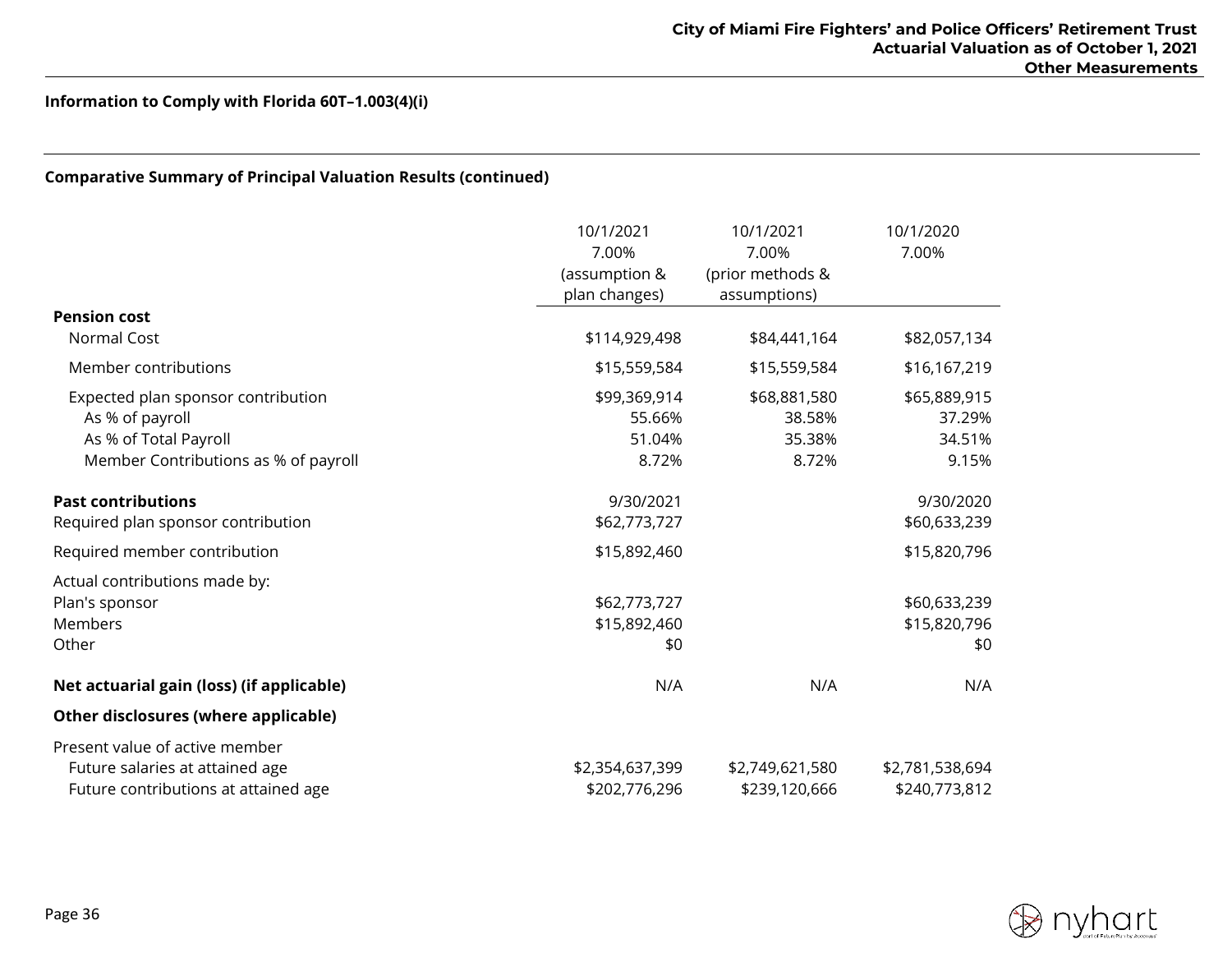## **Hypothetical City Contribution Requirement for 2020/2021 Fiscal Year**

|                                                                    | Police          | Fire            | Total           |
|--------------------------------------------------------------------|-----------------|-----------------|-----------------|
| Unfunded actuarial accrued liability                               | \$0             | \$0             | \$0             |
| Liabilities, present value of all future expected benefit payments |                 |                 |                 |
| Active members                                                     |                 |                 |                 |
| Retirement benefits                                                | \$636,444,285   | \$452,636,677   | \$1,089,080,962 |
| Vesting benefits                                                   | 16,208,598      | 9,315,154       | \$25,523,752    |
| Disability benefits                                                | 7,914,310       | 6,280,113       | \$14,194,423    |
| Death benefits                                                     | 5,144,617       | 4,675,953       | \$9,820,570     |
| Return of contribution                                             | 1,478,988       | 460,700         | 1,939,688       |
| Total                                                              | \$667,190,798   | \$473,368,597   | \$1,140,559,395 |
| Terminated vested members                                          | 6,792,902       | 2,368,701       | 9,161,603       |
| Retired members and beneficiaries                                  | 847,975,816     | 614,714,757     | 1,462,690,573   |
| Disabled members                                                   | 23,736,819      | 2,516,304       | 26,253,123      |
| Total                                                              | \$1,545,696,335 | \$1,092,968,359 | \$2,638,664,694 |
| Entry age reserve                                                  |                 |                 |                 |
| Active                                                             | \$327,537,929   | \$274,406,068   | \$601,943,997   |
| Inactive                                                           | 878,505,537     | 619,599,763     | 1,498,105,300   |
| Total                                                              | \$1,206,043,466 | \$894,005,831   | \$2,100,049,297 |
| Actuarial asset value 1                                            | \$696,660,313   | \$516,414,541   | \$1,213,074,854 |

1Allocated based on Entry Age Reserve

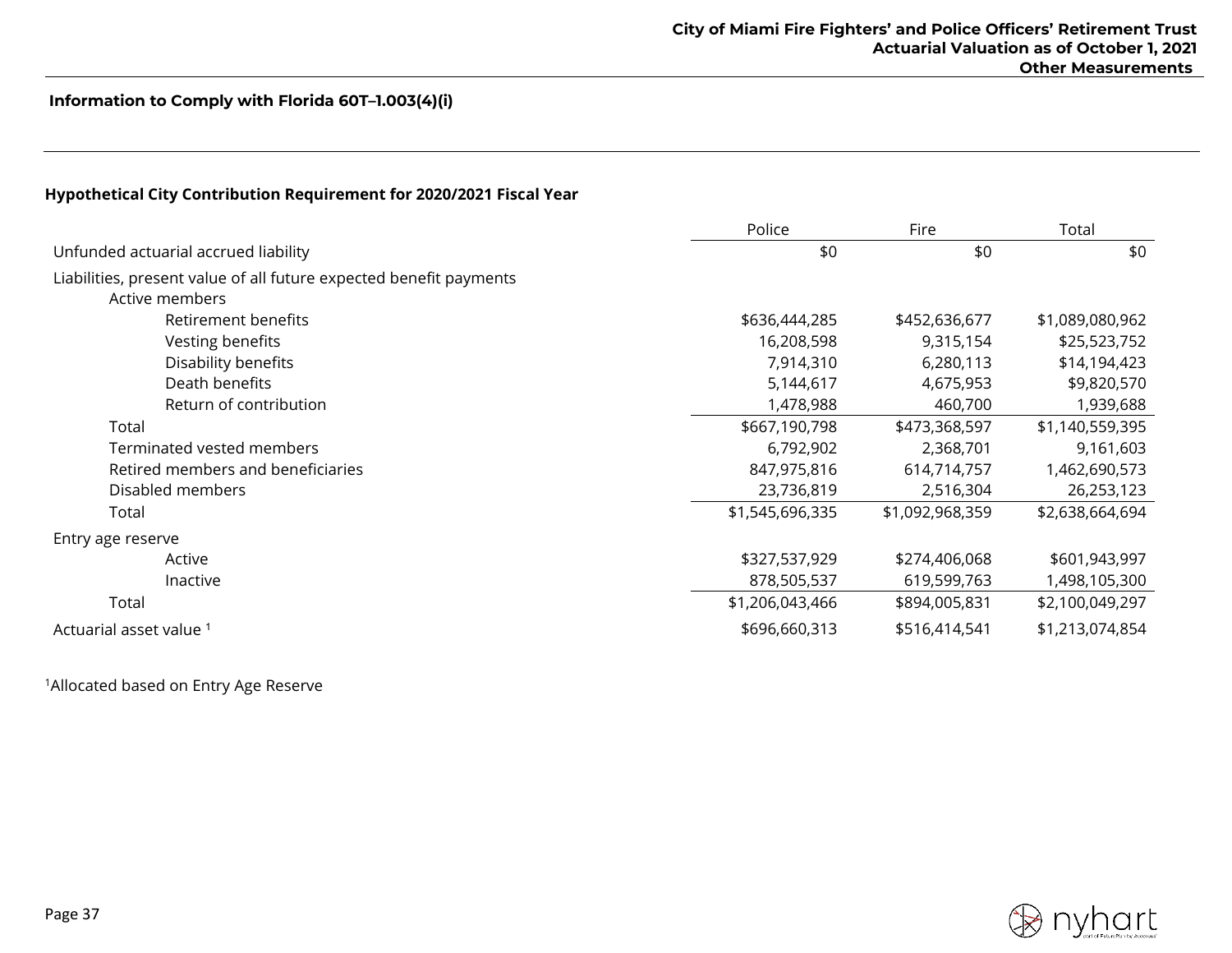# **Hypothetical City Contribution Requirement for 2020/2021 Fiscal Year (continued)**

|                                                            | Police          | Fire            | Total              |
|------------------------------------------------------------|-----------------|-----------------|--------------------|
| Normal cost                                                |                 |                 |                    |
| Total present value of future benefits                     | \$1,545,696,335 | \$1,092,968,359 | \$2,638,664,694    |
| Present value of future member contributions               | (112,807,592)   | (89,968,704)    | (202, 776, 296)    |
| Actuarial asset value                                      | (696, 660, 313) | (516, 414, 541) | (1, 213, 074, 854) |
| Present value of future normal costs                       | \$736,228,430   | \$486,585,114   | \$1,222,813,544    |
| Present value of future payrolls                           | \$1,358,181,362 | \$996,456,037   | \$2,354,637,399    |
| Administrative expense <sup>1</sup>                        | \$1,288,747     | \$955,312       | \$2,244,059        |
| Current payroll                                            | \$102,077,069   | \$76,455,386    | \$178,532,455      |
| Interest rate                                              | 7.00%           | 7.00%           | 7.00%              |
| Normal Cost                                                | \$56,621,593    | \$38,289,676    | \$94,959,780       |
| Interest to End of Year                                    | \$3,963,512     | \$2,680,277     | \$6,647,185        |
| Recommended contribution at end of year at 7.00%           | \$60,585,105    | \$40,969,953    | \$101,606,965      |
| Recommended contribution, prior discount rate of 7.34%     | \$56,612,372    | \$38,283,440    | \$94,895,812       |
| Recommended contribution, reflecting direct rate smoothing | \$59,260,860    | \$40,074,449    | \$99,369,914       |
| As a percentage of payroll                                 | 58.06%          | 52.42%          | 55.66%             |
| <b>Hypothetical Total</b>                                  |                 |                 | \$99,335,309       |

1Allocated based on Entry Age Reserve

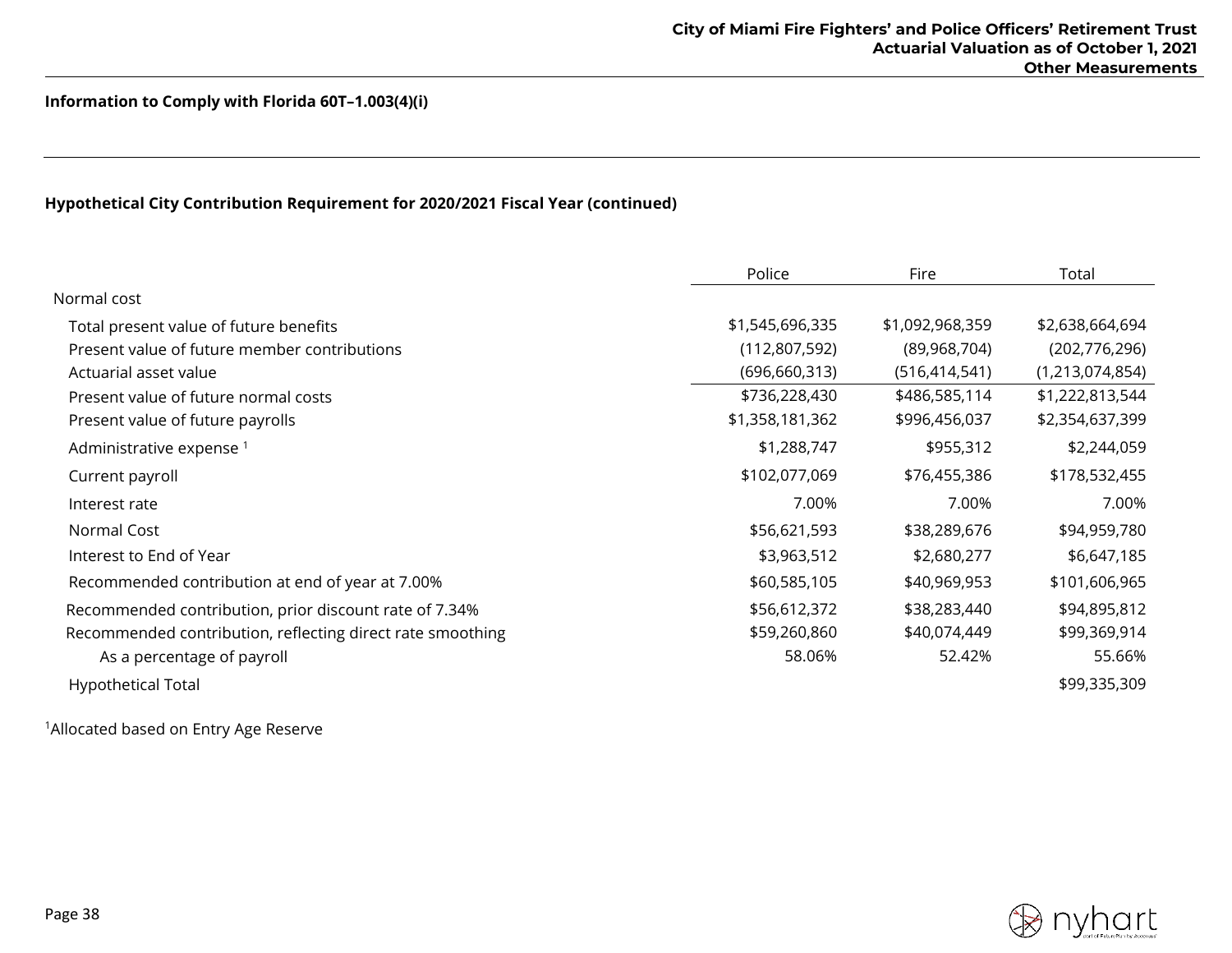# **Historical Salary Increases and Asset Performance**

|             |                |               |                                  |                          |                             | September 30, 2021         |
|-------------|----------------|---------------|----------------------------------|--------------------------|-----------------------------|----------------------------|
| Year Ending | Payroll Growth | Salary Growth | <b>Expected Salary</b><br>Growth | Asset Return<br>(Market) | Asset Return<br>(Actuarial) | Asset Return<br>(Expected) |
| 9/30/2021   | 1.03%          | 5.00%         | 7.72%                            | 19.27%                   | 8.59%                       | 7.00%                      |
| 9/30/2020   | 5.15%          | 11.24%        | 8.05%                            | 5.65%                    | 6.25%                       | 7.34%                      |
| 9/30/2019   | 0.83%          | 8.21%         | 7.74%                            | 6.11%                    | 6.48%                       | 7.34%                      |
| 9/30/2018   | 5.27%          | 7.39%         | 7.85%                            | 6.90%                    | 6.66%                       | 7.34%                      |
| 9/30/2017   | 6.32%          | 7.02%         | 7.85%                            | 8.24%                    | 6.76%                       | 7.42%                      |
| 9/30/2016   | 25.22%         | 10.46%        | 7.85%                            | 8.42%                    | 6.51%                       | 7.42%                      |
| 9/30/2015   | 13.42%         | 12.60%        | 7.79%                            | 2.80%                    | 6.18%                       | 7.42%                      |
| 9/30/2014   | 10.00%         | 1.38%         | 7.72%                            | 8.60%                    | 7.18%                       | 7.50%                      |
| 9/30/2013   | 3.70%          | 3.64%         | 7.77%                            | 11.20%                   | 6.95%                       | 7.50%                      |
| 9/30/2012   | 0.10%          | (0.75%)       | 7.92%                            | 17.40%                   | 5.98%                       | 7.50%                      |
| Averages    |                |               |                                  |                          |                             |                            |
| 3-year      |                |               |                                  | 10.17%                   | 7.10%                       |                            |
| 5-year      |                |               |                                  | 9.12%                    | 6.94%                       |                            |
| 10-year     | 7.10%          |               |                                  | 9.35%                    | 6.75%                       |                            |
|             |                |               |                                  |                          |                             |                            |

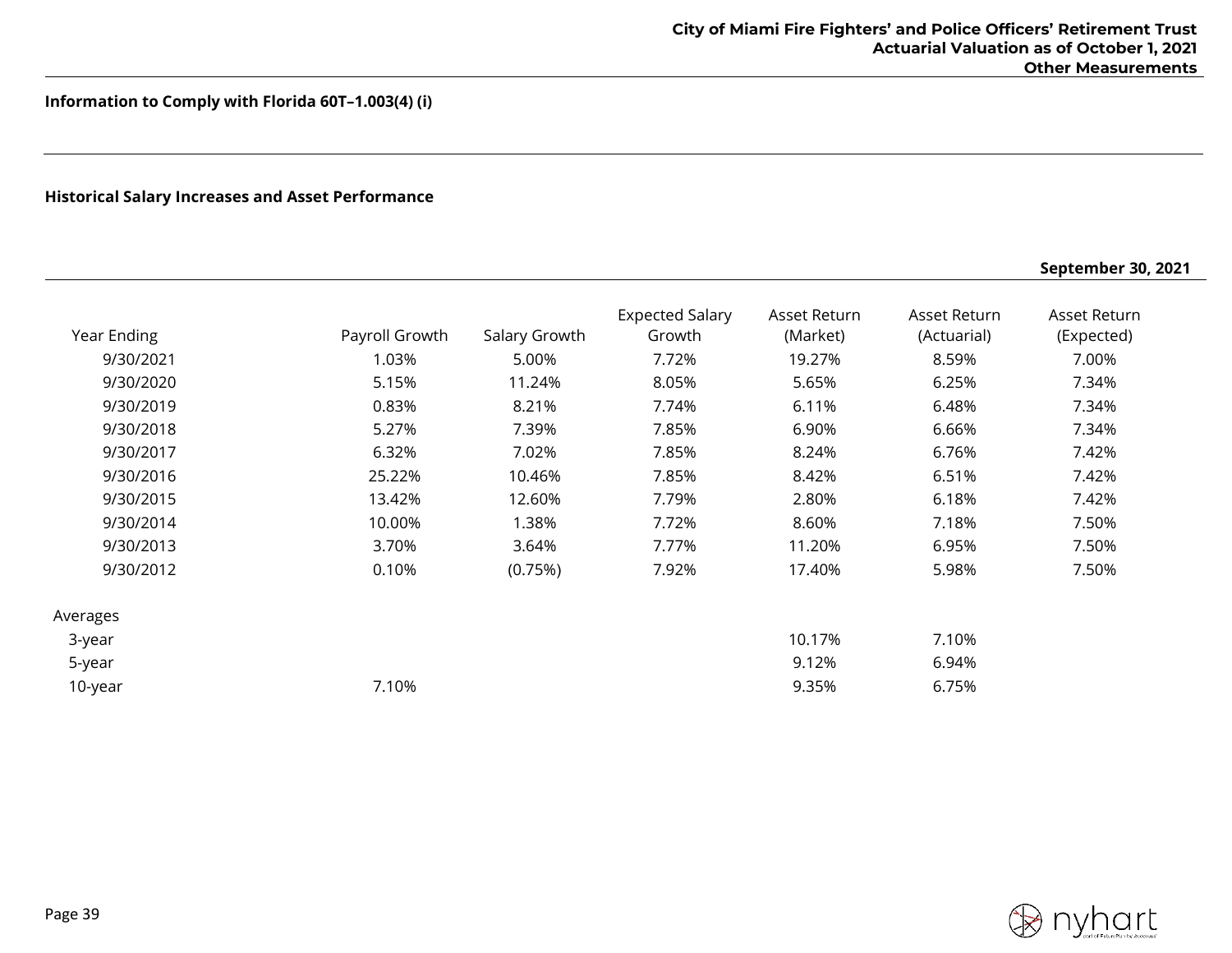|                                                     |                 |                  |                           | October 1, 2021    |
|-----------------------------------------------------|-----------------|------------------|---------------------------|--------------------|
|                                                     | Valuation       | $-200$ bp $^{2}$ | Funding Rate <sup>2</sup> | $+200$ bp $^{2}$   |
|                                                     | 7.34%           | 5.00%            | 7.00%                     | 9.00%              |
| Total pension liability                             |                 |                  |                           |                    |
| Service Cost                                        | \$30,346,562    | \$33,521,898     | \$33,521,898              | \$33,521,898       |
| Interest                                            | 132,519,871     | 133,329,882      | 133,329,882               | 133,329,882        |
| Benefit changes                                     | 123,385,849     | 120,148,079      | 120,148,079               | 120,148,079        |
| Difference between expected and actual experience   | 30,172,160      | 13,949,248       | 13,949,248                | 13,949,248         |
| Changes in assumptions                              | 68,619,730      | 506,188,247      | 0                         | (357, 812, 607)    |
| Benefit payments                                    | (141, 281, 881) | (141, 281, 881)  | (141, 281, 881)           | (141, 281, 881)    |
| Contribution refunds                                | (501, 152)      | (501, 152)       | (501, 152)                | (501, 152)         |
| Net change in pension liability                     | \$243,261,139   | \$665,354,321    | \$159,166,074             | ( \$198, 646, 533) |
| Total pension liability, beginning of year          | \$1,845,992,750 | \$1,940,883,223  | \$1,940,883,223           | \$1,940,883,223    |
| Total pension liability, end of year                | \$2,089,253,889 | \$2,606,237,544  | \$2,100,049,297           | \$1,742,236,690    |
| Plan fiduciary net position                         |                 |                  |                           |                    |
| Contributions - Employer                            | \$62,773,727    | \$62,773,727     | \$62,773,727              | \$62,773,727       |
| Contributions - State                               | 0               | 0                | 0                         | $\Omega$           |
| <b>Contributions - Member</b>                       | 15,892,460      | 15,892,460       | 15,892,460                | 15,892,460         |
| Net investment income                               | 221,627,447     | 221,627,447      | 221,627,447               | 221,627,447        |
| Benefit payments                                    | (141, 281, 881) | (141, 281, 881)  | (141, 281, 881)           | (141, 281, 881)    |
| Contribution refunds                                | (501, 152)      | (501, 152)       | (501, 152)                | (501, 152)         |
| Administrative expense                              | (2, 181, 634)   | (2, 181, 634)    | (2, 181, 634)             | (2, 181, 634)      |
| Other                                               | $\Omega$        | $\Omega$         | $\Omega$                  | $\Omega$           |
| Net change in plan fiduciary net position           | \$156,328,967   | \$156,328,967    | \$156,328,967             | \$156,328,967      |
| Plan fiduciary net position, beginning of year      | 1,150,108,084   | \$1,150,108,084  | \$1,150,108,084           | \$1,150,108,084    |
| Plan fiduciary net position, end of year            | \$1,306,437,051 | \$1,306,437,051  | \$1,306,437,051           | \$1,306,437,051    |
| Net pension liability/(asset)                       | \$782,816,838   | \$1,299,800,493  | \$793,612,246             | \$435,799,639      |
| Funded ratio                                        | 62.53%          | 50.13%           | 62.21%                    | 74.99%             |
| Years that Assets support expected benefit payments | 12              | 10               | 12                        | 14                 |
| Estimated city contribution                         |                 |                  |                           |                    |
| Annual dollar value                                 | \$99,369,914    | \$130,204,293    | \$99,369,914              | \$75,237,747       |
| Percentage of payroll                               | 55.66%          | 72.93%           | 55.66%                    | 42.14%             |

<sup>1</sup> Does not include DROP assets and liabilities

<sup>2</sup> Based on valuation assumption with the following changes

- interest rate (as noted)

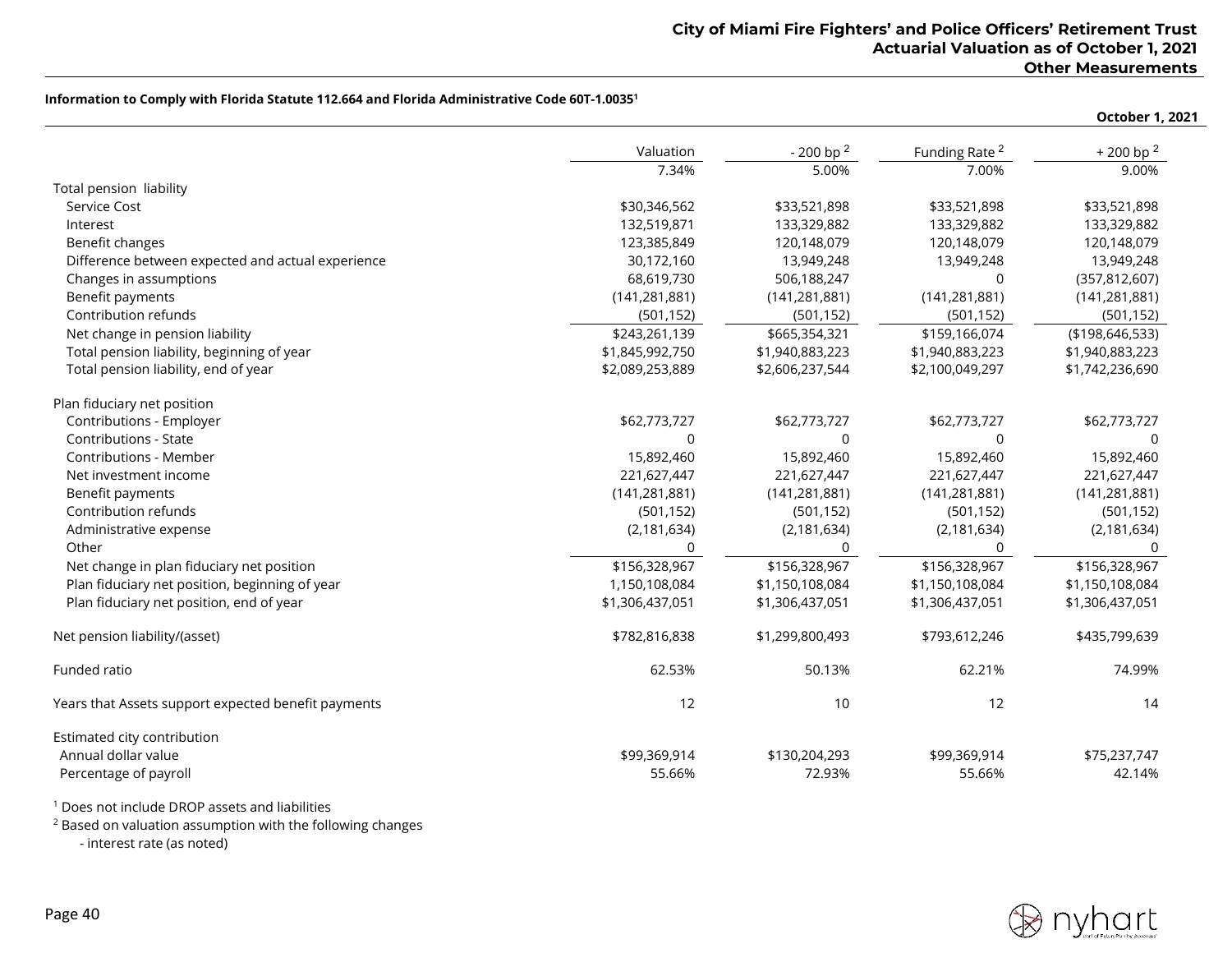**October 1, 2021**

## **Sustainment of Expected Benefit Payments**

| Mortality<br>Interest | Valuation<br>7.00%            |                          |                         |
|-----------------------|-------------------------------|--------------------------|-------------------------|
| Year                  | <b>Market Value of Assets</b> | <b>Investment Return</b> | <b>Benefit Payments</b> |
|                       | \$1,306,421,524               | \$86,557,450             | \$142,177,709           |
| 2                     | 1,250,801,265                 | 82,612,223               | 143,683,429             |
| 3                     | 1,189,730,059                 | 78,269,684               | 145,646,776             |
| 4                     | 1,122,352,967                 | 73,468,167               | 148,120,611             |
| 5                     | 1,047,700,523                 | 68,143,563               | 150,995,896             |
| 6                     | 964,848,190                   | 62,225,404               | 154,439,745             |
| 7                     | 872,633,849                   | 55,639,407               | 158,246,789             |
| 8                     | 770,026,467                   | 48,279,901               | 163,390,636             |
| 9                     | 654,915,732                   | 40,028,258               | 169,025,703             |
| 10                    | 525,918,287                   | 30,813,225               | 174,408,486             |
| 11                    | 382,323,026                   | 20,598,451               | 179,148,842             |
| 12                    | 223,772,635                   | 9,374,541                | 182,792,817             |
| 13                    | 50,354,359                    |                          | 187,977,568             |
|                       |                               |                          |                         |

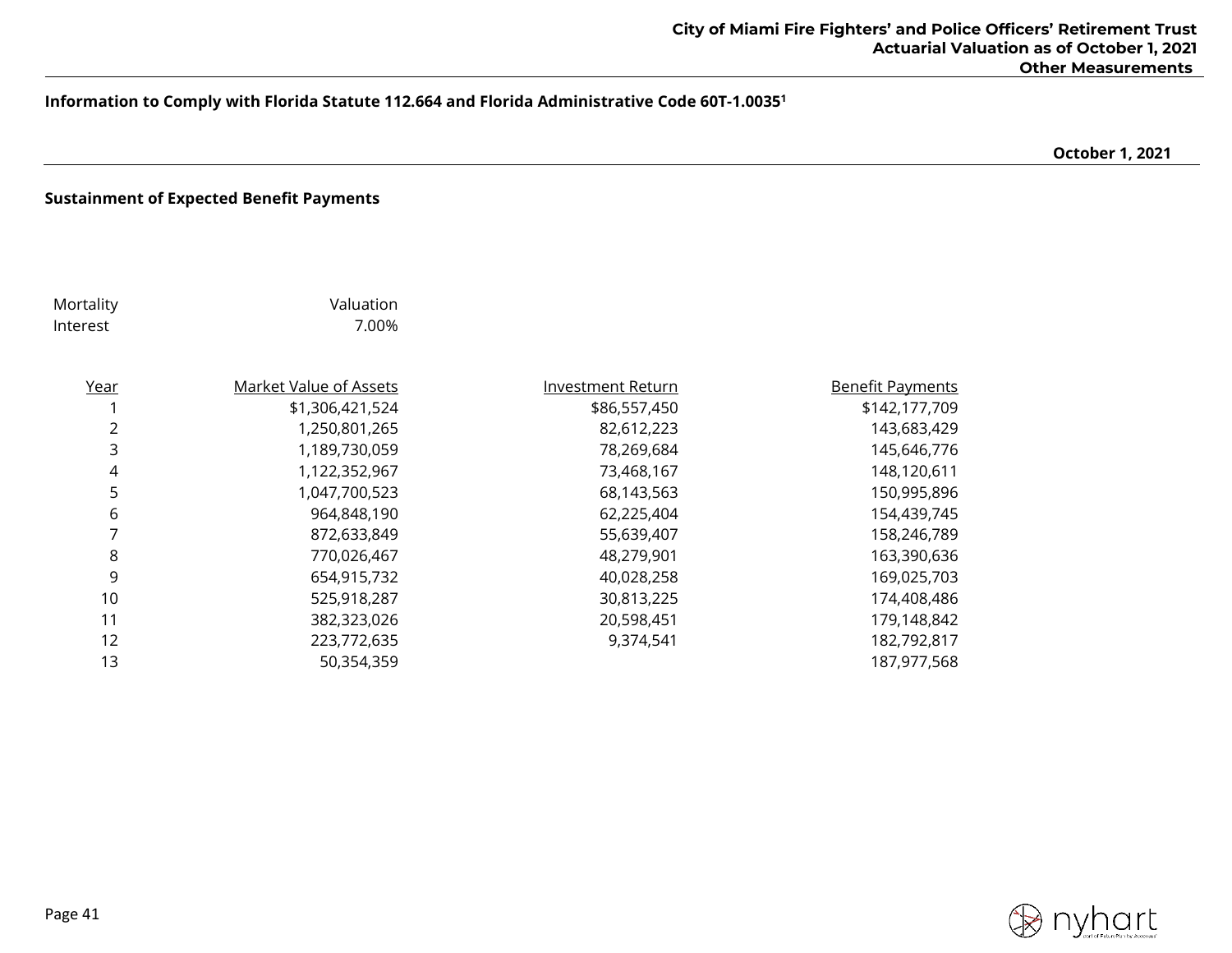**October 1, 2021**

#### **Sustainment of Expected Benefit Payments**

Interest 5.00%

Mortality FRS Special Risk Pub-2010 Generational using scale MP-2018

| <u>Year</u> | <b>Market Value of Assets</b> | Investment Return | <b>Benefit Payments</b> |
|-------------|-------------------------------|-------------------|-------------------------|
|             | \$1,306,437,051               | \$61,731,128      | \$145,402,451           |
|             | 1,222,765,728                 | 57,545,627        | 145,480,815             |
|             | 1,134,830,540                 | 53,112,578        | 146,950,306             |
| 4           | 1,040,992,812                 | 48,371,523        | 148,941,350             |
| 5           | 940,422,985                   | 43,281,611        | 151,428,503             |
| 6           | 832,276,093                   | 37,797,609        | 154,532,641             |
|             | 715,541,061                   | 31,872,987        | 158,090,872             |
| 8           | 589,323,176                   | 25,438,643        | 163,089,828             |
| 9           | 451,671,991                   | 18,418,724        | 168,652,069             |
| 10          | 301,438,646                   | 10,775,148        | 173,993,547             |
| 11          | 138,220,247                   |                   | 178,746,125             |

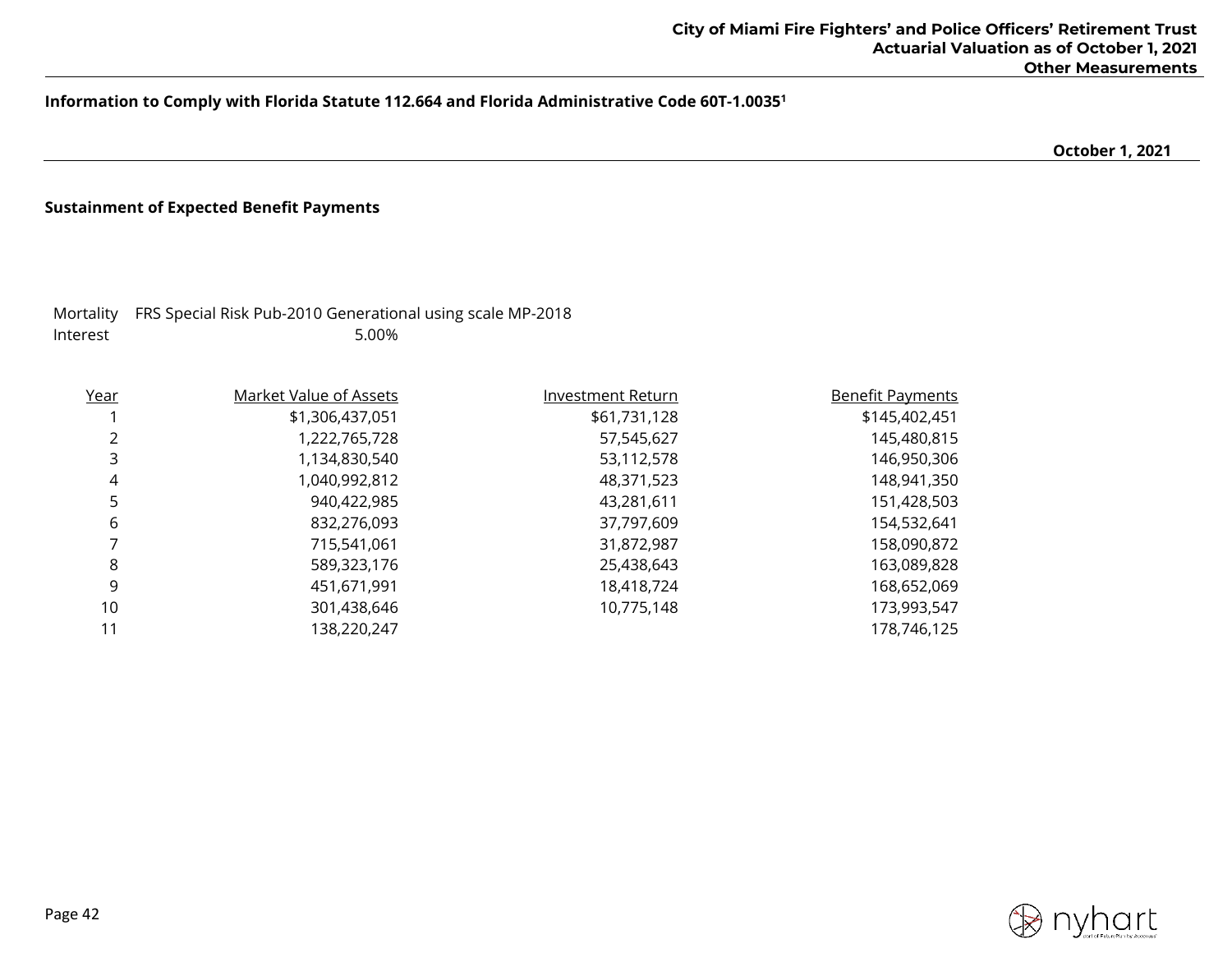**October 1, 2021**

# **Sustainment of Expected Benefit Payments**

Interest 7.00%

Mortality FRS Special Risk Pub-2010 Generational using scale MP-2018

| Year | <b>Market Value of Assets</b> | Investment Return | <b>Benefit Payments</b> |
|------|-------------------------------|-------------------|-------------------------|
|      | \$1,306,437,051               | \$86,447,580      | \$145,402,451           |
|      | 1,247,482,180                 | 82,318,042        | 145,480,815             |
| 3    | 1,184,319,407                 | 77,846,086        | 146,950,306             |
| 4    | 1,115,215,187                 | 72,940,283        | 148,941,350             |
| 5    | 1,039,214,120                 | 67,534,630        | 151,428,503             |
| 6    | 955,320,247                   | 61,555,251        | 154,532,641             |
|      | 862,342,857                   | 54,924,402        | 158,090,872             |
| 8    | 759,176,387                   | 47,530,745        | 163,089,828             |
| 9    | 643,617,304                   | 39,250,224        | 168,652,069             |
| 10   | 514,215,459                   | 30,008,305        | 173,993,547             |
| 11   | 370,230,217                   | 19,765,811        | 178,746,125             |
| 12   | 211,249,903                   | 8,511,063         | 182,411,718             |
| 13   | 37,349,248                    |                   | 187,685,900             |

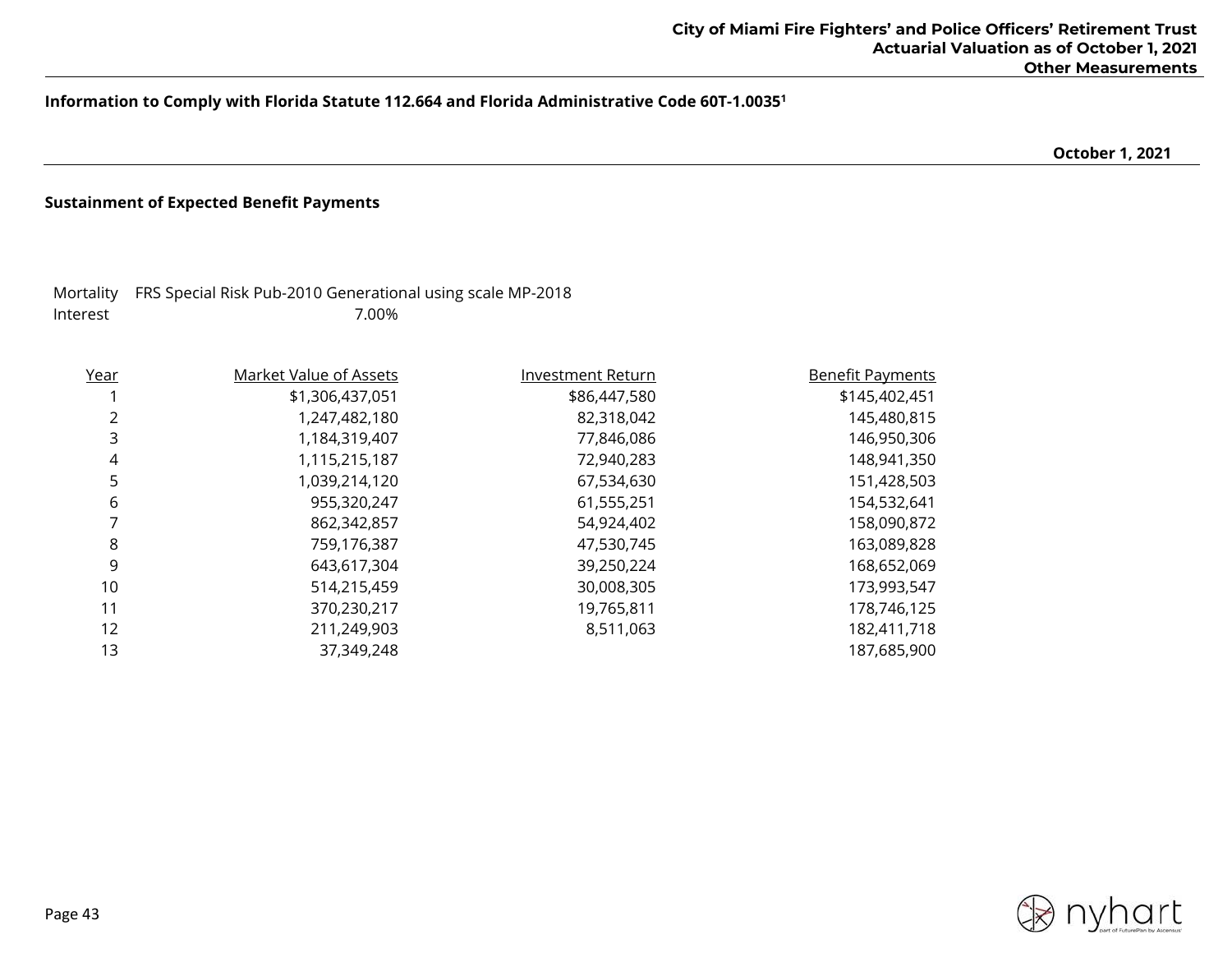**October 1, 2021**

#### **Sustainment of Expected Benefit Payments**

|          | Mortality FRS Special Risk Pub-2010 Generational using scale MP-2018 |
|----------|----------------------------------------------------------------------|
| Interest | 9.00%                                                                |

| Year | <b>Market Value of Assets</b> | <b>Investment Return</b> | <b>Benefit Payments</b> |
|------|-------------------------------|--------------------------|-------------------------|
|      | \$1,306,437,051               | \$111,177,170            | \$145,402,451           |
| 2    | 1,272,211,770                 | 108,093,444              | 145,480,815             |
| 3    | 1,234,824,399                 | 104,663,878              | 146,950,306             |
| 4    | 1,192,537,971                 | 100,770,433              | 148,941,350             |
| 5    | 1,144,367,054                 | 96,325,539               | 151,428,503             |
| 6    | 1,089,264,090                 | 91,229,595               | 154,532,641             |
| 7    | 1,025,961,044                 | 85,375,650               | 158,090,872             |
| 8    | 953,245,822                   | 78,611,173               | 163,089,828             |
| 9    | 868,767,167                   | 70,763,185               | 168,652,069             |
| 10   | 770,878,283                   | 61,717,996               | 173,993,547             |
| 11   | 658,602,732                   | 51,403,938               | 178,746,125             |
| 12   | 531,260,545                   | 39,781,742               | 182,411,718             |
| 13   | 388,630,569                   | 26,712,819               | 187,685,900             |
| 14   | 227,657,488                   | 11,990,655               | 193,013,705             |
| 15   | 46,634,438                    |                          | 198,508,217             |